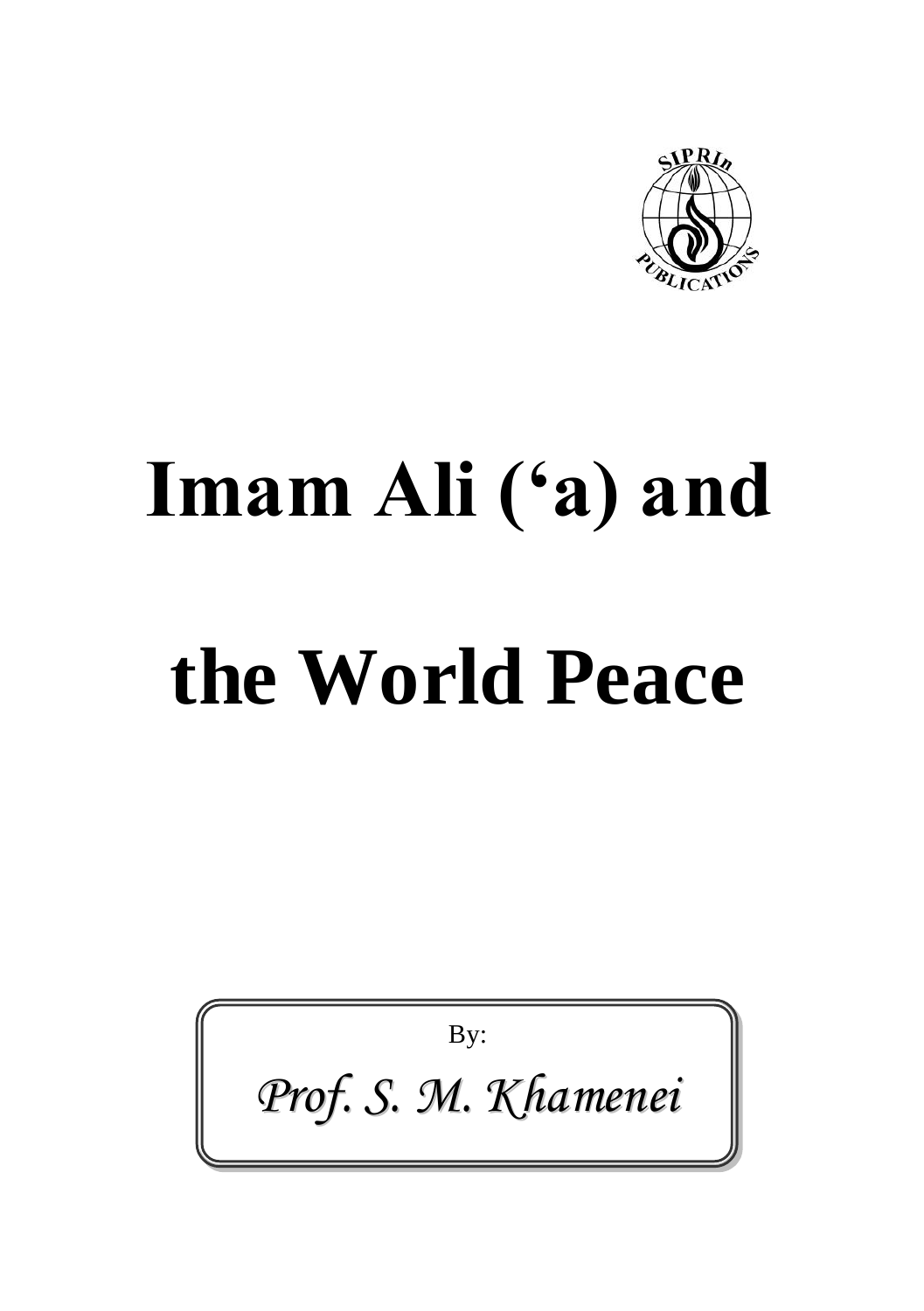Content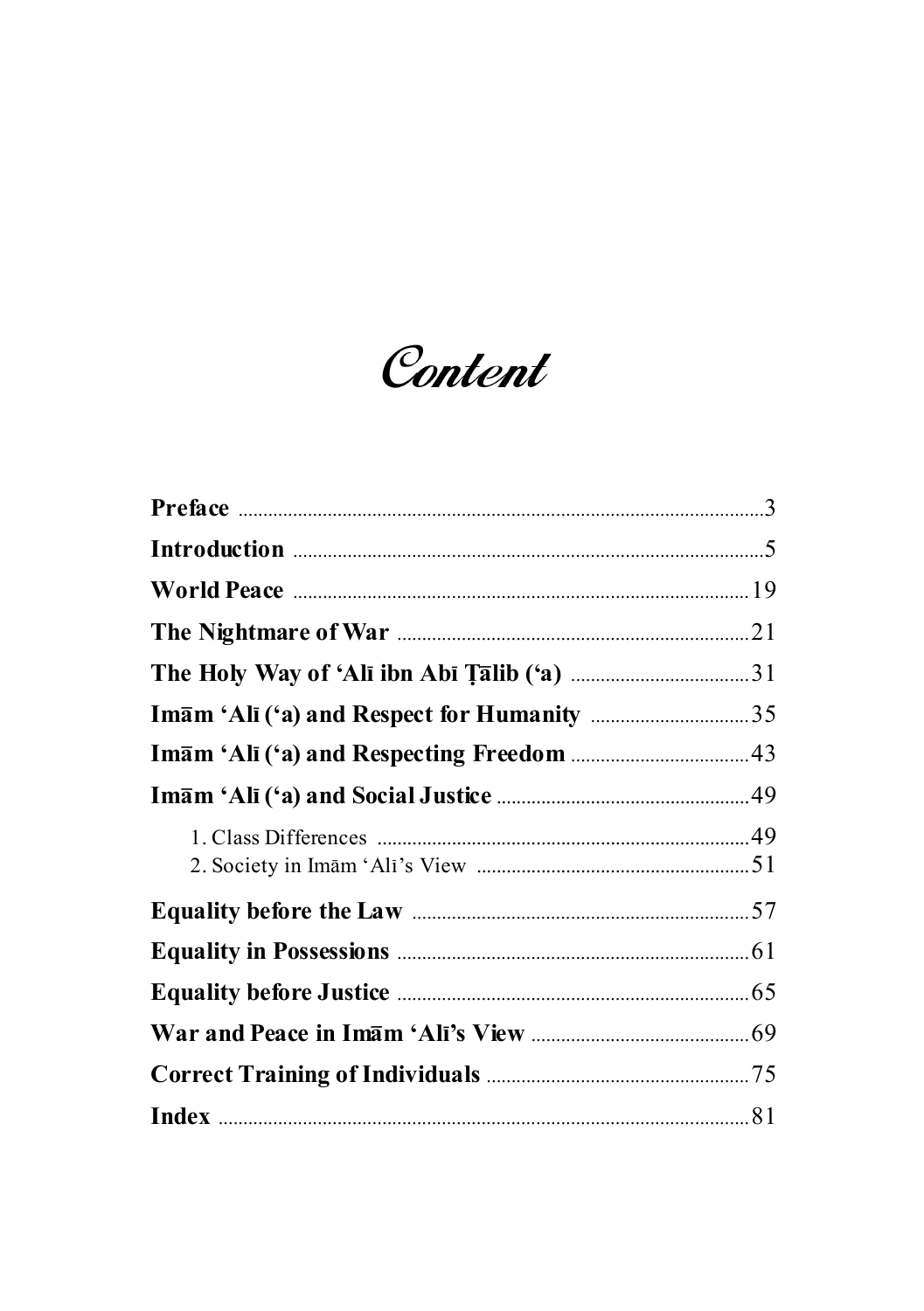### **Preface 3**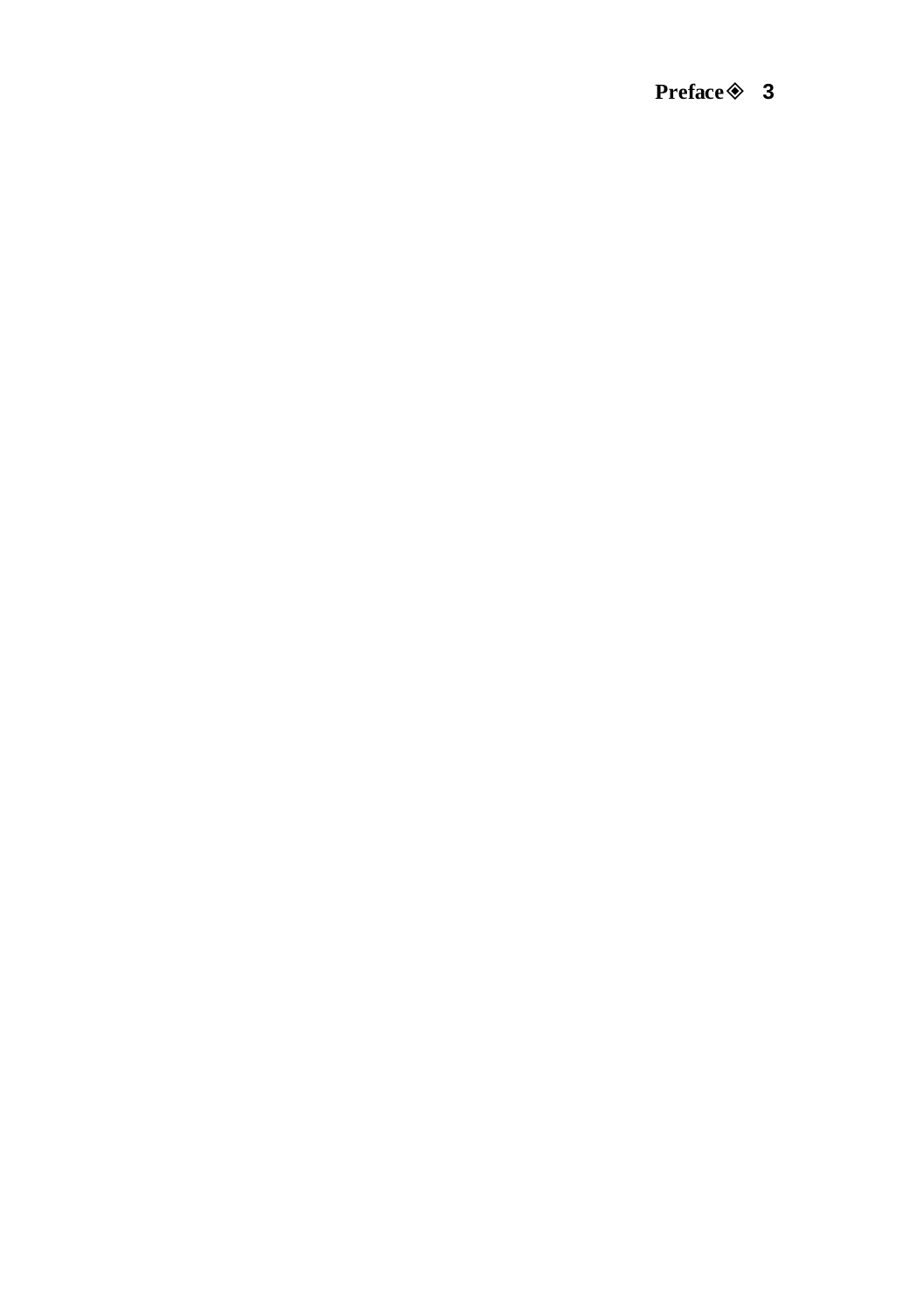Preface

### **The Story of the Beauty of the Sweetheart**

wrote this paper in about 1344 AH in response to a request made by one of my friends who intended to publish it in a few pages in a collection called *Imàm 'Alí ('a)* on the occasion of this great man's birthday. I was, however, a little hesitant in complying to his request because, on the one hand, the title of '*'Alí ('a) and World Peace*' was an absolutely new and pure one, which had been chosen by the publisher rather than the writer, and, on the other hand, I doubted my own ability to accomplish this task. Nevertheless, I gave in to my friend's insistence and accepted to write this paper in the hope that the sublime soul of that great Imàm and the Holy Spirit accompany and help me in the process of doing this task. *I*

I took up my pen with shaky hands and a doubtful mind, but with a heart full of hope for enjoying the emanation and blessing of the helping spirit of that liberal man. Surprisingly, although I made every effort to write about him in brief, I lost control of my restless pen and passionate heart, and the few pages that we had initially agreed upon on this subject turned into this lengthy paper.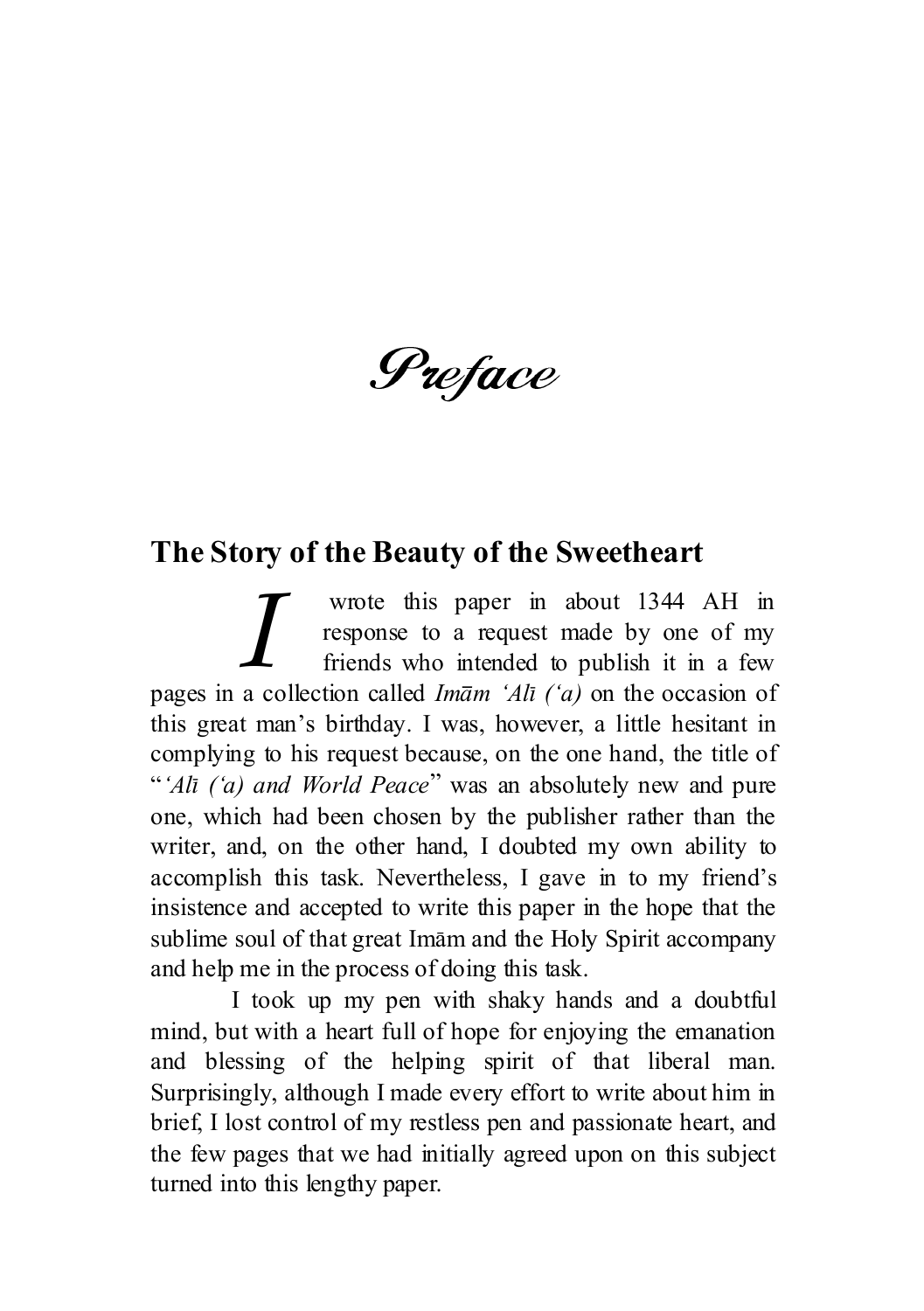However, it remained for a long time under the dust of forgetfulness in the course of this eventful life, until some of my friends who thirsted to know Imàm 'Alí ('a) asked me to publish it. Hence, I recovered it from under the dust, and since it was the story of the beauty of a sweetheart whose face had never been touched by a beautician, and also because I did not have enough time, I decided not to revise it so that it remains as it is. Nevertheless, I am well-aware that this work suffers from some defects in both content and form. I take full responsibility for all the shortcomings and would appreciate it from the depth of my heart if readers provide me with their insightful critical ideas of this paper as soon as possible.

Seyyed Mohammed Khamenei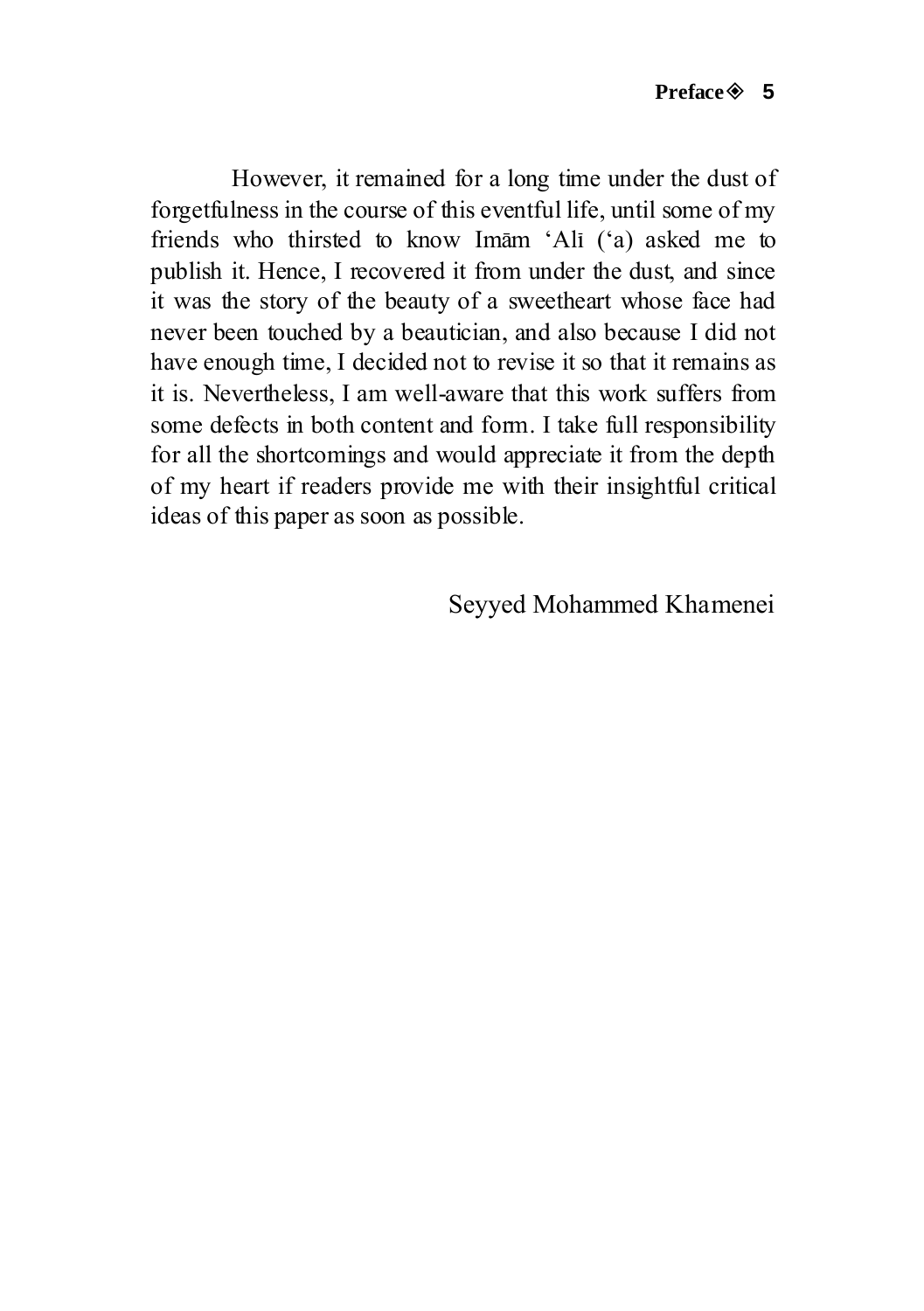Introduction

or a man who does not yet know about the depths of his innermost, it is very difficult to accept that, unlike other existents, he or a man who does not yet know about the depths of his innermost, it is very difficult to accept that, unlike other existents, he has more than one soul, character, and conduct. In fact, within this cover, called the body, that embodies him, certain different and incompatible existents are hidden and coexist in a not very friendly fashion. They make the machine of the body work together and, in this way, continue their life.

It is hard for us to understand that this active and visible 'self' consists of several 'selves', some friendly and some unfriendly, that create a scene of ceaseless fight, escape, attack and defense in our apparently calm interior. We assume that, if we are at war with anything, we are at least at peace with ourselves, and peace exists in us and dominates us. In other words, at all times we are at war with the outside and at peace with ourselves.

However, a philosophical and Islamic psychological analysis, or even a normal and simple psychological one, introduces us to the fact that in the chaotic and tired interior of every individual there are contradictory and various factors which comprise one's "souls", in the philosophical sense of the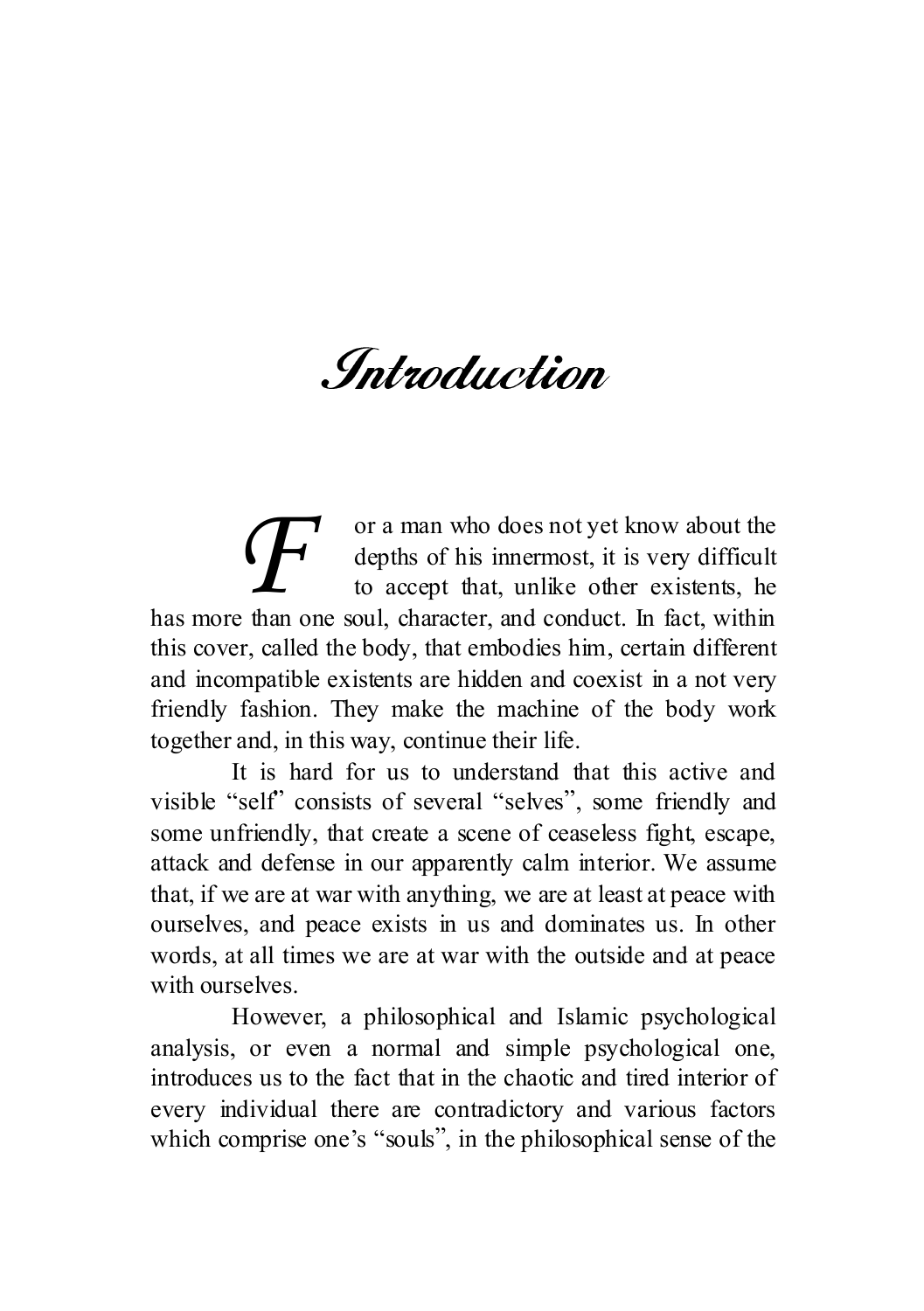word, or one's "self" or "I", in the psychological sense of the word.

The Holy Qur'an also refers to such variety of interior natures and talks about three types of soul: the despotic soul, reproachful soul, and peaceful soul.

Teachers of ethics have always warned us against the 'soul', in other words, ourselves. Some have even said that this malicious soul is 'incapable of turning to Islam'. That is, they have called it a dark-hearted disbeliever, although the owner of that disbelieving soul might have been a Muslim in the real sense of the word. We should admit that we, too, sometimes fight ourselves, talk to our souls, lose our patience before their wicked acts, complain against them, advise them, and sometimes punish them a little. Now, one might ask, what are these internal and various 'natures', 'souls', 'selves', and 'I's? What do they do? Which events and phenomena originate in them?

Generally speaking, if we ignore some of the accurate divisions of the human's internal natures and souls, we must agree that there are at least two different natures in human beings: one is the nature that administers animal and vital instincts (shared with other animals) and upon which depends our material life and 'eating, sleeping, and becoming angry or passionate'; the other is a higher nature which is responsible for our spiritual life and controls our true happiness and mental and scientific growth. In fact, the latter distinguishes us from animals.

Each of these two inner natures has its own requirements and carries out its own tasks and duties. Unlike the poetic interpretations of teachers of ethics (who say that this vicious disbeliever is incapable of turning to Islam), none of these natures is a disbeliever. Rather, they have surrendered to the divine command, follow the rules of their own essence, and carry out their own natural duties seriously and honestly.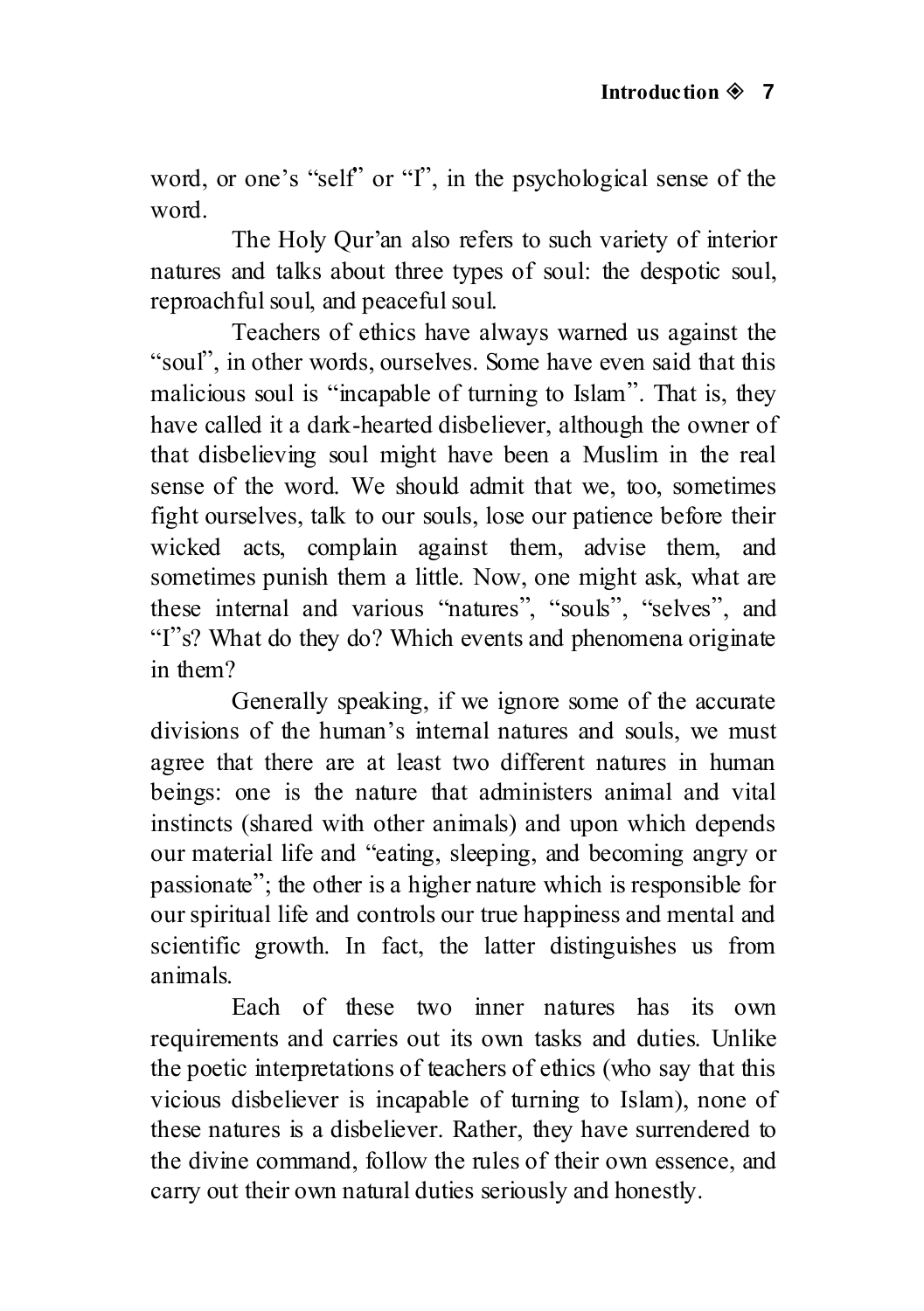The point here is that, although a combination of these two natures creates an external 'I' and an individual, one of them is always dominant, and the other is defeated and captivated by the other. The outcome of this victorious – defeated relation is the appearance of a single nature in human beings which we call "conduct" or "character".

One might ask, why are some people angel-like and some monstrous? Why are some the sources of 'good' and some others the sources of 'evil' and in contrast to good? The answer is that the nature that man shares with animals and creates lust and anger has beastly attributes and can be called the 'animal nature'. In contrast, the nature enjoying opposing attributes and features can be called the 'human nature' and is exclusively for human beings.

\* \* \*

War is a beastly phenomenon and is rooted in the animal nature. According to philosophers, it originates in the animal 'wrath faculty'. However, defense – which sometimes turns into fight – is a greatly approved human duty, and lawful defense is considered a religious and ethical must. Moreover, pushing corrupt people and offenders away is a righteous and benevolent act. Nevertheless, here we are talking about a nature that equips human beings with wise and human drives. Unlike the 'animal nature', human nature is against a war which does not follow sublime human purposes and is a peace-lover and peacemaker.

Depending on which of these natures gains dominance, one of these two phenomena – war or peace – will arise. On the other hand, when a revengeful and malicious battle starts, we can infer that there is an animal soul behind it creating the fire of war. Similarly, if true peace and friendship is established, we can infer that there is a human nature behind it.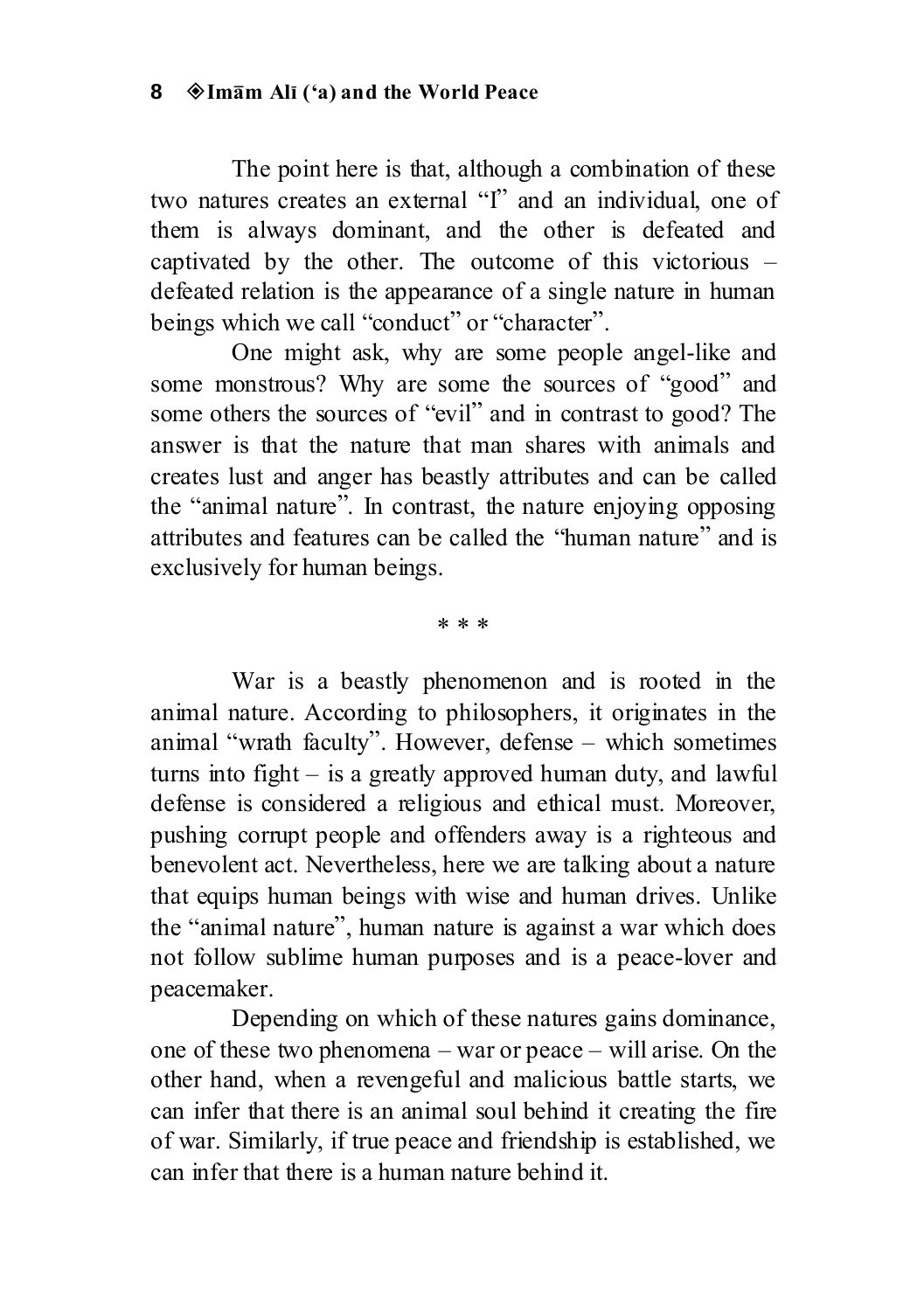It is to be noted that criminals and advocates of war are inspired by an existent which is invisible to the human eye and, like a malicious spirit, moves around human beings and resides within them. This existent is nothing other than Satan; an existent which is capable of transferring its wicked temptations and deceptions from near and far to the human mind. In this way, those who succumb to its temptations will be deceived and provoked to do evil acts and refrain from good conduct.

Wherever there is corruption, war, chaos, poverty, and pain; wherever there is false and mirage-like pleasure and joy; wherever there is disease, conspiracy, and disaster; wherever there is no remembrance of God; and, in sum, wherever there is evil and viciousness, Satan is at work. This is an amazing truth which few people pay careful attention to, but simply ignore.

Accordingly, we must say that where there is warfare, we can see Satan's footsteps. The main actor of this scene is always that vicious spirit and greatly mischievous existent on earth. It is he who plays tricks on the ignorant war-lovers of the world, brings suffering, death, mourning, hatred, and wickedness with himself, and causes destruction and wandering.

The war that acts like plague upon the human soul and we talked about is one which is rooted in unfounded ambitions and love of the world. It is motivated by a display of power and the thirst to dominate others. It also originates in the fire of greed or internal anger of rulers or revenge. Such a war leads to the destruction of a great number of people or even entire generations, the annihilation of lands and property, as well as depriving nations of peace and quiet. All of this is so that the warmonger, who is in no way more virtuous than others or superior to them, can take the seat of power and ruin his rivals on the battlefield.

However, it must be added that war itself is sometimes the last remedy that the healers of humanity recommend for the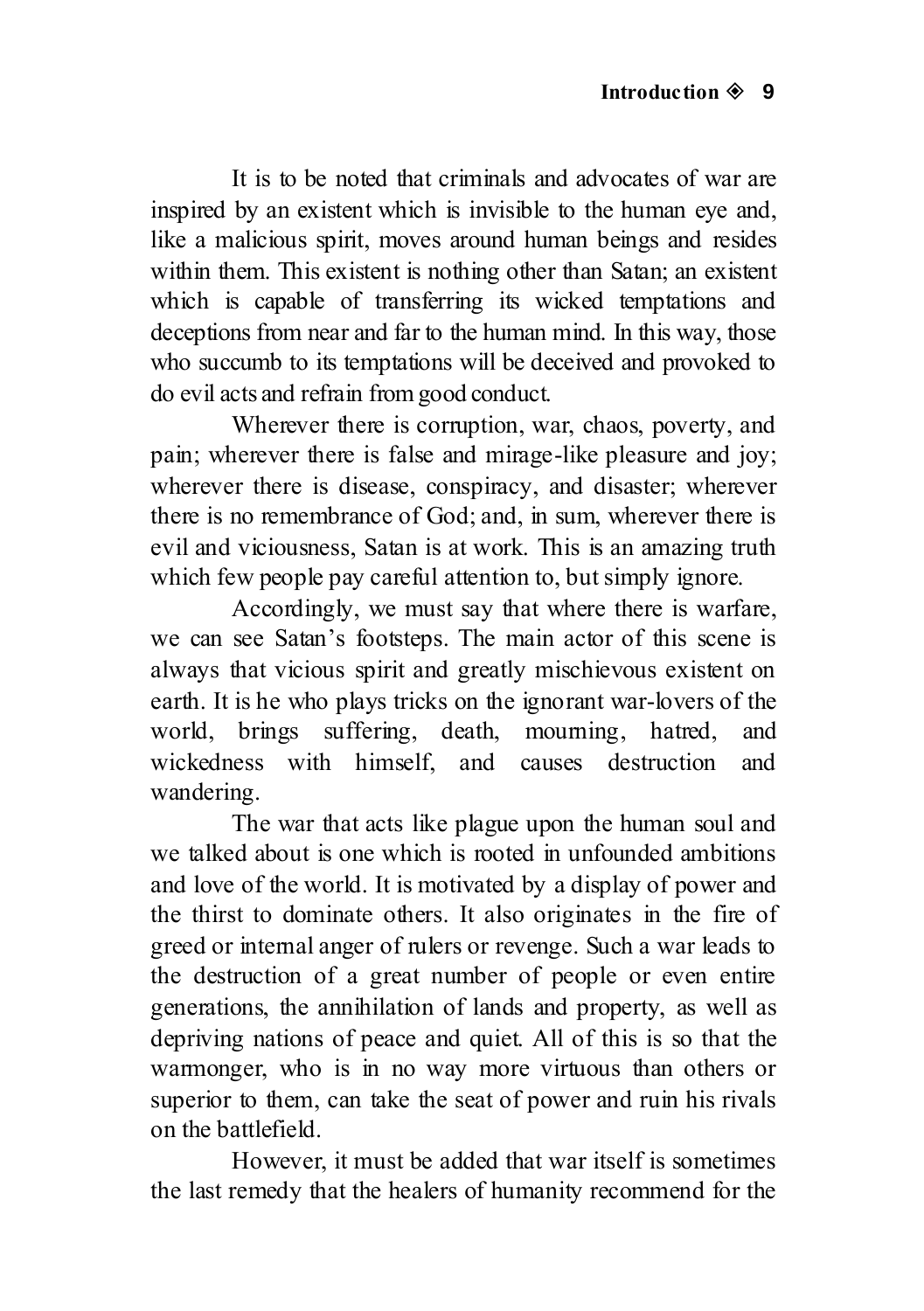treatment of the corruptions and fatal diseases of society. In the world of medicine, they remove the organ whose corruption leads to the corruption and death of the whole body or burn a scar whose cure is being burnt with a blazing object.

The motive behind such a war, unlike the previous one, does not lie in the "self", the despotic soul, and sensual desires; rather, it is intended to protect others, uproot all wars, establish peace, maintain physical health, and defend the security and health of human society. That is why the definition of war does not apply to this war, and Satan and evil and selfish people do not favor it. The focus of our attention here is not war in the sense of cure; rather, we focus on a destructive and anti-human war which is started for the sake of personal interests. Likewise, when speaking about peace, we do not mean one which leads to inferiority, weakness, and misery. Rather, we intend one that removes misery, frees people from inferiority, and establishes true faith.

A satanic peace is also a kind of peace; however, it is for the sake of war and is even worse than war. A divine war which is fought by the believer in Truth aims for peace, justice, good, a better life, as well as to send Satan into exile and dominate the animal nature of beastlike enemies.

Therefore, one should not shake any hand that is stretched towards  $\text{him}^1$  because not every peace is to the advantage of humanity. Likewise, one should fight alongside each and every fighter. That is why the heavenly and *fiìrí* religion of Islam maintains that both war and peace with satanic people are allowed only with the leader's (Imàm's) permission.

Therefore, although war is essentially bad, one must see who is fighting it, and although peace is always good, one must see what the purpose behind it is, and who advocates it. Even if fighters put the pages of the Qur'an on the tip of their spears and

<sup>1.</sup> Rêmí, *Mathnawí*.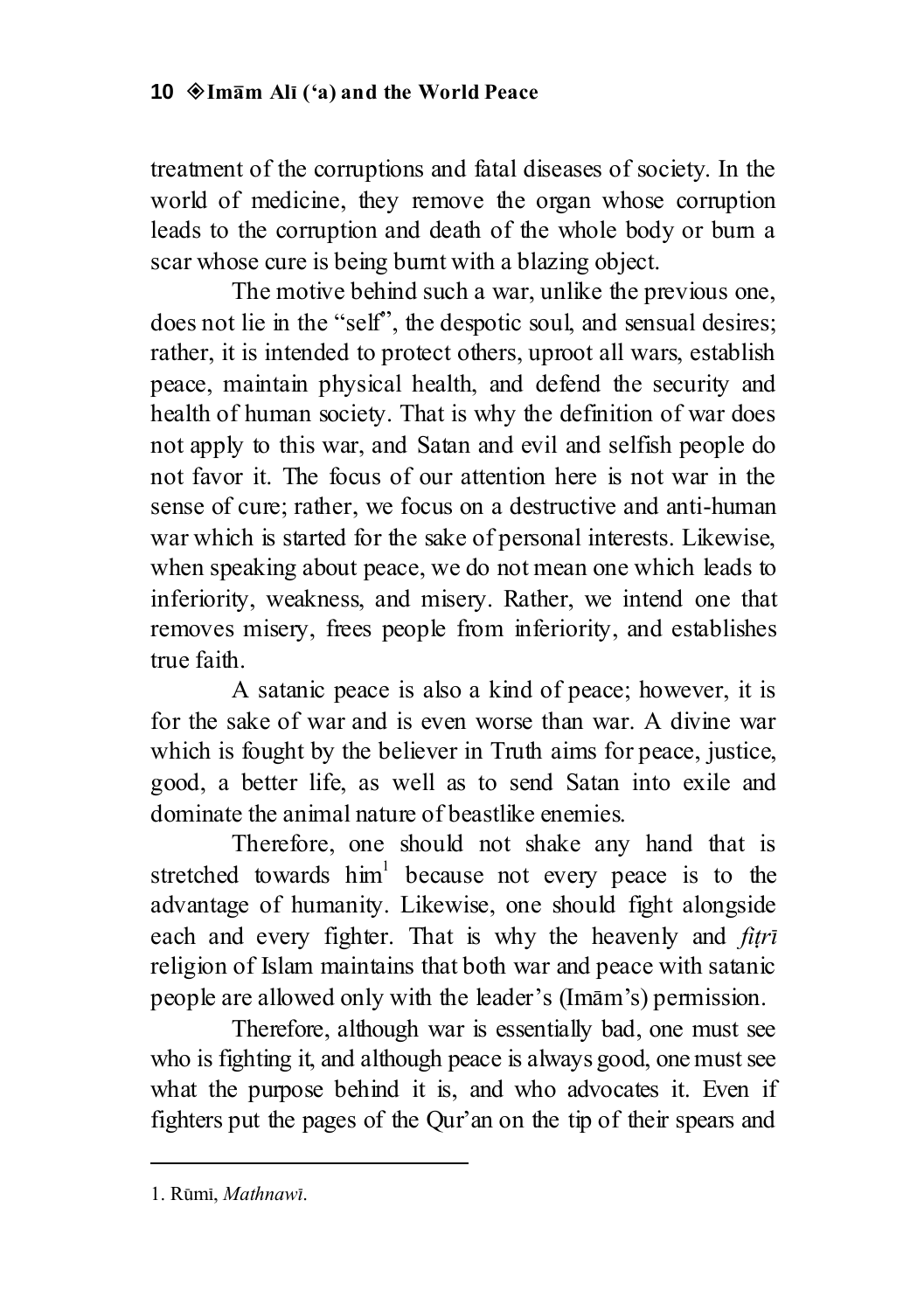demand peace and use this heavenly book as an intercessor, one must still see who is working behind this mask, and which vicious spirit has hidden behind the body of their commander. Then one can make a sound judgment and recognize the good and bad of peace or war. It is at this point that we must accept Imàm 'Alí ('a), the Commander of the Faithful, as the criterion for good and evil. The Holy Prophet (æ) always said, 'The truth and 'Alí ('a) are always with each other and necessary for each other; the truth is known through 'Alí ('a) in the same way that the truth of people is always known through the Truth.'

This is a great praise that can hardly be used for any existent other than Almighty God, His Heavenly Book, the Holy Our'an, or His Prophet (s). On the one hand, we must pay attention that the above statement was made by God's great Prophet (s), who is far from idle talk, exaggeration, and false ideas. He would never tell lies, and his tongue was incapable of telling anything other than the truth. On the other, we know that a human being, who is at all times tempted by internal and external evils to stay away from the truth, is not that which should be considered as capable of staying with the truth for a lifetime unless there is an exception in creation who claims to be of equal status with angels, follows in the footsteps of God's great Prophet (s), and before him perish satanic desires, whims, and instincts and evils like leaves in the fall.

These exceptions in creation are none other than Imàm 'Ali ('a), the Lady Fātimah ('a) (the Prophet's daughter), and their offspring, whom the Prophet (s) frequently referred to as 'Ark of Salvation' and the 'People of the House'. He also praised them by using words which he never used even for angels.

The truth is that Imàm 'Alí ('a) never separated from the truth, and neither did the People of the House or the Prophet's descendants. Otherwise, they would not have been members of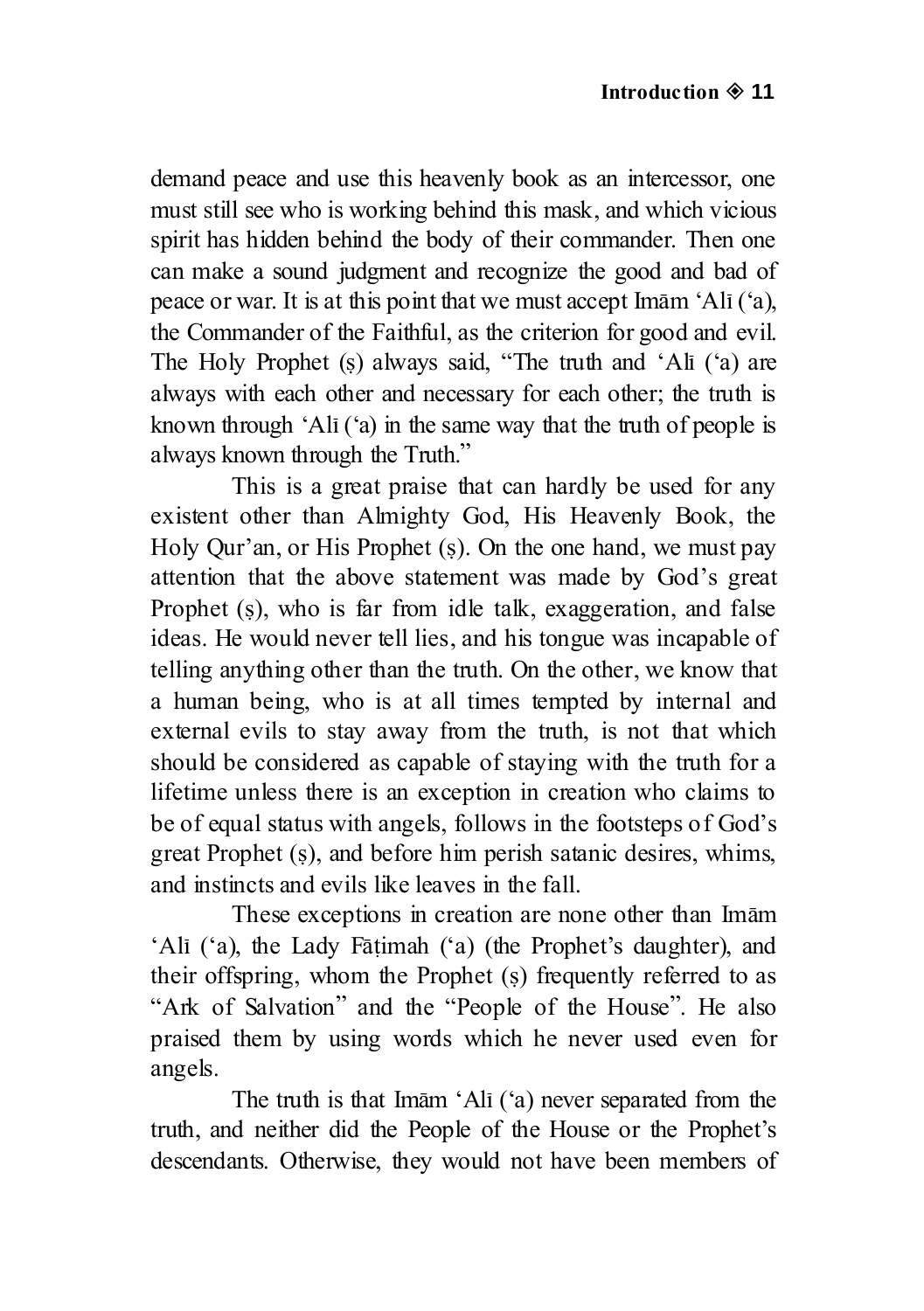Ark of Salvation, since no salvation and rescue can be attained unless through being with the truth and in the truth.

A war on which the prophets and their descendants never turned their backs was one that was fought based on the truth and for the truth and for the purpose of mankind's salvation and defending humanity. It could also be a war that was fought due to the decree of the intellect and primordial nature in order to defend people's lives, property, honor, and independence and to protect their freedom. Moreover, they fought against Goliaths, devils, and Pharaohs (in the Qur'an the Pharaoh represents evil) when they blocked people's way of faith and happiness. Otherwise, war  $-$  i.e. employing force in order to attain animal whims and instincts and sensual desires, giving in to satanic temptations, causing bloodshed, and advocating revenge – has always been unpleasant and an object of disgust for God, the prophets, religions, heavenly books, and even the wise, philosophers, and thinkers. The primordial nature of those who enjoy sound judgment and a free heart hates war and keeps away from it, and the human essence always desires peace. Islam is an intrinsic (*fiìrí*) religion and the religion of primordial nature (*fiìrat*). Imàm 'Alí ('a), following the Holy Prophet (s), always gave this message to people and sought peace: peace at home, peace in society and among people, and peace in the world community and among peoples.

We know about peace, and this knowledge cannot be attained without knowing about the importance and pillars of 'war'. In fact, war is a social disease the roots of which must be known and for which a cure must be found. Social psychologists, sociologists, and researchers of international law have always believed that war is not a wild and self-growing phenomenon. Rather, it has certain causes and roots. However, there is no agreement concerning their nature.

Those who follow a uni-dimensional approach when viewing phenomena believe that war originates in certain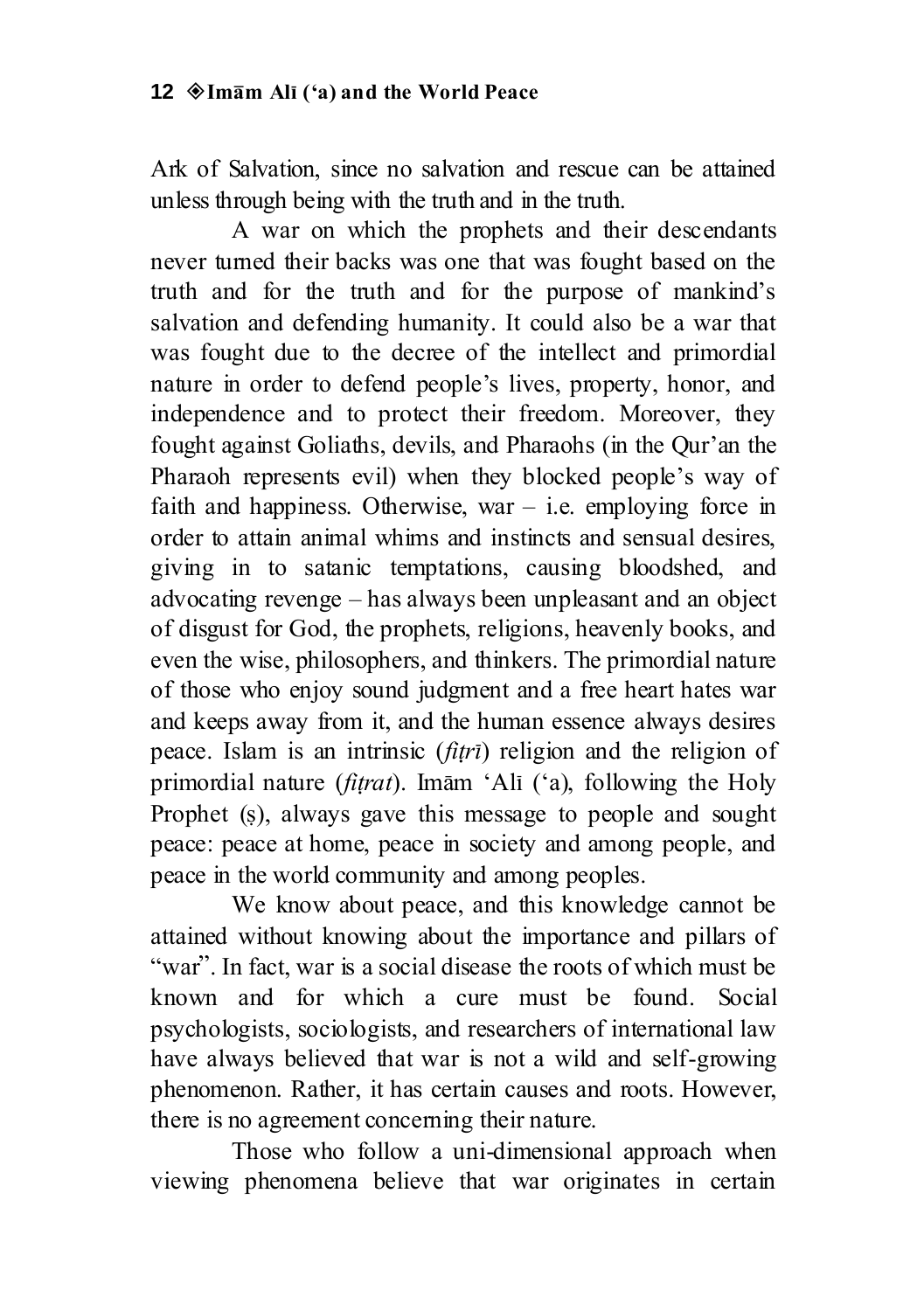elements including the search for power and superiority, the desire for capturing others' lands, property, and wealth, the love of revenge and animal character, the thirst for murder, apartheid and racial discrimination, ethnic prejudice, and the like. Some people also believe that all or some of these factors lead to wars. The truth is that in most wars all or a combination of some of them can be seen.

Some writers have divided these factors into two groups: 'external factors' and 'internal factors'. Moreover, they can be divided into two groups of 'positive and negative' and 'useful or efficient and harmful or destructive' factors. However, what can be called an accurate, scientific analysis of the issue is one that divides the factors underlying war into the following two groups: "ethical and *fitri*" factors and "emotional and animal' factors.

In other words, all war-related factors, even the external ones, return to human beings' internal and mental factors. Human nature enjoys two features: on the one hand, it thinks about power, superiority, and capturing others' property and removing rivals. On the other, it appreciates the supreme human and ethical values and, at least, self-defense and protecting its land and people. Therefore, war is of two types: animal, corrupting, and destructive war and corruption removing war. The latter has been called just war (*Bellum justum*) in Western philosophy and law, and the writers and social or religious philosophers of Medieval Europe are quite familiar with it.

Hence, here we also divide the factors leading to war into 4 groups:

**1.** Beastly, illogical, and coarse behaviors that are rooted in anger, revenge, seeking superiority, and love of looting and ravaging others.

**2.** Inevitable, automatic, natural, and reactive behavior. Sometimes, we also see certain kinds of imposed wars that are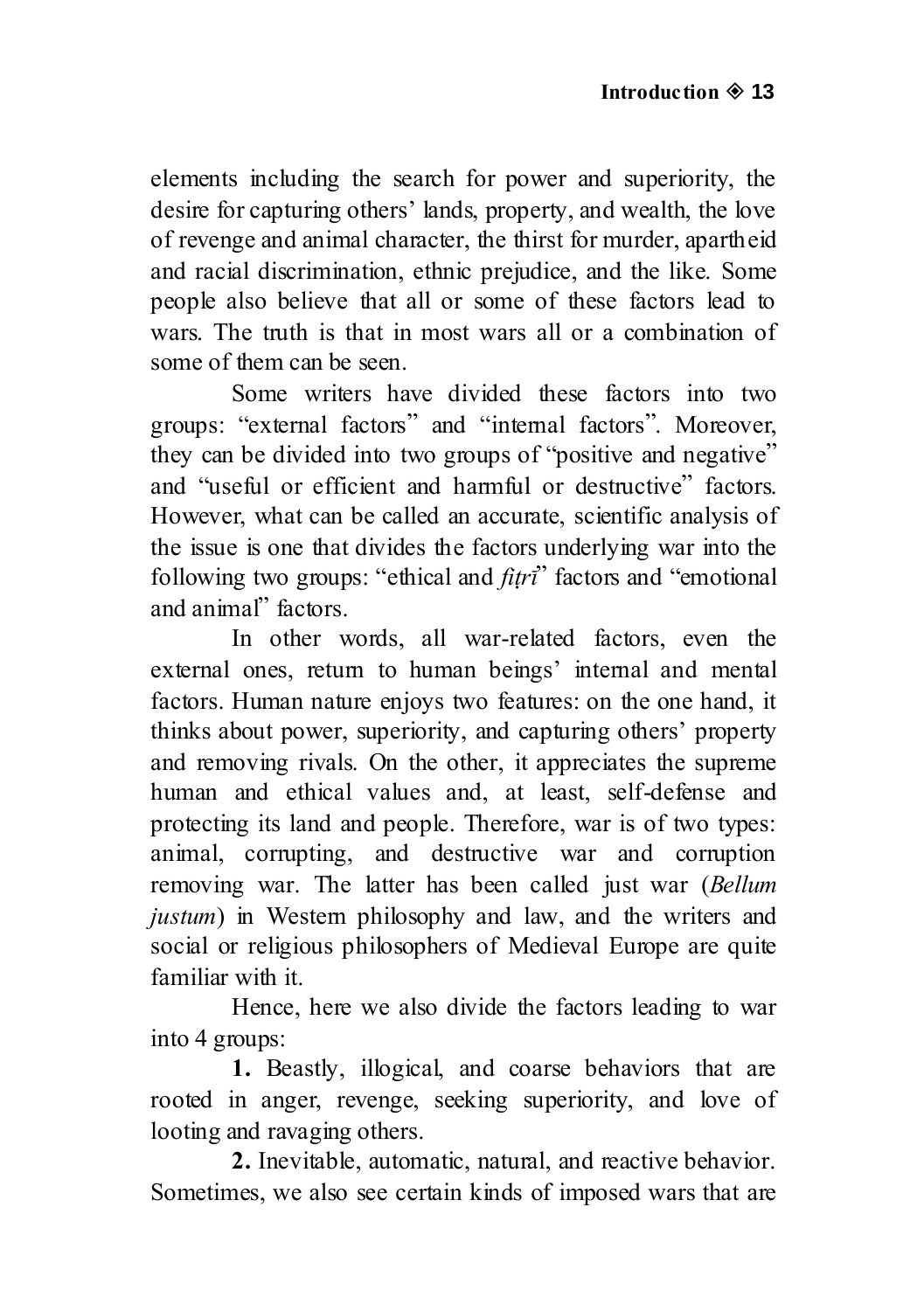rooted in fear and appear in the form of defense and resistance in weak but willful groups or peoples.

**3.** False human factors which like those of the first group are accompanied with violence and destruction. However, in appearance, they follow certain goals such as the honor and glory of the government or the dissemination of an ideology and school, etc. The evil nature of such factors is naturally obvious to the wise and people with free hearts.

**4.** Noble human factors which lead to freedom-seeking and freedom-giving wars, which are constructive and compatible with the human primordial nature and divine traditions.

As mentioned before, Islam is essentially against war unless it is intended to bring about peace and justice, uproot cruelty, and attain supreme human and true goals. This is the very essence of holy war and one of the conditions for its being just. Christian thinkers apparently talked about this holy and just war in the past; however, none of its rules were observed in any of the European Christian wars.

The analysis of the concept of war from an Islamic point of view is extremely complicated and delicate and must be done with thorough attention to the depth of human emotions and nature and rational principles. It will surprise researchers to learn that, according to Islam, the phenomenon of war must always be provoked by a difficult internal conflict. An Islamic leader gives the order for war only when he has attained victory over himself in his internal battle. This is what amazes everyone.

In order to clarify this psychological process, we must know that before each external war, on the one hand, the forces of logic, wisdom, conscience, the divine law, and the divine commands, which are called religion, come together in an internal front in man's nature. On the other hand, the forces of animal instincts, such as revenge, wrath, seeking power, ambitiousness,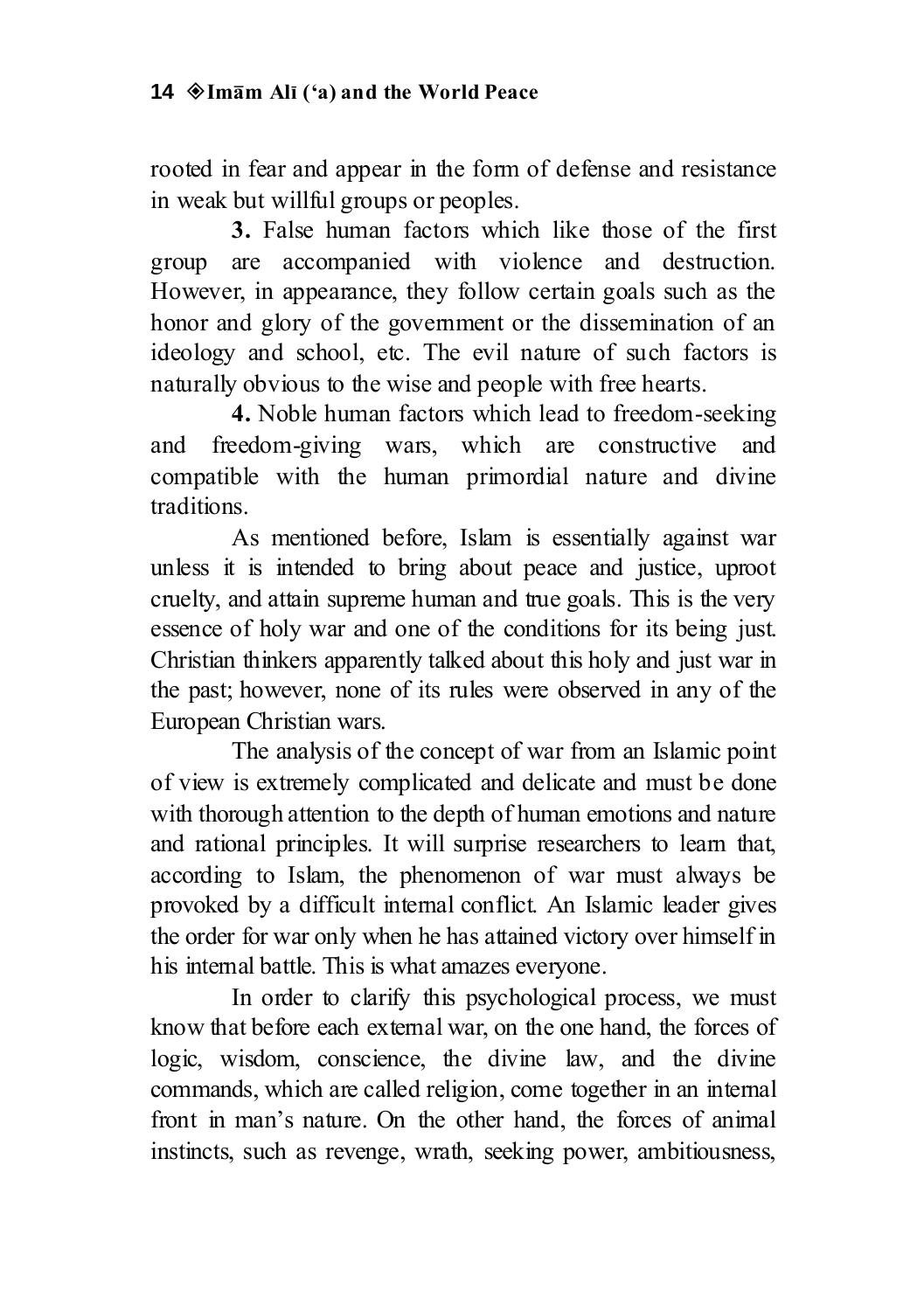imposture of power and will on others, and other evil and destructive motives unite there in order to oppose the other front.

In this way, truth and falsehood stand against each other: religion and Satan sing the song of battle for each other; the powerful army of animal instincts that is armed to the teeth rises against the army of faith, religion, and supreme human values; and the soldiers of both sides start fighting each other in a continuous and bloody war. When the human values and divine and ethical principles dominate beastly and wild drives and, in other words, divine forces defeat Satan, the victorious sirdar of the divine spirit residing in human beings rises out of the body and commands the holy battle against Satan and satanic acts and behavior.

In other words, first, he kills Satan and satanic goals in himself or throws them out of himself and then attacks the devil that has penetrated others and raised the flag of war in order to defeat him. In fact, an Islamic war never takes place unless for the purpose of conquering Satan.

A famous example in this regard is the display of an internal war in Imàm 'Alí's battle with 'Amr ('Abdewud), the well-known champion of the Quraysh, who attacked Medina in the Battle of Khandaq with a big army and besieged it. The first encounter of the two armies, one being a human one and at the service of the truth and the other being an absurd and evil one, was a man-to-man fight between Imàm 'Alí ('a) and 'Amr, which ended in the latter's death. When the victorious champion – Imàm 'Alí ('a) – sat on the defeated champion's chest, he spat on Imàm 'Alí's face. However, instead of becoming angry and trying to get revenge, he behaved in a holy manner. The members of the two armies saw that an angry Imàm 'Alí ('a) left the chest of 'Amr and took a few steps to the side. After suppressing his anger, Imàm 'Alí ('a) returned and killed his enemy.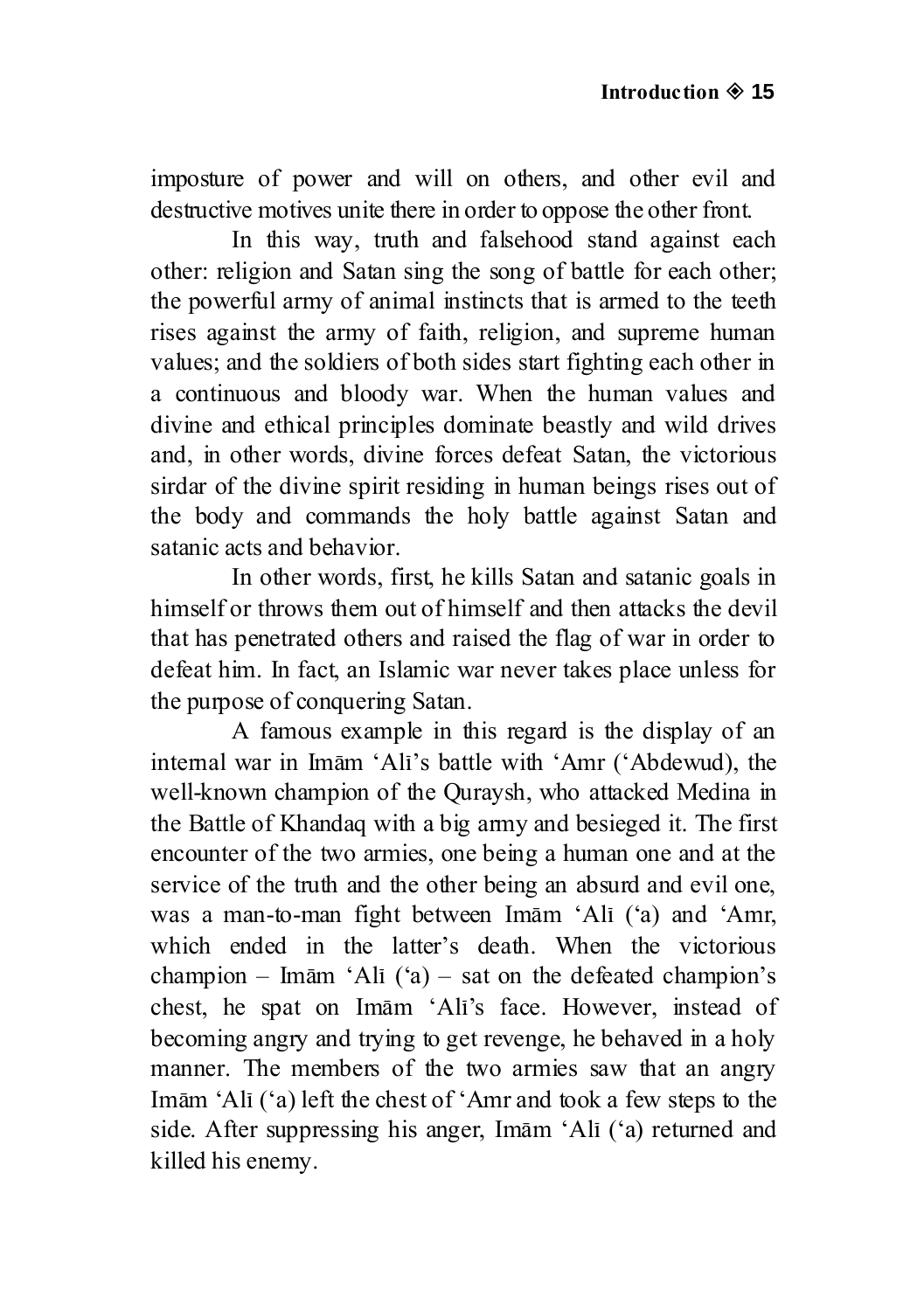This great spectacle of humanity and Islamic ethics is an example of an internal war between the divine, Islamic and human self and the animal and instinctive self, which originates in inferior feelings of anger and revenge. A weak and normal person fights under the influence of anger, revenge, or other inferior feelings. However, a pious Muslim is never motivated to begin a war by such emotions, the love of power, or great ambitions. First, he fights such feelings in his interior and overcomes them, and, then, if he finds out that the principles of ethics and religion and the Divine Will oblige him to fight against the external enemy, he will do it. That is why war is sacred in the Our'an and is equated with worship.

War in Islam must be in the form of *jihàd* (holy war) to be justified. Islam is against war; however, it allows it and even considers it necessary when it is based on *jihàd* or **strife**, which means fighting for God and divine purposes. In this war, one should fight not only against one's beastly and inferior internal attributes and drives but also against external anti-human elements. Evidently, the first battle is much more difficult than the second one.

Accordingly, the Holy Prophet (s) after a very difficult war told the believers that it was a minor *jihàd* and they must start a major one. The believers asked in surprise if there were any wars more difficult than what they had already had, and the Prophet (s) said that there was: a *jihad* against one's own instincts and animal and egocentric drives.

\* \* \*

Considering the above explanations about the Islamic view of war, we will return to our main point and repeat that Islam is against war. Nevertheless, this opposition is not an absurd, purposeless, and illogical one or a shortcoming under the cover of ethics. Rather, it is intended to protect people's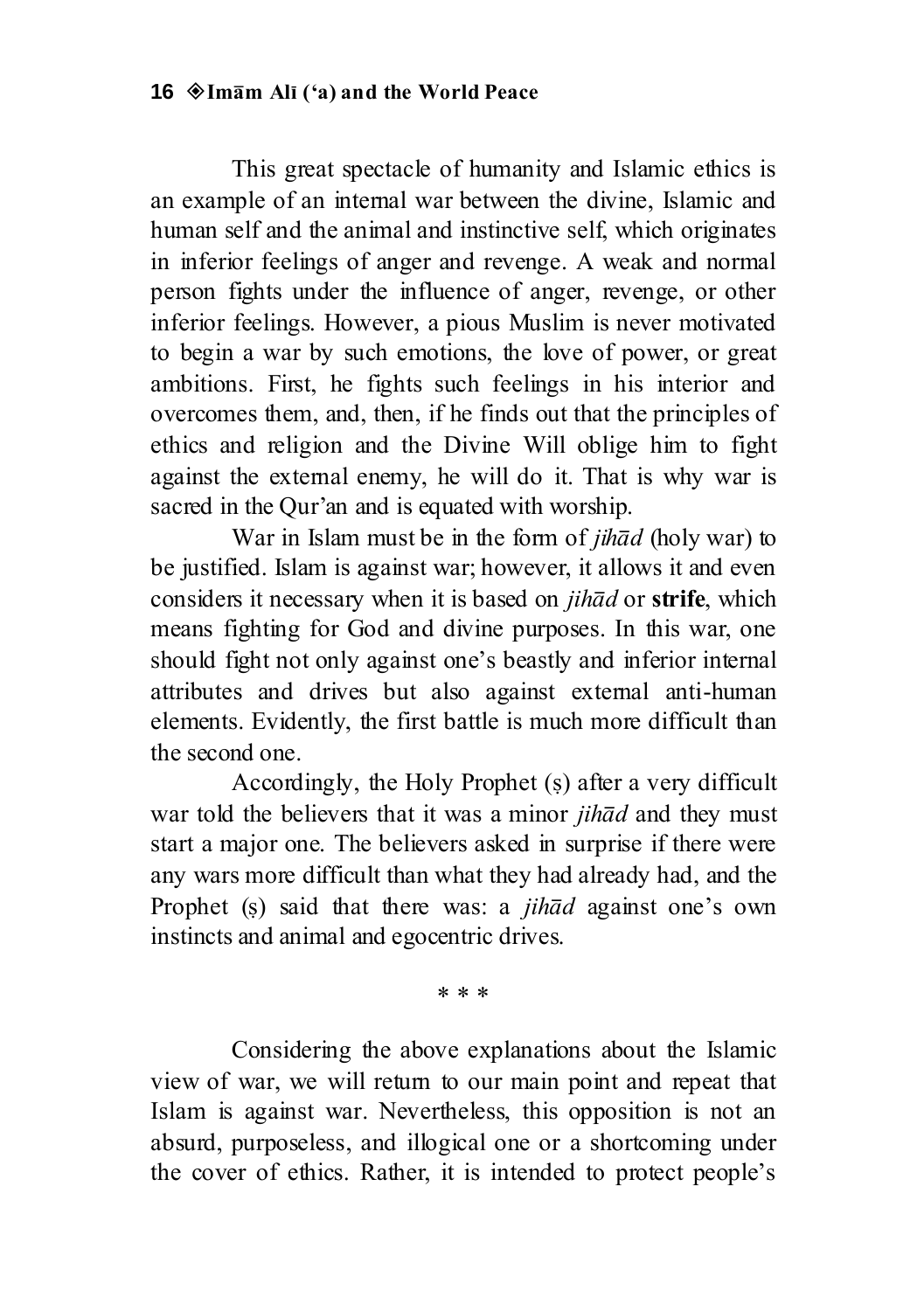peace, comfort, and security. Of course, Islam is not absolutely against war because sometimes peace and reconciliation lead to the destruction of lands, disruption of comfort, endangering people's lives and property, and the annihilation of independence and freedom.

Silence, keeping peace, and not fighting back invaders, who interpret peace as weakness, enslave peace-lovers, and invade people's property and even lives, are illogical, irrational, and against what God likes. It is, rather, the same as ignorance and foolishness.

Here, Islam allows a brave and defensive war. It is a war that is started in order to establish "justice" and uproot cruelty and oppressors. It is this war which enjoys holiness and Islam calls *jihàd*, not war.

Some of the writers of the laws of war<sup>2</sup> believe that war – or the same  $j\hbar\bar{a}d$  – in Islam is a kind of "mainly religious" war" and view it as being different from "just war" – a name that the Christian scholars of the Middle Ages had given to their own religious wars.

Of course, we need a lot of time to explain the above mistake; however, what was mentioned previously could function as a short explanation here. We must pay attention to the fact that the title 'religious war' is basically a defective and ambiguous one. This is because even wars that begin between the advocates of two religions with the purpose of defending their religious prejudices and selfishness – and, in fact, their whimsical desires – or the wars that European Christians began under the title of the Crusades in order to loot Muslims' wealth and property and, in this way, blackened the face of the history, were not religious wars. Rather, they were wars motivated by whimsical desires and the love of power, riches, and domination of others. As we know, as a true

<sup>2.</sup> Frankel, J., 1973, *Contemporary International Theory and the Behavior of States*, Oxford University Press, p. 304.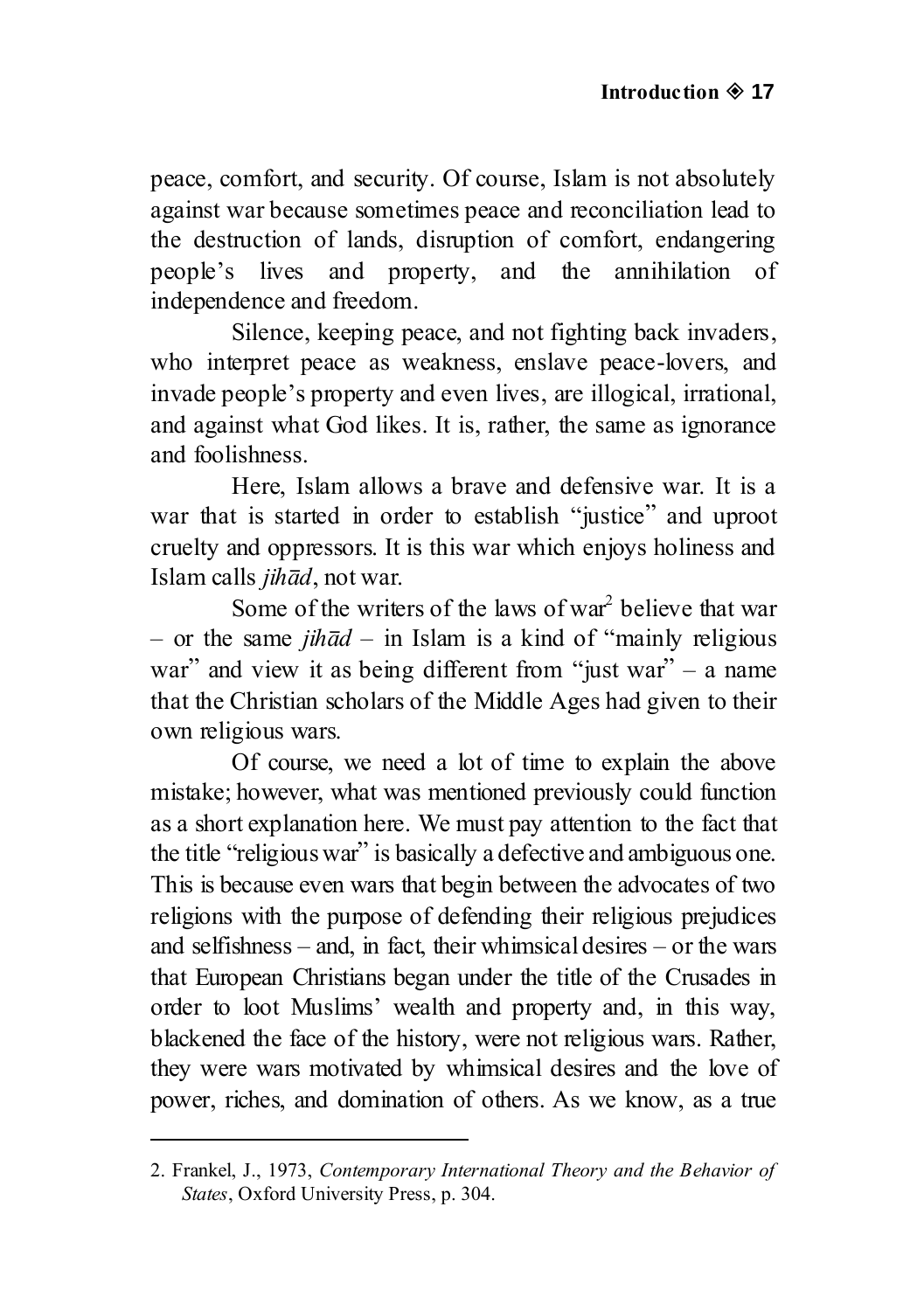heavenly religion, Islam is against such wars and considers it a kind of defense of one's pride, selfishness, and beastly desires. Moreover, it has nothing to do with those who, in the name of Islam, have started such wars and ruled Muslims under the titles of caliphs and commanders.

According to Islam, a war is religious when it is based on justice and intends to spread justice, introduce the way leading to happiness to people, and help them walk on the right path. A religious war also leads to the perfection of people's souls and spirits and saves them from the swamp of passions and animality. Finally, a war is called religious, in the sense of holiness and divinity when it is intended to protect pure values, establish the principles of humanity, and disseminate the true concepts of value and humanity. Otherwise, it will be nothing more than a childish battle or a beastly fight which only suits predatory animals.

A war motivated by animal instincts and whimsical passions such as anger, lust, revenge, hatred, greed, ambition, or murder, rather than human values and supreme purposes and complying with the divine command, is against human nature and remaining a natural and wise human being. Therefore, we never expect a special servant of God and a follower of pure Islam, particularly Imàm 'Alí ('a), to take part in such wars.

That is why the Commander of the Faithful, Imàm 'Alí ('a), in spite of being a veteran soldier of Islam and a brave and unique sirdar, who never ran away from the enemy in any battle, and whom no opponent could ever run away from, as well as being the unrivalled king of the vast lands of Saudi Arabia, Iraq, Iran, Egypt, and all the realm of Islam, was still against war and enmity and sought peace at all times and in all places.

True human peace means granting friendship and health to society and establishing freedom, independence, and human values there, while animal peace means weakness,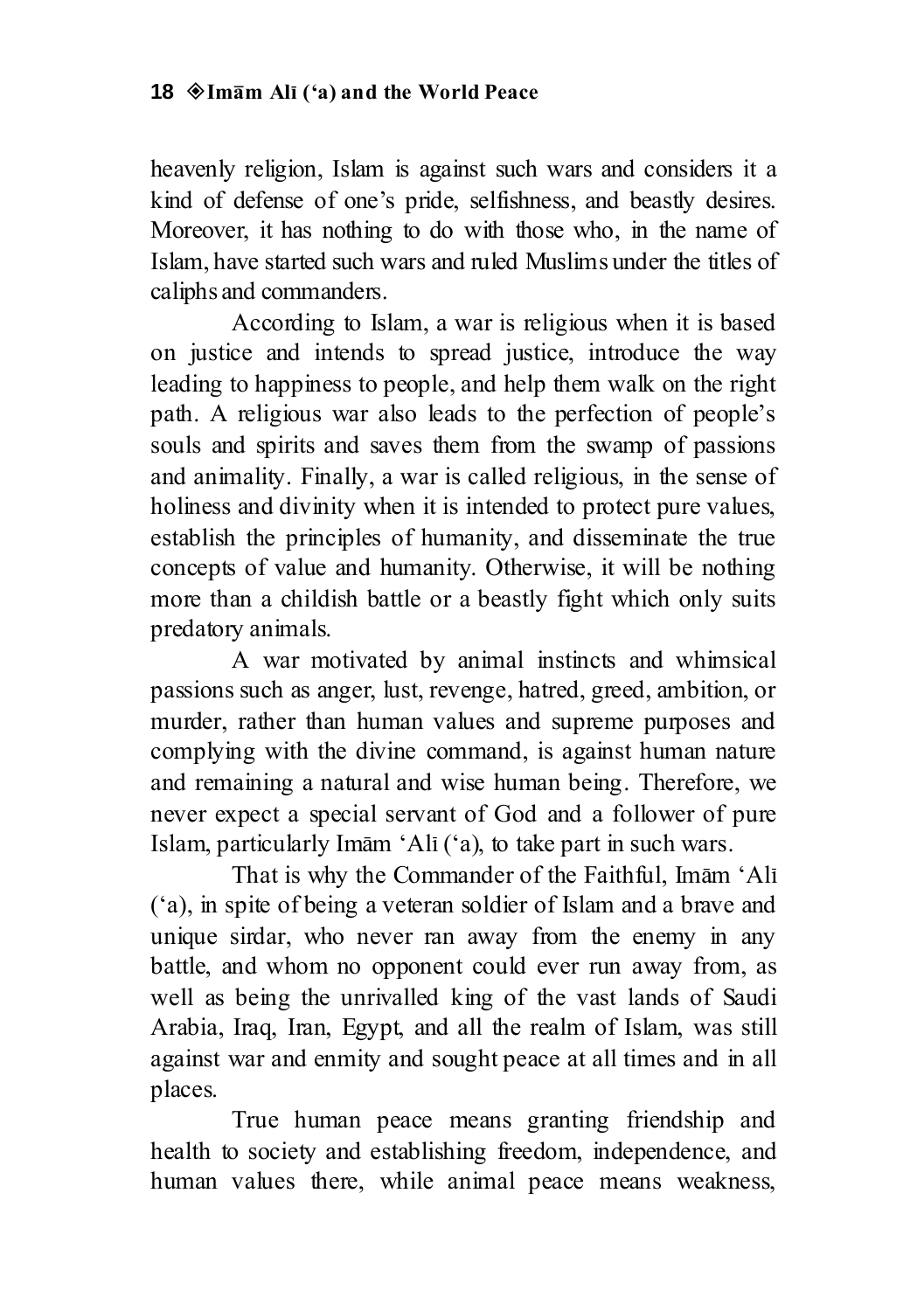defeat, and humility. In order to establish the former, Imàm 'Alí ('a) had a plan that is illustrated by his life, conduct, and acts and not merely by his tongue and pen. However, his philosophical words and advice are also very useful in this regard.

Following 'Alí ('a) and listening to him means retrieving the human self and 'finding the self'. Here, we are referring to the same 'self' or 'I' which is called the **self-accusing soul** (*nafs-i lawwàmah*) or **peaceful soul** (*nafs-i muìma'innah*) in the Qur'an. It is an invisible self which has thousands of enemies lying in ambush; a self the finding and knowing of which means finding, perceiving, and knowing 'God'. As we read in the *åadíth*, 'Whosoever knows himself has known God.'

Now that we have learned about war and peace and perceived their complicated relation with human beings, it is the right time to deal with the main theme of the book, which is Imàm 'Alí's conduct and his method of government. In this way, we will learn about his explicit views of war and peace, their roots, and the best way for reaching a true and permanent peace and grasp a better understanding of this great human legend.

### **Seyyed Mohammed Khamenei**

**December 1998**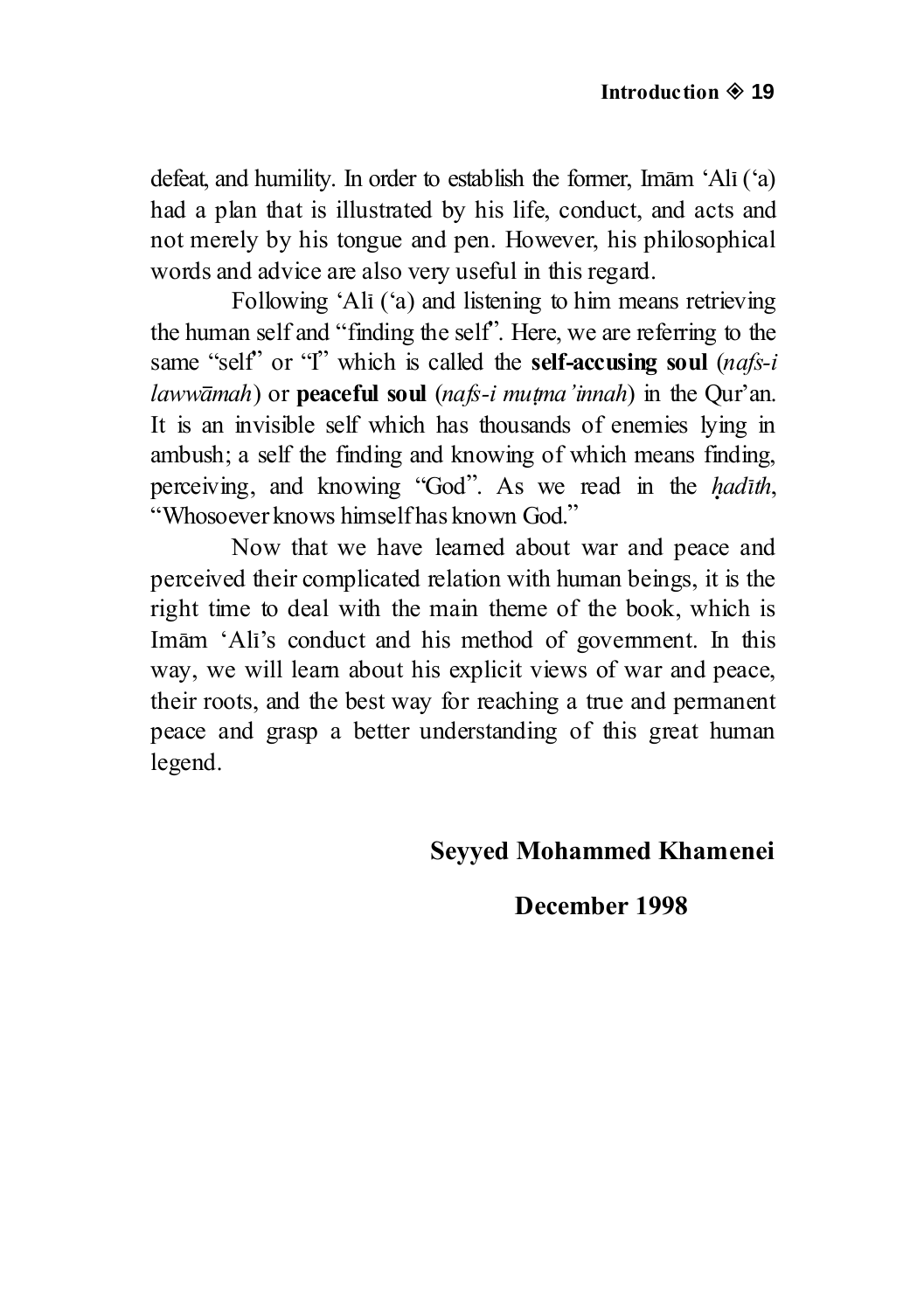### World Peace

owadays, world peace is one of the most important issues that interests all nations and governments. Even those who actually play with it and look for an excuse to begin a war or invade other countries, still show an interest, at least in appearance, in the establishment and maintenance of peace and security in the world. *N*

In order to secure permanent peace in the world, protect nations against annihilating wars, and prevent clashes between invading countries, legal experts, philosophers, and politicians have proposed a number of scientific plans, theories, and principles based on international law and with the intention of limiting the power of governments. However, none of them have been successful in removing the danger of disrupting peace or establishing it in the real sense of the word.

The reason for the uselessness of such theories and suggestions is that, apart from lacking a spirit of sacrifice, honesty, and love of humanity, in their formulation attention has only been paid to superficial aspects of the issue rather than fundamental ones. Moreover, no serious effort has ever been made to establish a firm basis for permanent world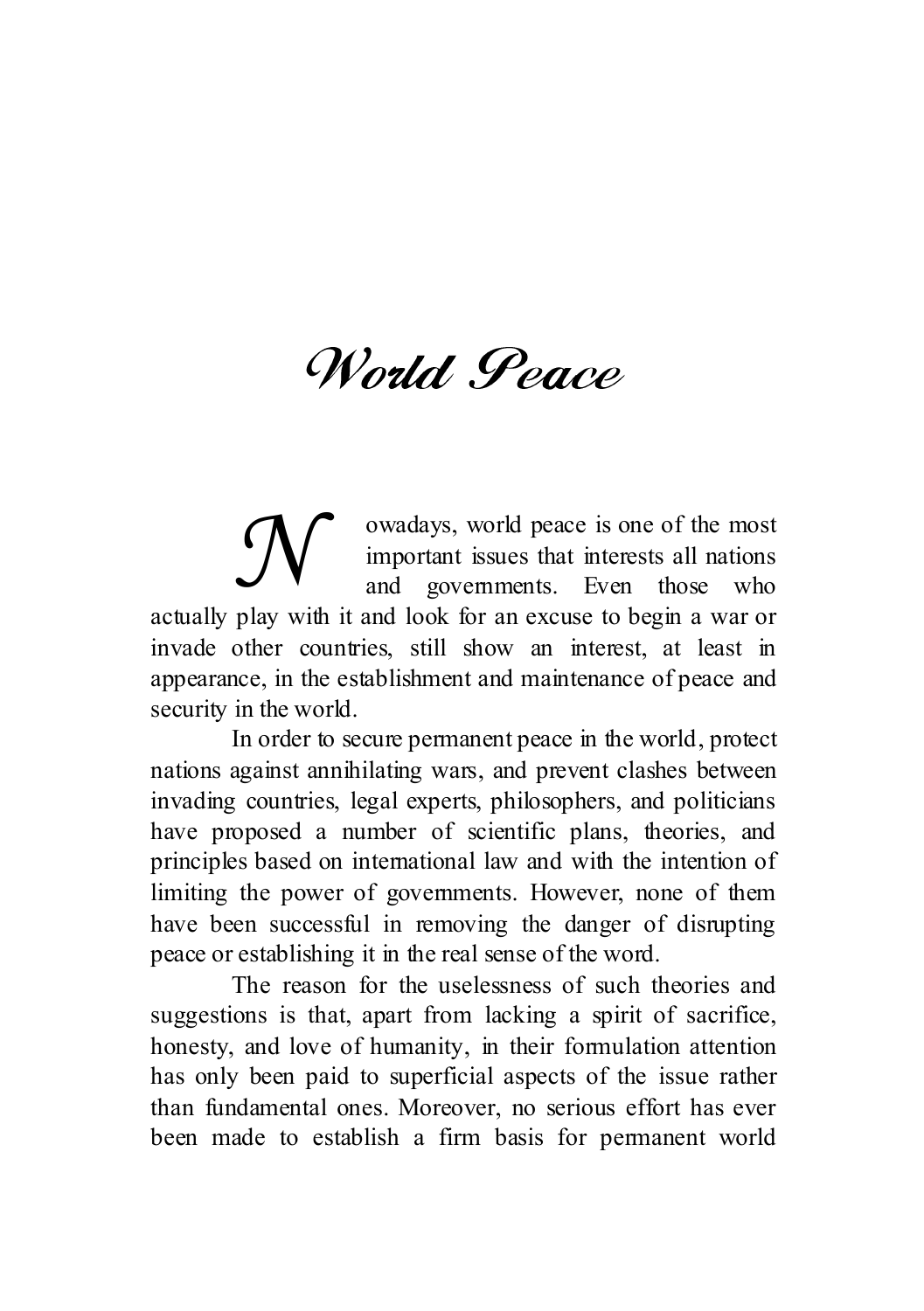peace, and none of the theories provided has the necessary efficiency.

The present book is an attempt to reveal a small part of Imàm 'Alí's knowledge and study the complicated problem of peace in the light of this great leader's behavior and words. Moreover, it aims to analyze the related basic solutions that are embedded in the methods and words of this noble Imàm hoping that one day all nations of the world follow the goal of securing true peace, and this longstanding wish of humanity is realized by the hands of people themselves.

The establishment of peace, whether local and regional or global, is a spiritual undertaking related to the souls of nations prior to being a material act. If people do not pay attention to the spiritual aspects of this issue, a single theory of roundtable discussions can never heal any wound. This is because, as a politician once said, peace is not something that can be placed in a mould like an industrial product and shaped as desired. It is not something that can be imported from, or exported to, another place, either. **Peace means the establishment of healthy thought, healthy politics, and healthy nations**.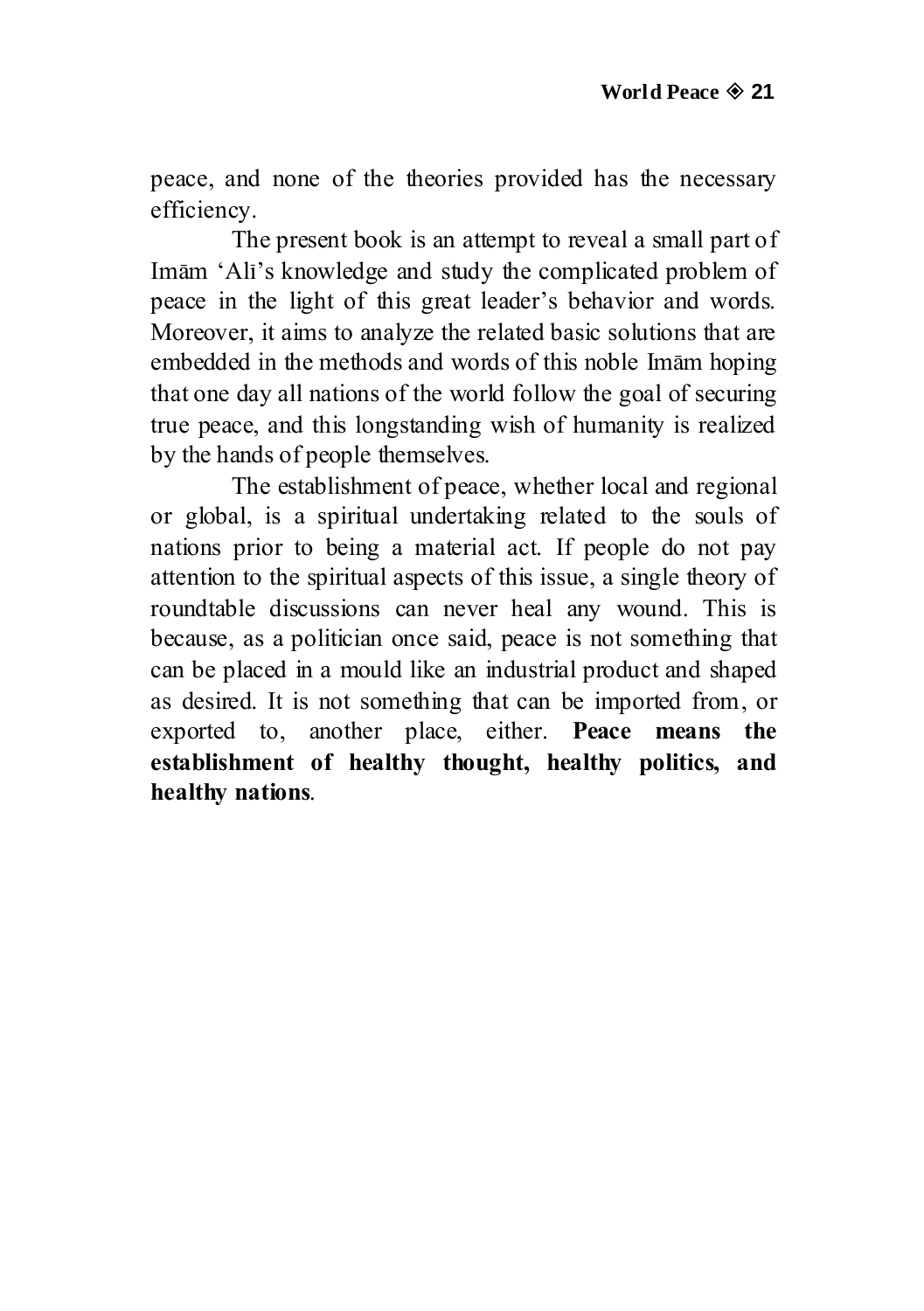### The Nightmare of War

an has long been familiar with the disgusting nightmare of war and seen the members of his own species captivated by it. For centuries man's hostile spirit has summoned this blood-thirsty monster in order to judge all sorts of clashes of ideas and conflicts in the arena of human societies. In fact, he has witnessed with his own eyes the disastrous view of this tragic event in every corner of history at all times. As long as humanity has existed, war has shown itself as an evident human attribute. As some say, being warlike is a part of human essence and nature. *M*

Such a permanent concomitance of humanity and war has led some to consider war as a part of human nature and peace as a 'new invention'. <sup>3</sup> However, this theory is undoubtedly

<sup>3.</sup> A German scholar once said that the basis of international relations consists of hostile relations (war), and peace is an accidental issue. Ibn Khaldên believes that the essence of war is revenge on the part of one side and defense on the part of the other. According to Henry Maine, 'War appears to be as old as mankind, but peace is a modern **invention**.' (Tawfíq al-Fakíkí, *al-Rà'í wa al-rài'yyah*)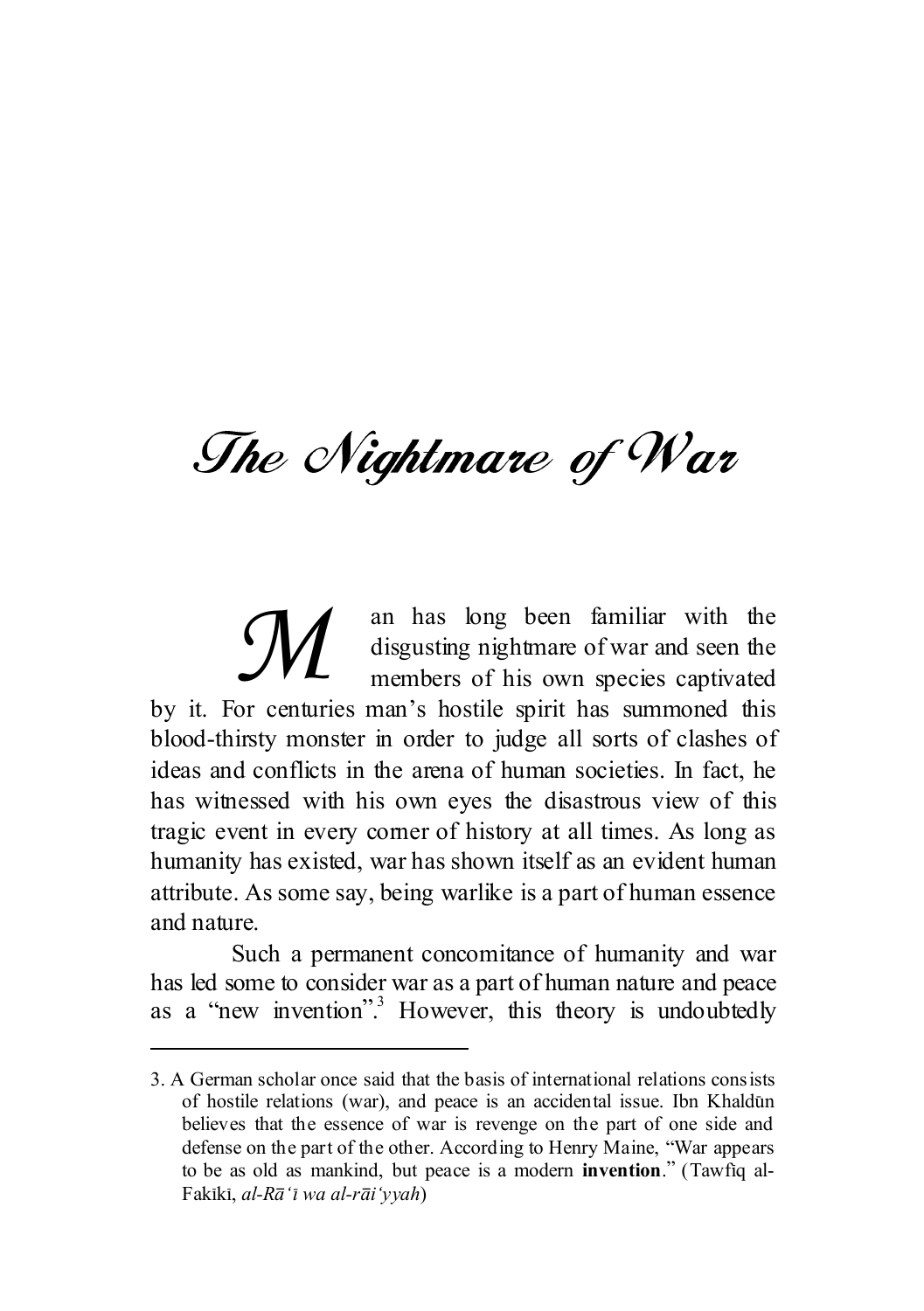wrong because war is totally absent from the essence of humanity. Indeed, the man who has always been the goal of the teachings of religious leaders, philosophers, and guides of humanity never needs war. This predatory feature belongs to animals; however, it is sometimes manifested in human beings, who are the master of all creatures, and makes them deviate from the pure path of their essence. Man's nature overflows with purity and is not compatible with darkness and predatoriness. War means man's giving up his purity and wisdom; it is the ominous legacy of animals.

By definition, man is a social (and, thus, civil) animal and, naturally, interested in security and comfort. Human beings, who resort to the demon of war when inferior emotions (revenge, pride, selfishness, etc.) and mental diseases arise, are essentially and normally in love with peace and comfort. Even the wildest and most warlike people of the world start fighting due to this internal feeling of the love of peace and comfort.<sup>4</sup>

It is because of this feeling that man flees from chaos and rebellion. Some scholars, such as Montesquieu and Rousseau, who believe that governments are the effects of the social contracts of the people in society, maintain that it is this very inner and instinctive feeling that motivates such contracts.

Therefore, considering man's peace-loving essence and nature, what causes wars and makes him become involved in something that he naturally does not favor? A careful study of the philosophy of wars, their underlying causes, and the bloody events of history reveals that, without doubt, the origin of all these calamities is one factor: the sinister seed of 'disrespecting human rights'.

'Freedom' is the first characteristic and privilege that man brings with himself to the world. It is because of this

<sup>4</sup>. It sometimes appears in the form of 'self-defense' or 'trying to provide for a living'.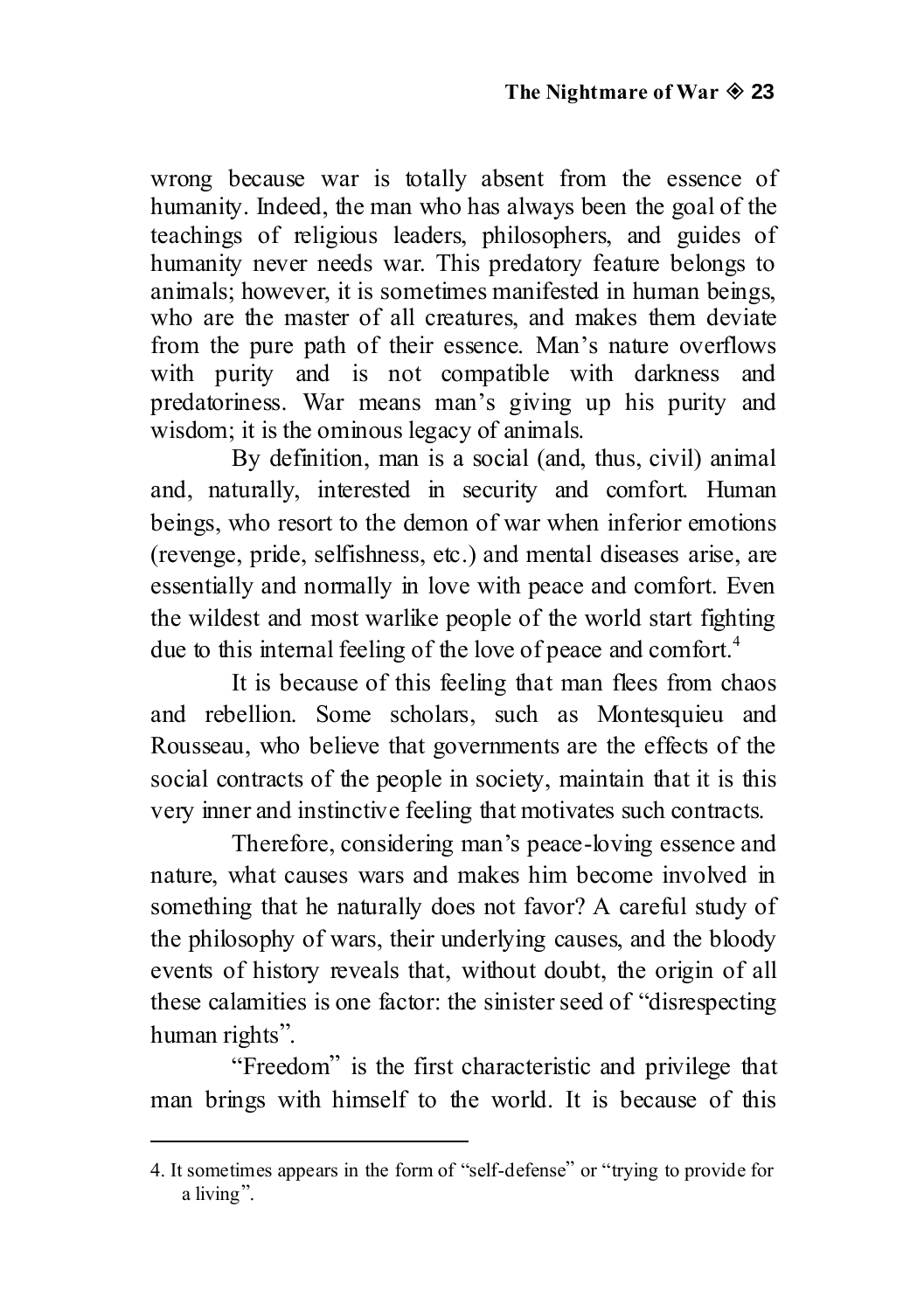advantage that he views his character as being respectable and perfect, values his own integrity, and is ready to defend it in every possible way. Where there is no freedom, man does not exist in the real sense of the word. This is because one of the pillars of his spiritual character has been destroyed, and his humanity has been trampled on. Therefore, in order to compensate for his lost pride and retain his respect, he continually tries to escape imprisonment and free himself from the humility of his 'suppressed character'.

John Locke, the English thinker of the  $17<sup>th</sup>$  century, defines freedom as follows:

> Freedom in society means that no one takes the order of any ruling and regulating power unless out of personal consent. Moreover, no one can be dominated by any will and does not follow any rule unless the legislating power speaks for him due to the power of attorney that he has given to him.

> This freedom from willful absolute powers is so necessary for man's survival and so much connected to it that man cannot dispense with it without dispensing with his right of securing his life $\frac{5}{2}$

Denying this God-given right to human beings is the main reason for all the corruptions and calamities in the world. A writer once said that the right to live is more necessary to humanity than food, water, air, and light, and all human beings must benefit from it equally. Basically, war rises where freedom is absent, or where some try to damage it. Peace and freedom are like the two sides of an algebraic equation; while being two different things, they are one and the same thing.

<sup>5.</sup> Quoted from Jamalzadeh, *Āzàdí wa shakhsyyat-i insàn* (*Freedom and Human Character*), Dr. Sana'i, p. 93.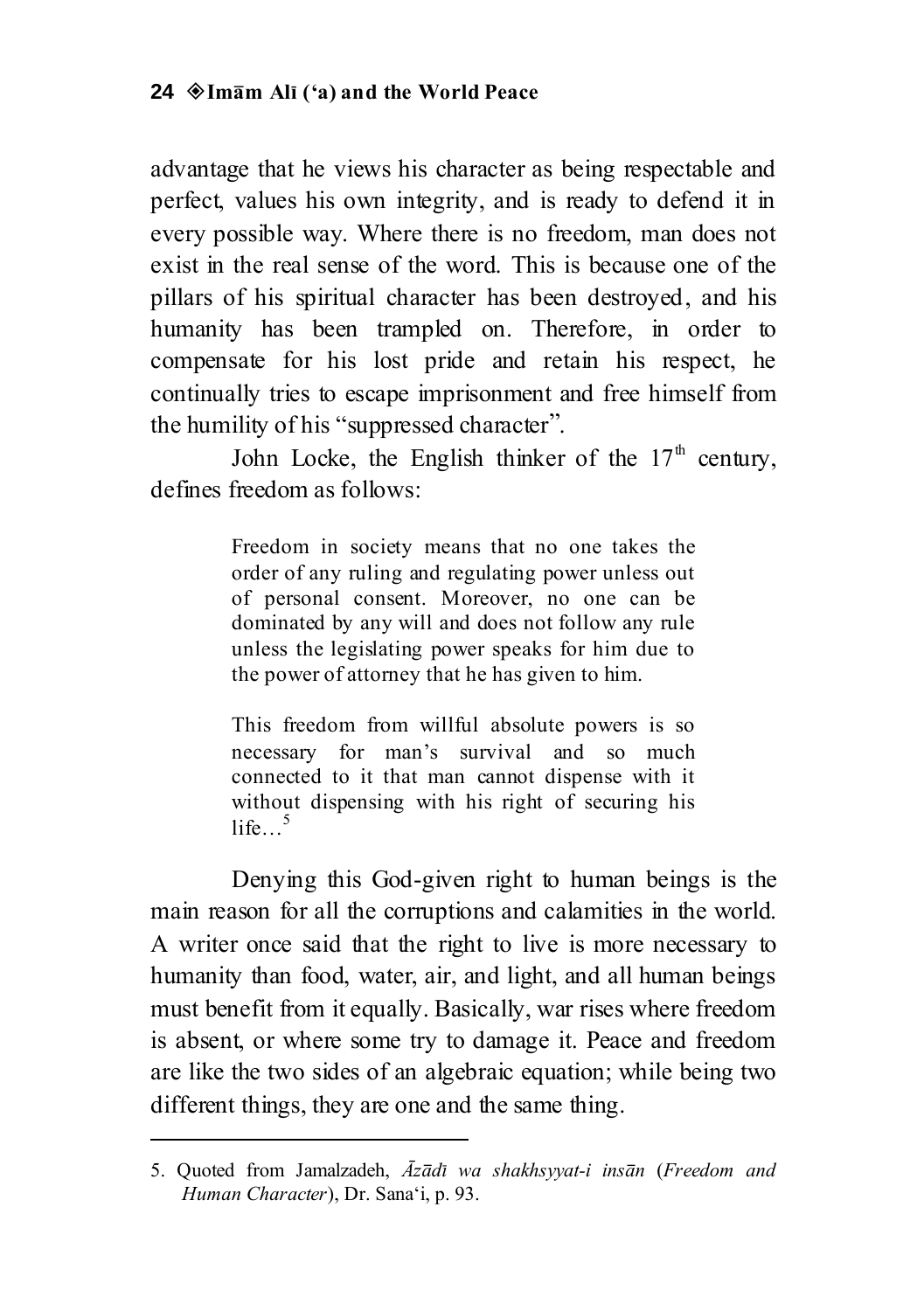The power to dominate others leads to obstinacy and pride and, as a result, to the desire to violate the rights of others.

'Selfishness' leads oppressors to invade and violate others' rights and freedom. However, this same feeling provokes those who have given up to invaders to rise in order to regain their true rights. They are greatly motivated to do so because they feel humiliated and have lost their freedom.

Ignoring people's honor and dignity and disrespecting their rights lead to war, and, according to the senators of the 'French National Assembly' in the period of the Revolution, 'The authorities' unawareness of these rights or not observing them is the only source and cause of all human societies."<sup>6</sup>

This is a reality unanimously accepted by all scholars of sociology, philosophy of history, and social psychology. The evidence for it comes from the two world wars, the selfcentered governments of rulers such as Alexander, Genghis, Attila, Timur, Napoleon, Bismarck, Hitler, etc. or the oppressive slavery systems of the Pharaohs, Tsars, Caesars, and the like.

Therefore, it is really necessary that all the lovers of 'permanent peace' employ all their powers in order to maintain it, provide freedom for all, and dominate the Satan of war. If freedom is guaranteed, 'equality' will automatically be provided. As human beings enjoy the gift of existence equally, they are also born with 'equal' freedom and human rights. When all of them use their freedom and other natural and conventional human rights in a way not to invade other' rights, equality in the real sense of the word will naturally be established. If powerful and wealthy people do not abuse their rights, if there is no exploitation and oppression, if weak people

<sup>6.</sup> The Introduction to the Declaration of Human Rights.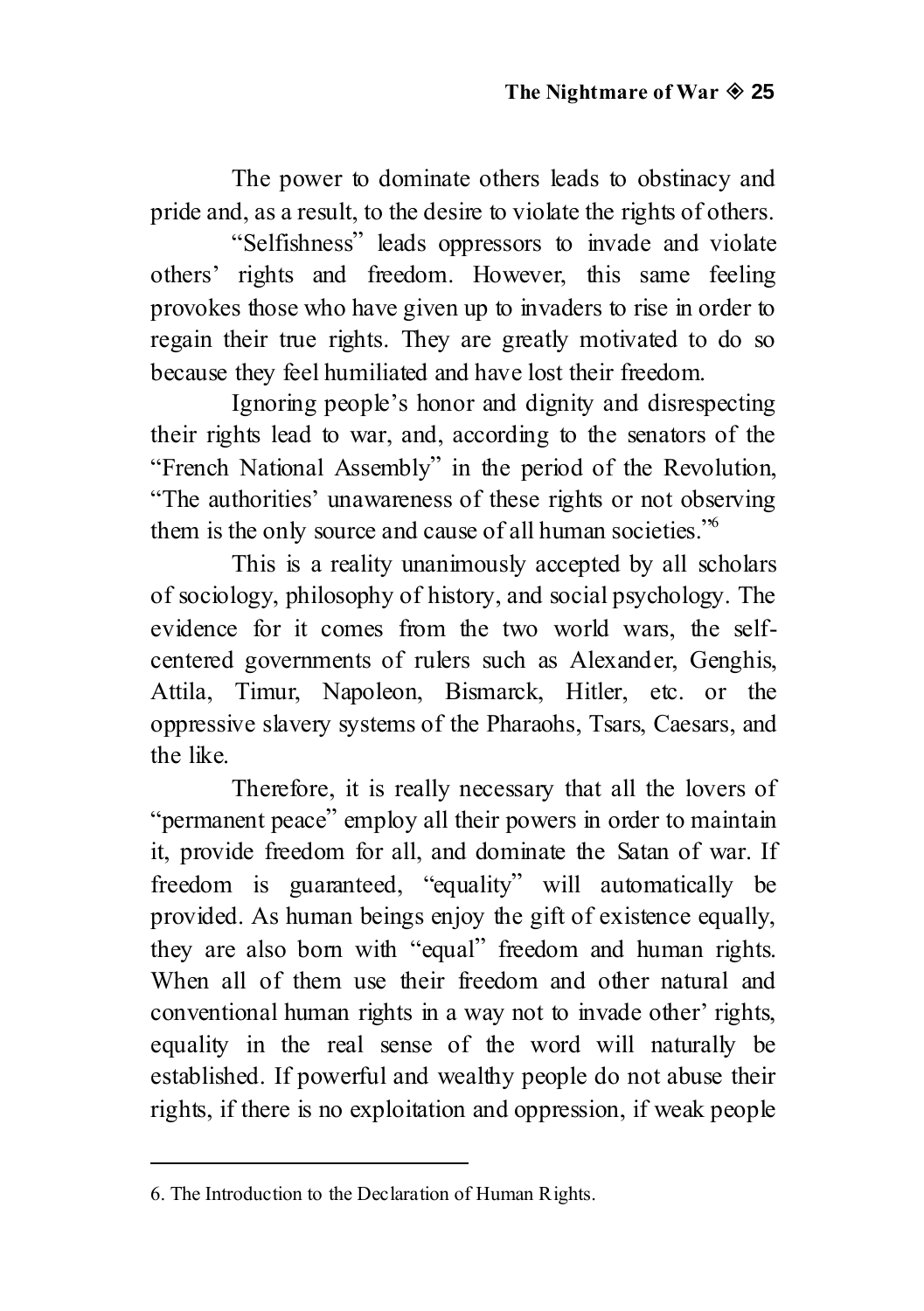are not deprived of their freedom and natural rights (so that they can use the fruit of their work and efforts), there will be no class differences (inequality).

Depriving people of their lawful freedom and treating them on unequal terms, which is the source of all destruction, result in man's failure to enjoy his material rights. Consequently, wealth will be concentrated on one side and extreme poverty and hunger on the other. This will lead to class differences and slavery. Moreover, governments or administrative powers will fall into the hands of a powerful individual or social class (that is, oligarchies and aristocracies will be established). Therefore people's life and destiny will be controlled by cruel oppressors and mighty abusers instead of by themselves, and there will be no trace of equal social, financial, civil, and legal rights for people. The majority of people will be captivated by a minority who loot their vital powers and faculties. They will also be deprived of all the riches and resources on the earth, which belong to all, and anyone can benefit from, provided that he works and does not violate others' rights in this regard. As a result, some people will die because of gluttony on one side, and millions will starve to death because of poverty on the other. In other words, a minority will live in absolute welfare, and a majority will never know the meaning of comfort.

Inequality truly leads to 'poverty', which is the origin of all miseries. It affects all human emotions, internal feelings, thoughts, and philosophies. It plays such an influential role in different aspects of people's social life that the founders of communism consider it the basis of revolutions and social changes. Poverty is a mental cancer and the result of absolute inequality among people. In other words, it is the effect of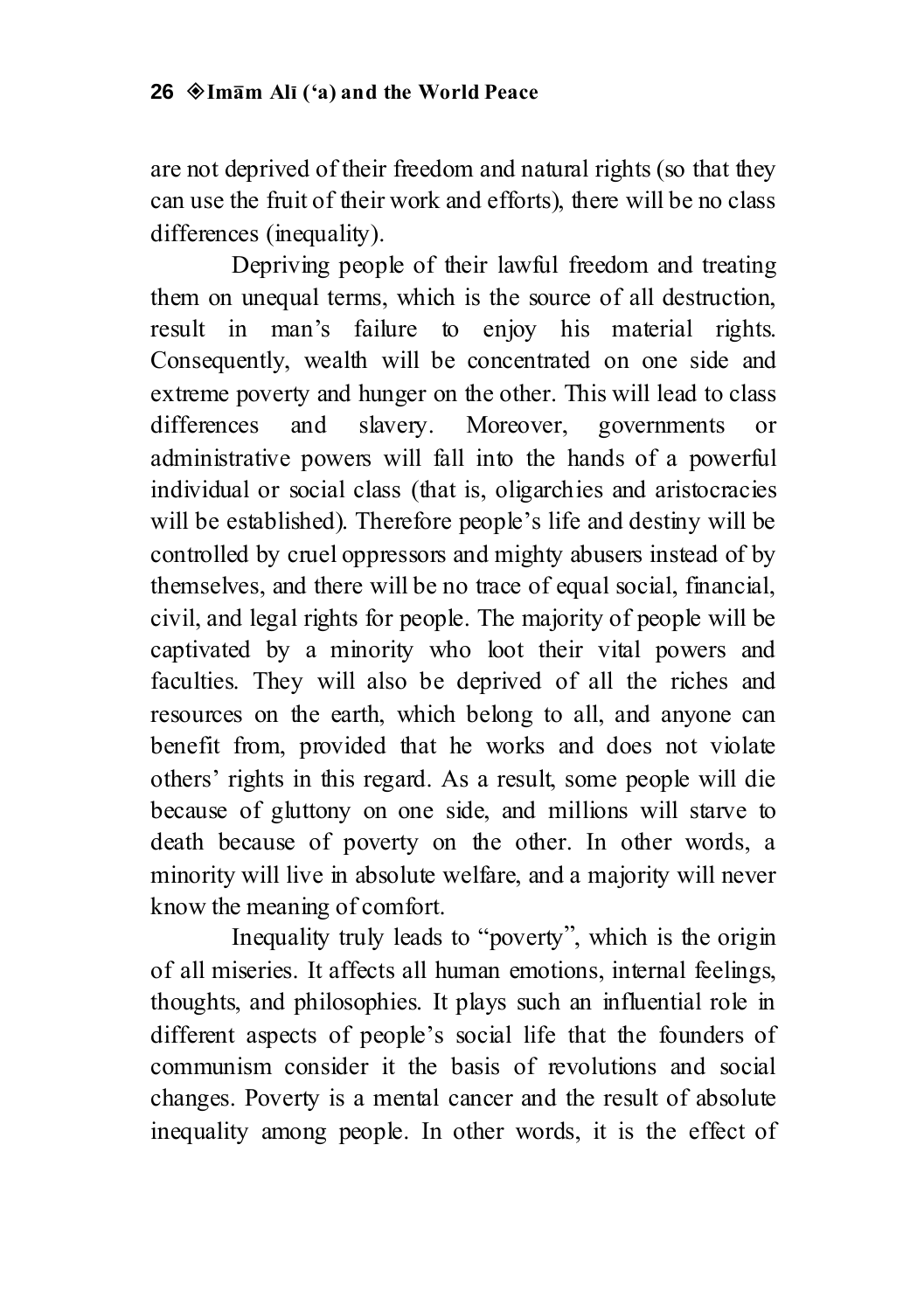hoarding the riches of society by a minority, which leads the majority progressively towards destruction and annihilation.

Poverty, lack of welfare, and deprivation of freedom and other natural rights, more than any thing else, lead to insecurity, revolution, and war. Accordingly, the best way to maintain social security and peace and prevent war is to provide people with welfare and comfort and fight against their material and spiritual poverty. We must fight corruption at its source, i.e. guidance cannot be spread unless it is in the same way that perversion has been spread.

The influence of poverty on the great revolutions of the world and the annihilation of dictatorial governments is extremely obvious. This is because 'hungry people' have always stood against complacent ones in order to obtain food, living space, and freedom and, as a result, changed the direction of history. As the saying goes, poverty is the same as disbelief, and disbelief is the same as restlessness and rebellion.

Poverty is a kind of frustration and the same as captivity and losing freedom. Based on people's obvious psychological characteristics and the material physical  $\text{law}$ ,  $\text{ }^7$  one day it rises in the form of an overflowing and horrifying power. Man has witnessed several examples in this regard in various historical periods, such as the Bolshevik Revolution in Russia, the heroic revolution in Algeria, the revolutions in African and Asian countries, all the anti-colonial revolutions in the world, and, the most famous of all, the French Revolution, which led to the dissemination of equality – and freedom – seeking thoughts and the abrogation of class privileges and social class differences.

<sup>7.</sup> A suppressed, strong, and concentrated potential power, such as that of water, is a strong force that, if not guided by religious psychological methods, will cause massive destruction.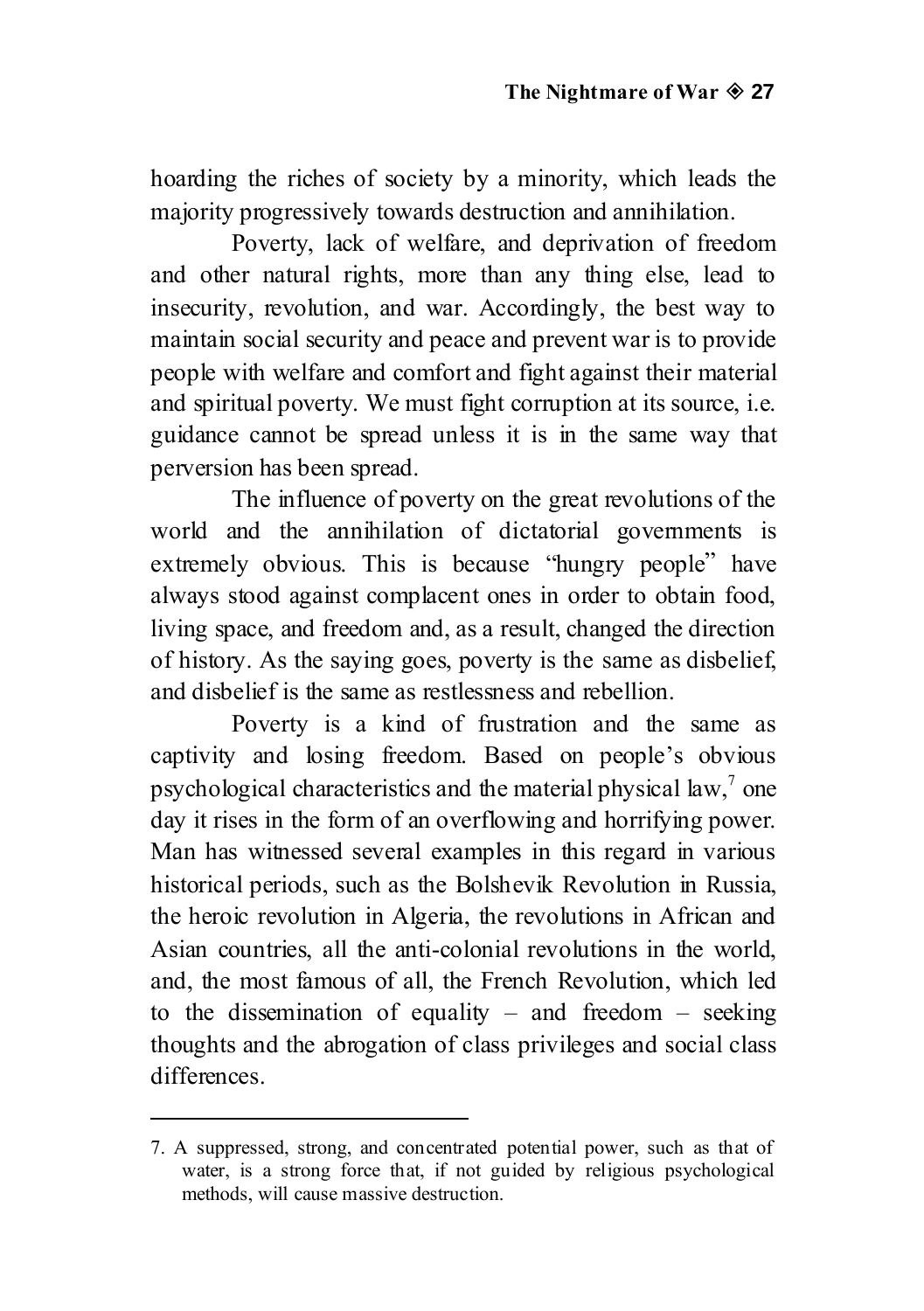In 1789 during the willful reign of Louis XVI and because of the obstinacy of the rulers and aristocrats, the dominance of some power-lovers and cruel people in the guise of religious men, and, worst of all, the existence of a powerful and privileged high class in the society, aristocrats, princes, rulers, and court clergymen dominated the majority of people, who were weak and poor,<sup>8</sup> and sucked their blood. The French Revolution did not only belong to French people; rather, it was a universal revolution through which humanity, which had lost its patience with cruelty, poverty, and pressure, cried for freedom and demanded its lost rights. It was based on this revolution that the Republic of France was founded, and the Declaration of Human Rights was drawn up. Following this, lovers of humanity placed it at the top of all human laws and wrote in its Introduction as follows:

> Whereas recognition of the inherent dignity and of the equal and inalienable rights of all members of the human family is the foundation of freedom, justice and peace in the world,

> Whereas disregard and contempt for human rights have resulted in barbarous acts which have outraged the conscience of mankind, and the advent of a world in which human beings shall enjoy freedom of speech and belief and freedom from fear and want has been proclaimed as the highest aspiration of the common people, …

> **THE GENERAL ASSEMBLY proclaims THIS UNIVERSAL DECLARATION OF HUMAN RIGHTS** as a common standard of achievement for all peoples and all nations …

<sup>8.</sup> The majority consisted of 24 million people, while the minority only consisted of one million.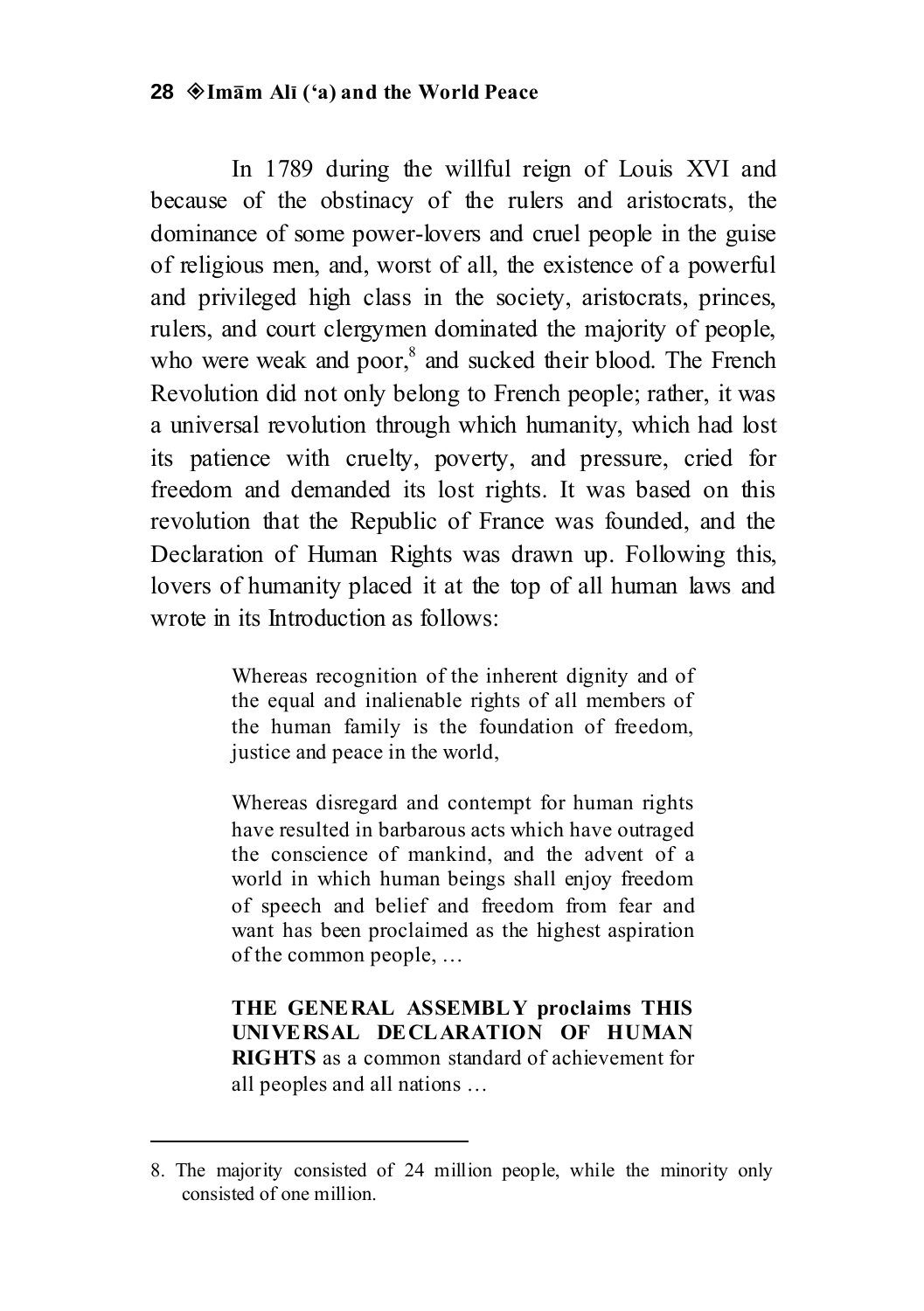It was based on this human revolution that the League of Nations and, then, the United Nations were developed in order to maintain peace in the world. In the Introduction of the Charter of the United Nations, we read as follows:

### **WE THE PEOPLES OF THE UNITED NATIONS DETERMINED**

- to save succeeding generations from the scourge of war, which twice in our lifetime has brought untold sorrow to mankind, and
- to reaffirm faith in fundamental human rights, in the dignity and worth of the human person, in the equal rights of men and women and of nations large and small, and
- to establish conditions under which justice and respect for the obligations arising from treaties and other sources of international law can be maintained, and
- to promote social progress and better standards of life in greater freedom,

### **AND FOR THESE ENDS**

- to practice tolerance and live together in peace with one another as good neighbors, and
- to unite our strength to maintain international peace and security, and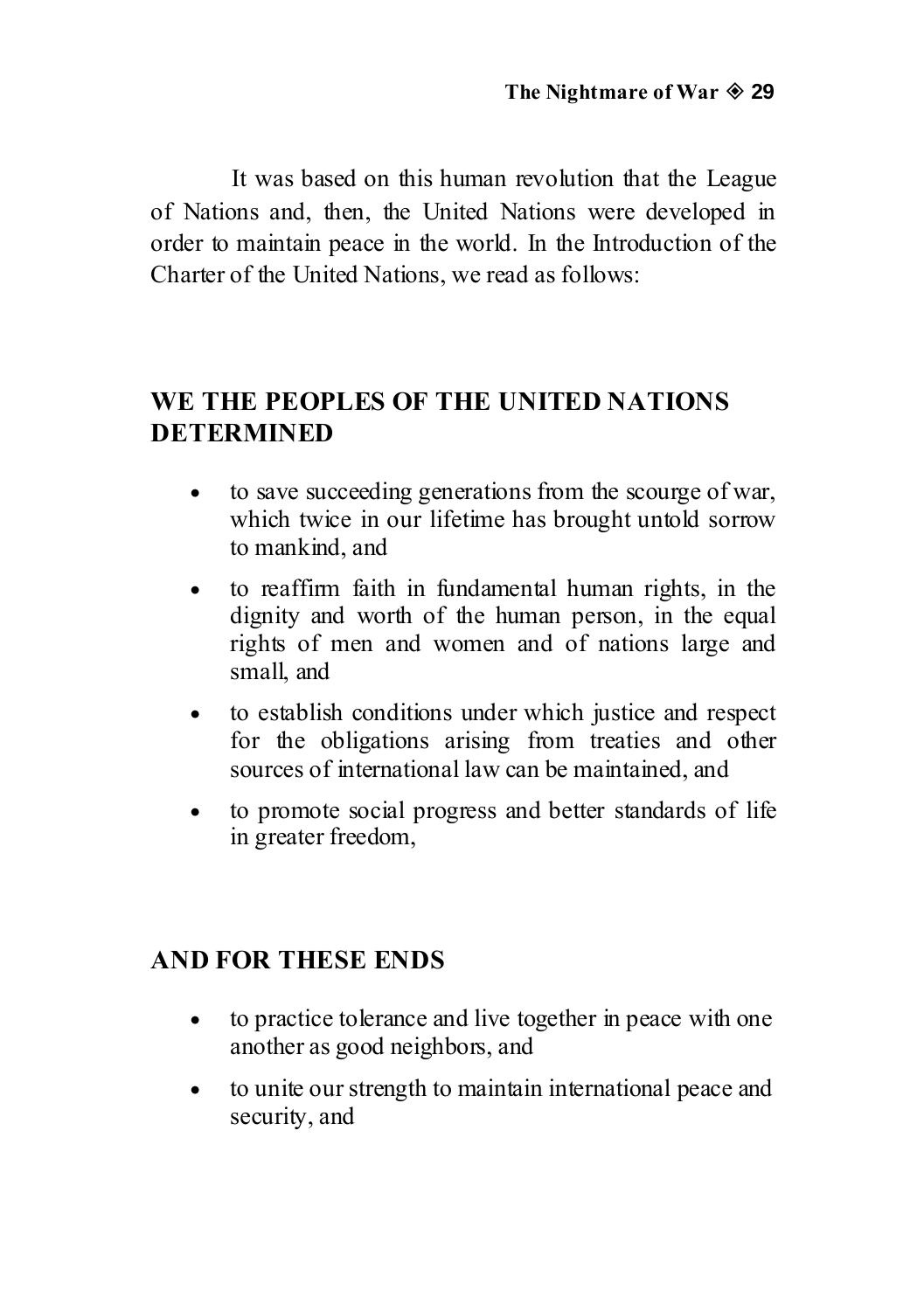- to ensure, by the acceptance of principles and the institution of methods, that armed force shall not be used, save in the common interest, and
- to employ international machinery for the promotion of the economic and social advancement of all peoples,

### **HAVE RESOLVED TO COMBINE OUR EFFORTS TO ACCOMPLISH THESE AIMS.**

However, in spite of all the words that have been said. we have frequently seen that weak individuals and nations have been suppressed, and powerful governments have shed their blood and ignored their rights. Moreover, this very United Nations Organization, which claims to be the guardian of the rights of human beings and nations, views all these catastrophes cold-bloodedly, justifies their acts by resorting to the rule of 'the dominant is right', and ignores people's true rights.

Nevertheless, the authorities of this organization agree with us that the origin of all evil acts against humanity, bloodshed, and disrupting international peace means 'heedlessness' of man's fundamental rights and ignoring the value and station of human individuals.

Now, we should see whether it was only in the  $20<sup>th</sup>$ century that someone thought about justice and equality, whether it was in the  $18<sup>th</sup>$  century that some Western philosophers came with this idea for the first time, or whether it was Islam and its symbol, Imàm 'Alí ('a), who, for the first time, strove to familiarize people with these concepts and establish them everywhere in the world. Today, after all the inhuman murders that have occurred in the course of history, there are just some words about human justice merely in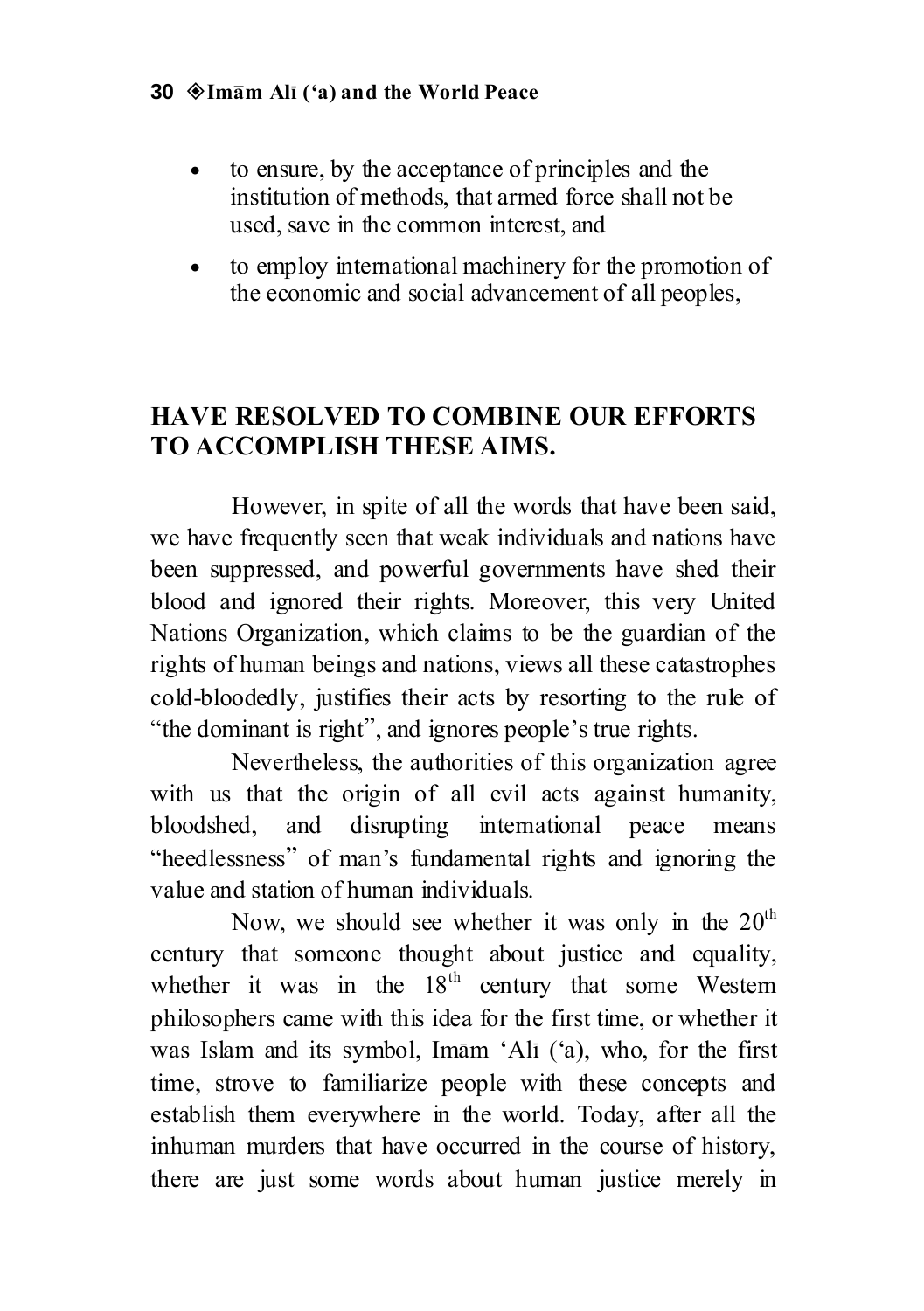speeches and writings. However, fourteen centuries ago, Imàm 'Alí ('a), the Commander of the Faithful, leader of humanity, and student of the school of Islam, not only talked about it, but also proved it in practice and left his ideas and experiences in this regard as a school to his children and true followers.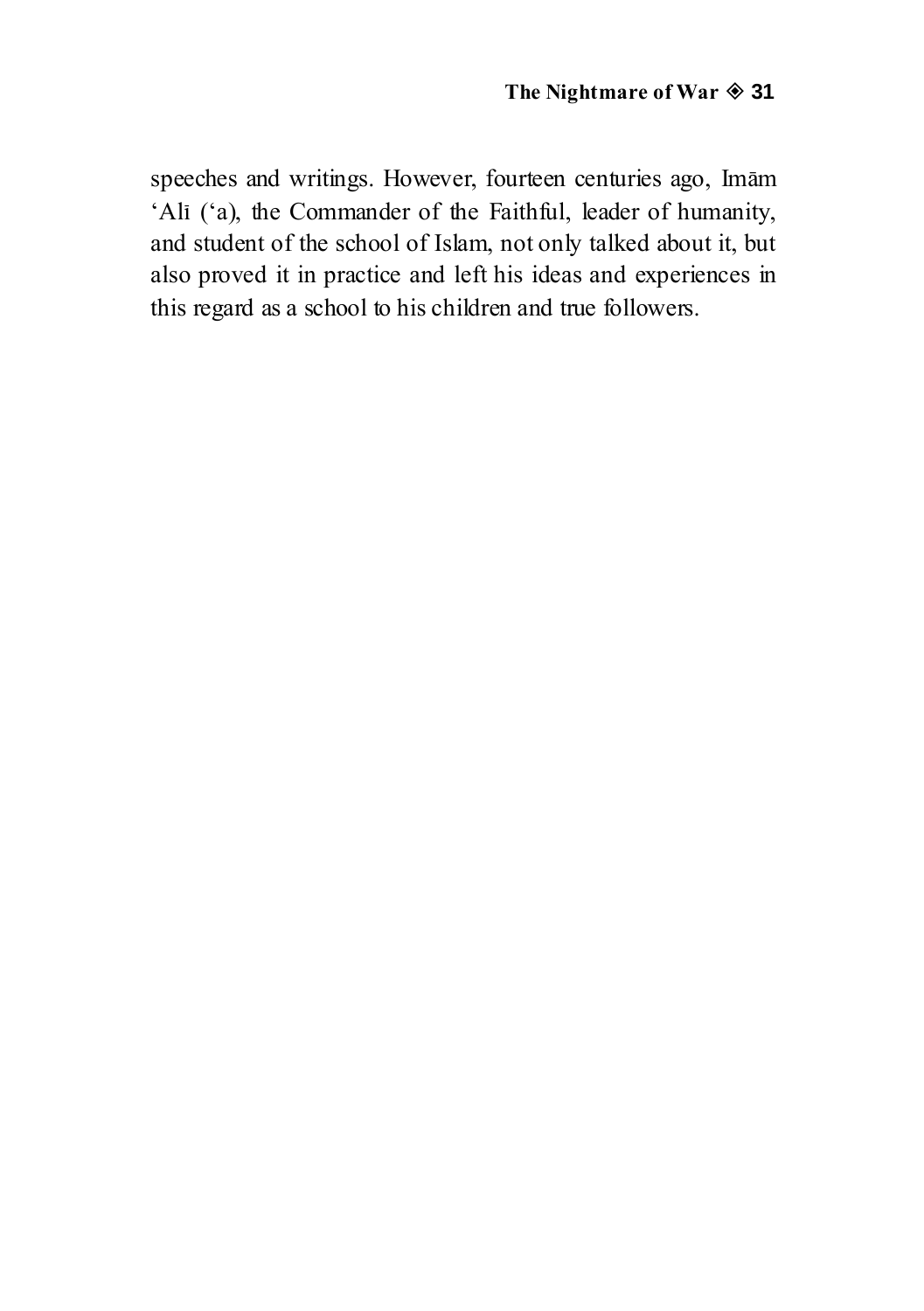# *The Holy Way of 'Alí ibn Abí Ìàlib ('a)*

t was destiny that the fertile plant of humanity came to fruition in the heart of the Ka'ba, in the dry and thirsty land of Arabia, and in the virtuous womb of Fātimah, the daughter of Asad. This was a fruit that, sooner or later, had to be presented as a gift to the world. This vast universe was in need of a typical "perfect man" who intended to prove that the creation of spheres, elements, the infinitely minute things, and the infinitely huge things was not in vain. In fact, he was the all-reflecting body of humanity in whom all the perfections, virtues, and good features were planted in abundance both secretly and visibly. He was a legacy for the people of the future as a symbol of the efforts of past people who, in order to nourish and preserve the truth and reality, perfection, and virtue, suffered great pains and fought many battles. *I*

He was a chosen existent overflowing with humanity, the blood-money of victims of truth and martyrs of virtue, an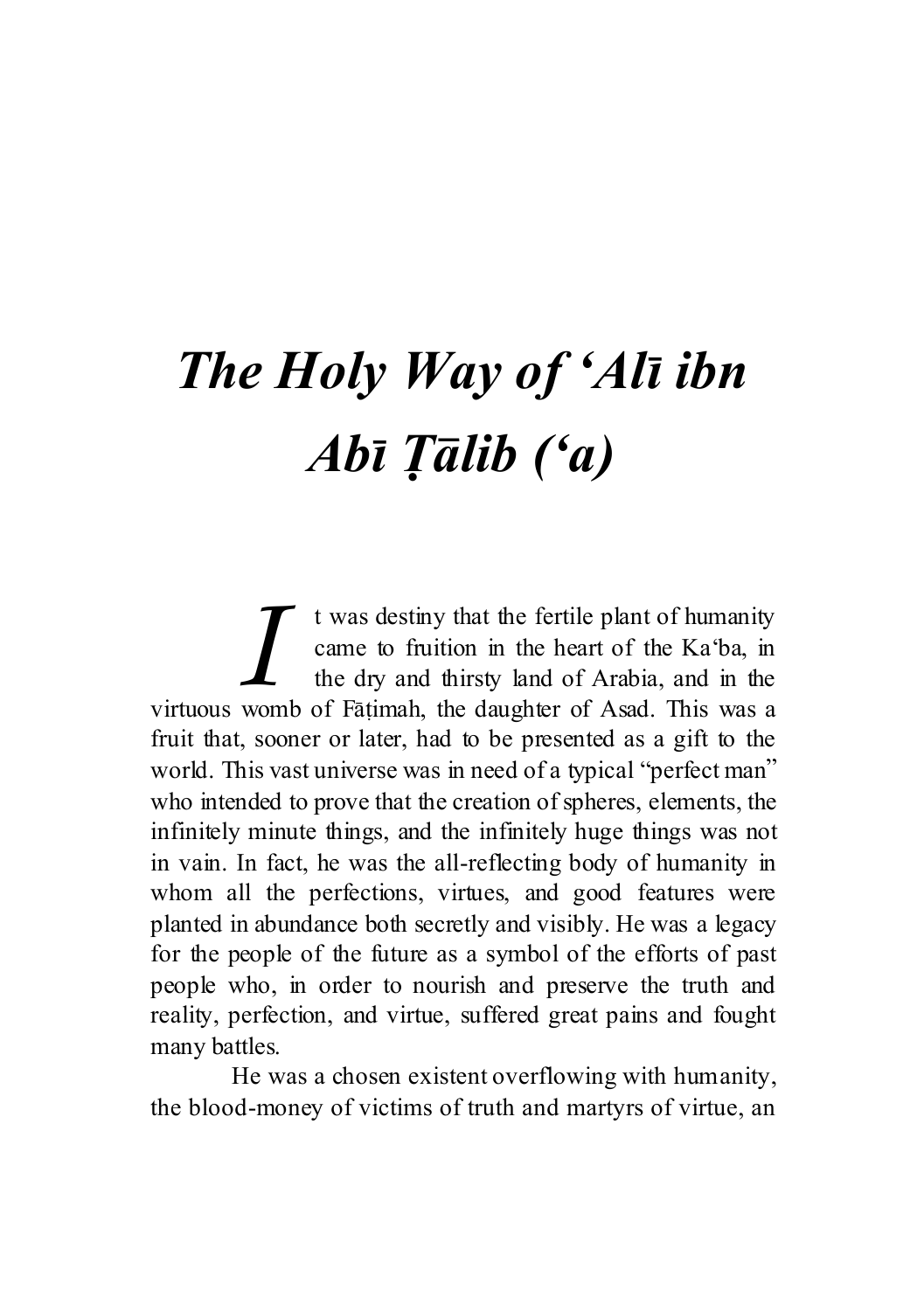example of a "perfect man", a unique man whose like the people of the world never found in the past and will never find in the future; this person is none other but 'Alí ibn Abí Tālib  $('a)$ .<sup>10</sup> In fact, no eye has ever been sharp enough to penetrate the depths of this man's level of humanity, and no artist has ever been skillful enough to portray his face as it really was.<sup>11</sup> Imàm 'Alí ('a) was a master and a supreme symbol of humanity and the leader of the great revolution of humanity for 63 years. He was the leader of a deep-rooted revolution for setting people free from darkness; a revolution the seed of which was planted by his inspiring master, the Prophet Muhammed (s), and which was watered by his brave son, Imām Hussein ('a). It was truly a universal and glorious revolution.

Imàm 'Alí ('a) was the fruit of the tall tree of Islam and the spiritual struggles of the Holy Prophet  $(s)$ . He was the essence of the religion the messenger of which was Muhammed (s). We can, indeed, say that Imàm 'Alí ('a) taught Islam to the people of the world. This is because, if he had not been there, Islamic teachings would not have appeared in their original and real form. It was Imàm 'Alí ('a) and his method and behavior that enlivened the school of Islam and its lessons in the scene of the universe and helped people visualize them.

The fact is that not one child has ever been born in the history of Islam who has been as pious and brave as Imàm 'Alí ('a). Even if he had been the only follower of Islam in history, his firmness, glory, and greatness would have been enough for it. He did not belong to this world because it never had the capacity for him. However, he lived, followed his

<sup>9.</sup> The perfect or the ideal man has always been a goal and at the center of ethics, gnosis, and spiritual and mystic sciences and held the first position in philosophical and scientific discussions.

<sup>10.</sup> Shebli Shmayel.

<sup>11</sup>. Michael Na'imah, the Lebanese Christian writer.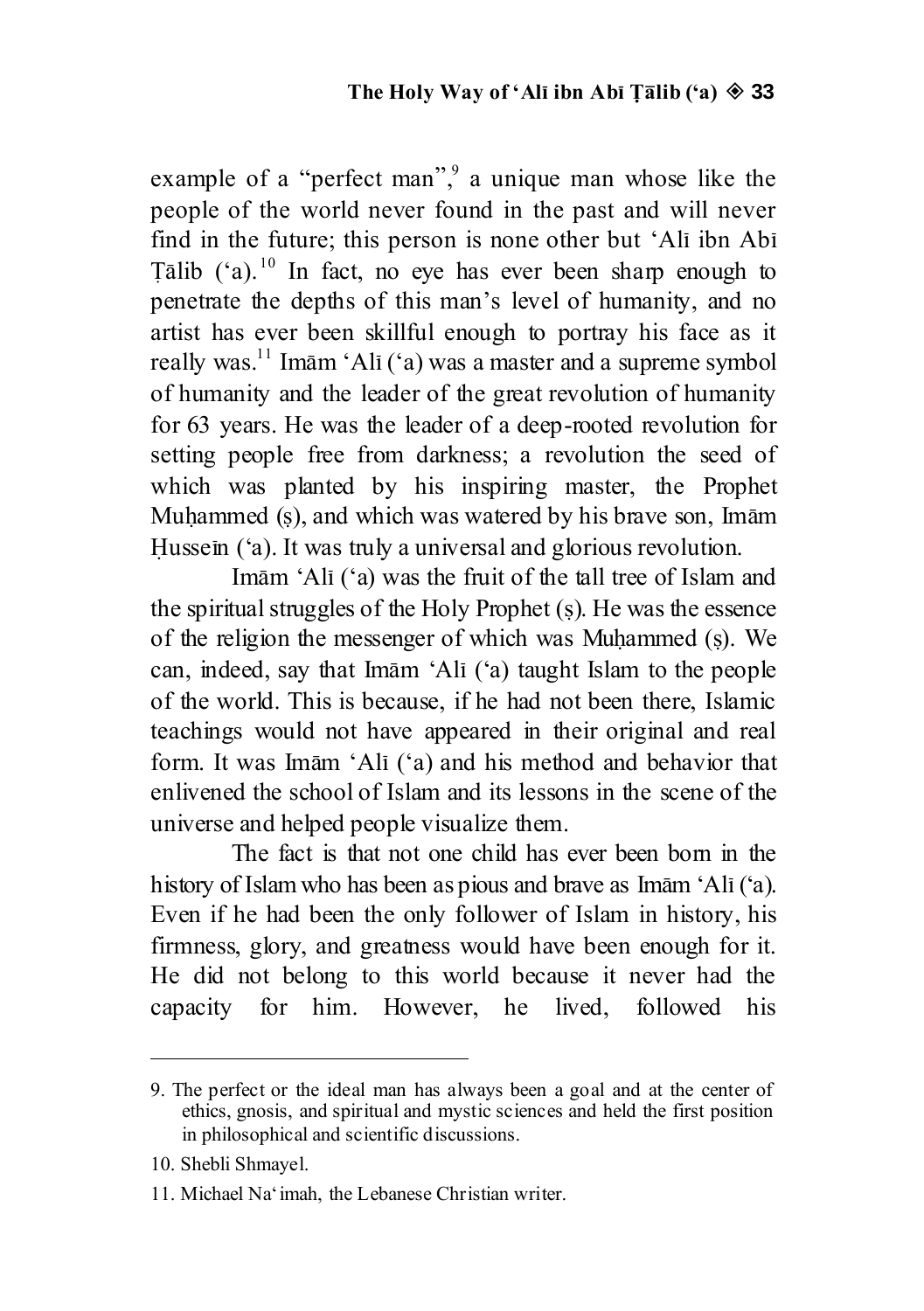commitments, and suffered many wounds and great loneliness for 63 years in this world in order to teach the human-making religion of Islam to Adam's offspring and lead them towards the peak of man's happiness and well-being.

If he, apparently, accepted to rule a group of uncultured and unappreciative women, and if he, apparently, became the friend or enemy of a group of just images of real "men", it was for humanity to have a teacher, trainer, leader, and guide all through its long life and for the human teachings and training of Islam to appear in a living and stable form.

\* \* \*

Imàm 'Alí ('a), the greatest man of all time, based his government of truth and justice on respect for individuals and human character; the same respect and grace that his Creator has granted human beings. He believed that at no time and on no condition can one ignore others' humanity and respect. It was this very genuine respect that, automatically, led to the provision of ultimate freedom and equality for all.

In order to establish peace and friendship in the world, it was necessary that, in addition to real and correct 'internationalism', philanthropism be spread among various societies of the world, and people be introduced to the real concept of humanity, fraternity, and, as a result, 'equality'. In fact, the best way to secure world peace, is to fight against corruption and destroy its roots. Whenever attributes such as selfishness, malevolence, and heedlessness of human characteristics are eradicated in human society and replaced with true respect for man's truth, character, honor, and station, no one will even think about exploiting others and depriving them of their rights, which is in contrast to their human character. As a result, there will be no insecurity and war. It is only correct training and upbringing that destroys the origins of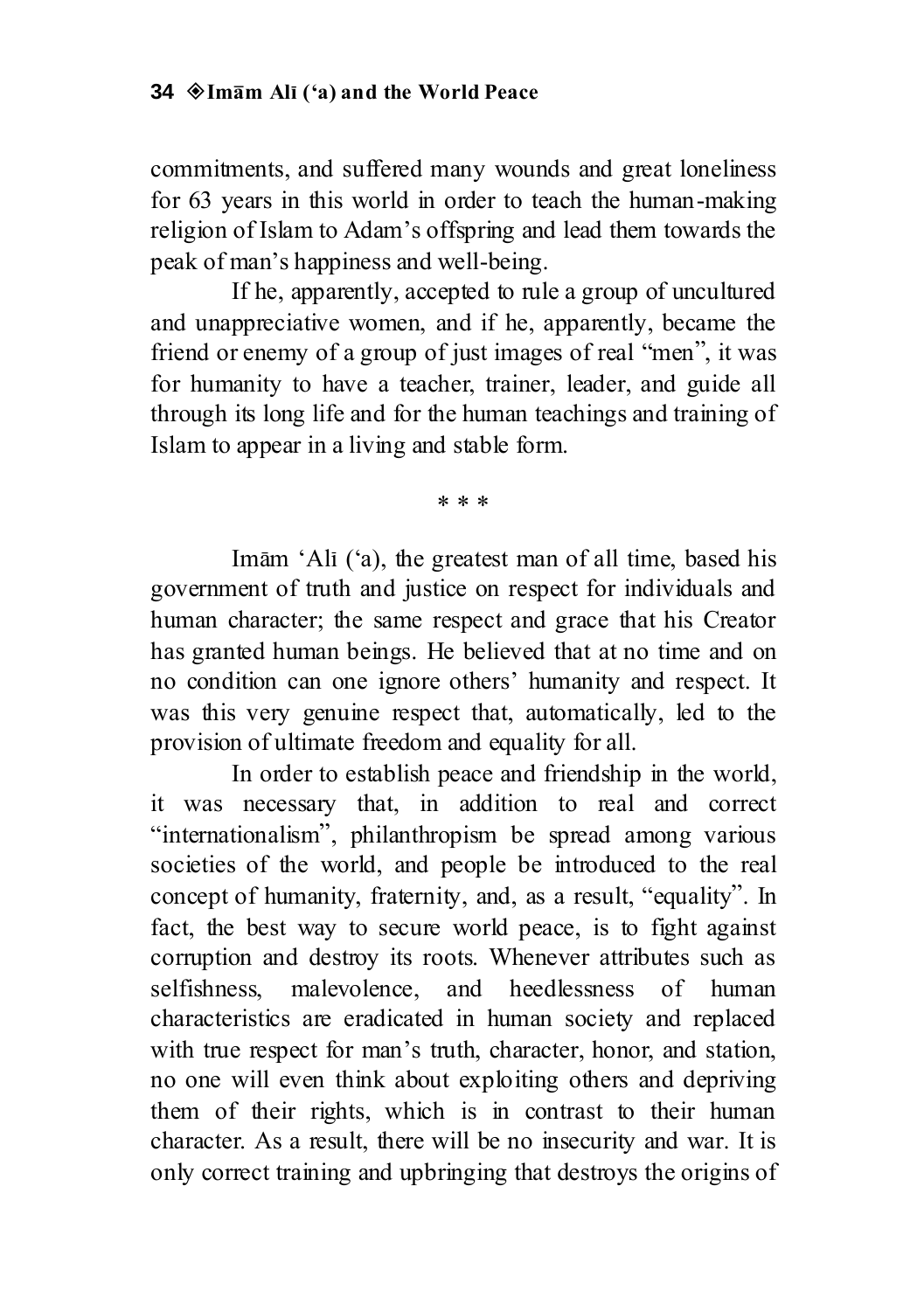corruption and creates a peaceful, healthy, polished, and orderly human society.

One of the lessons of Imàm 'Alí's school of world peace was that, in addition to respecting people and observing their rights of freedom, equality, as well as their other rights, one must have spiritual training. He himself trained people in this regard and produced a typical and orderly person for whom there were no racial and religious boundaries, and since he also viewed others as human beings, he respected them and made himself observe their rights.

Imàm 'Alí ('a) always addressed human beings and taught this to others as well. As we know, natural or political boundaries or racial and verbal superstitions never blinded the insightful eyes of prophets and great peacemakers, and they always talked to human beings and not to a specific nation or race. In order to train and guide people, our great Imàm could not follow any approach but this one.

What was discussed above was a brief account of the method of the leader of humanity, Imām 'Alī ibn Abī Tālib ('a). In order to learn more about his words and approach concerning the main elements of world peace, we require independent and extensive discussions. These elements include respecting the individual and observing his freedom, establishing equality and fighting against class differences and material poverty and exerting social justice, providing welfare and a better life for people, respecting the commitments resulting from contracts and conventions, and exercising forgiveness and being flexible in national and international relations.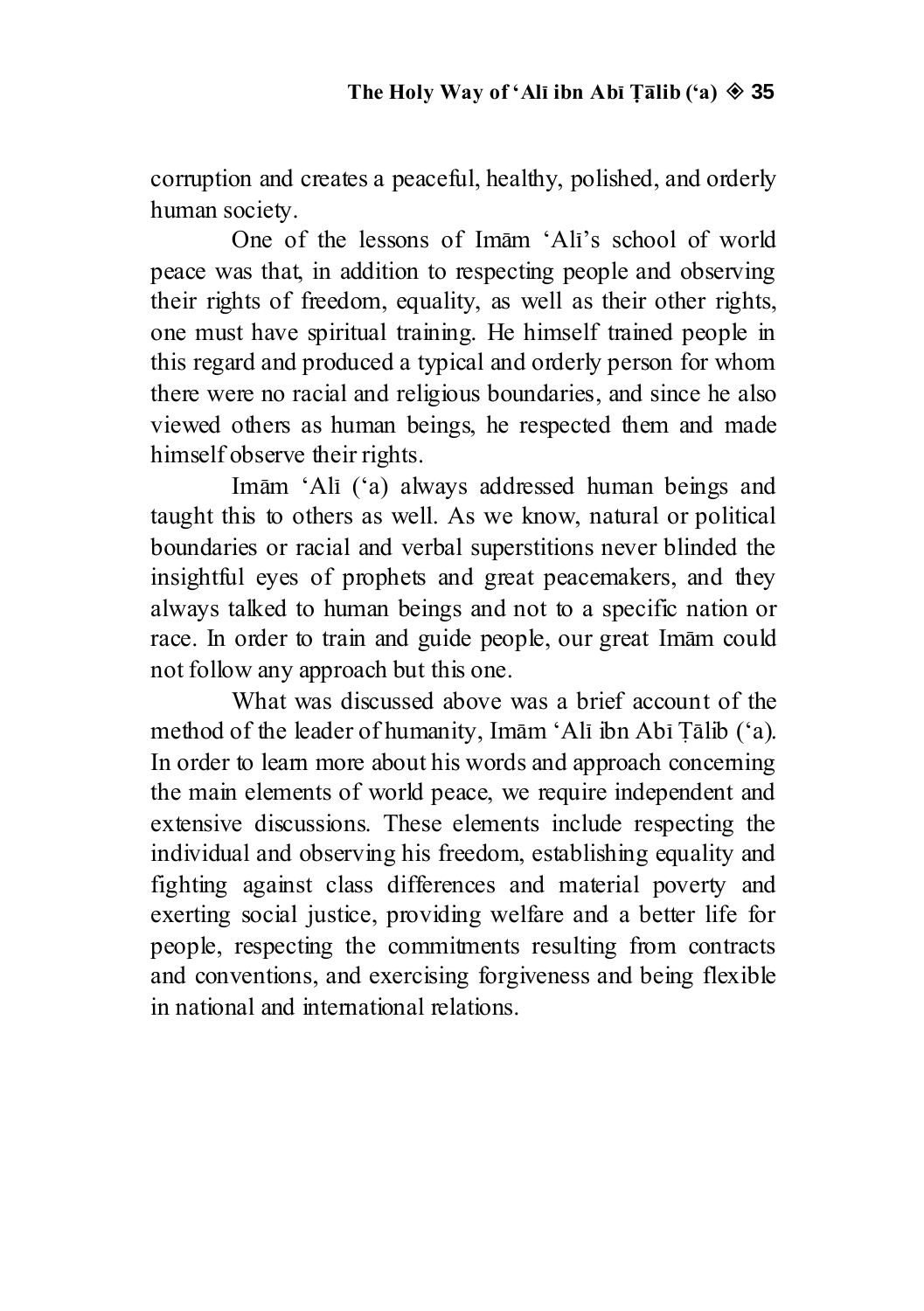## *Imàm 'Alí ('a) and Respect for Humanity*

ollowing Islam as a source of inspiration, Imàm 'Alí ('a) was a supreme example of Islamic norms concerning words and conduct. He never ignored respect for human character and his station. This was no common and normal respect; rather, the same dignity and respect that God had for him himself. He always viewed people, irrespective of their poverty, wealth, goodness, and badness, equally as beings ornamented by Almighty God's Grace and having the same father and mother (Adam and Eve). He was the follower of a school the magnanimous founder of which, the Prophet of Islam (s), said, 'All people are members of God's family; the most useful of them is the most favorite of them with God.' *F*

People means all human beings and not only Muslims. That is why Imàm 'Alí ('a) introduced the firm principle of fraternity to humanity. When all human individuals are equally seen as the members of 'God's family', all class differences will inevitably disappear, and equality comes into being based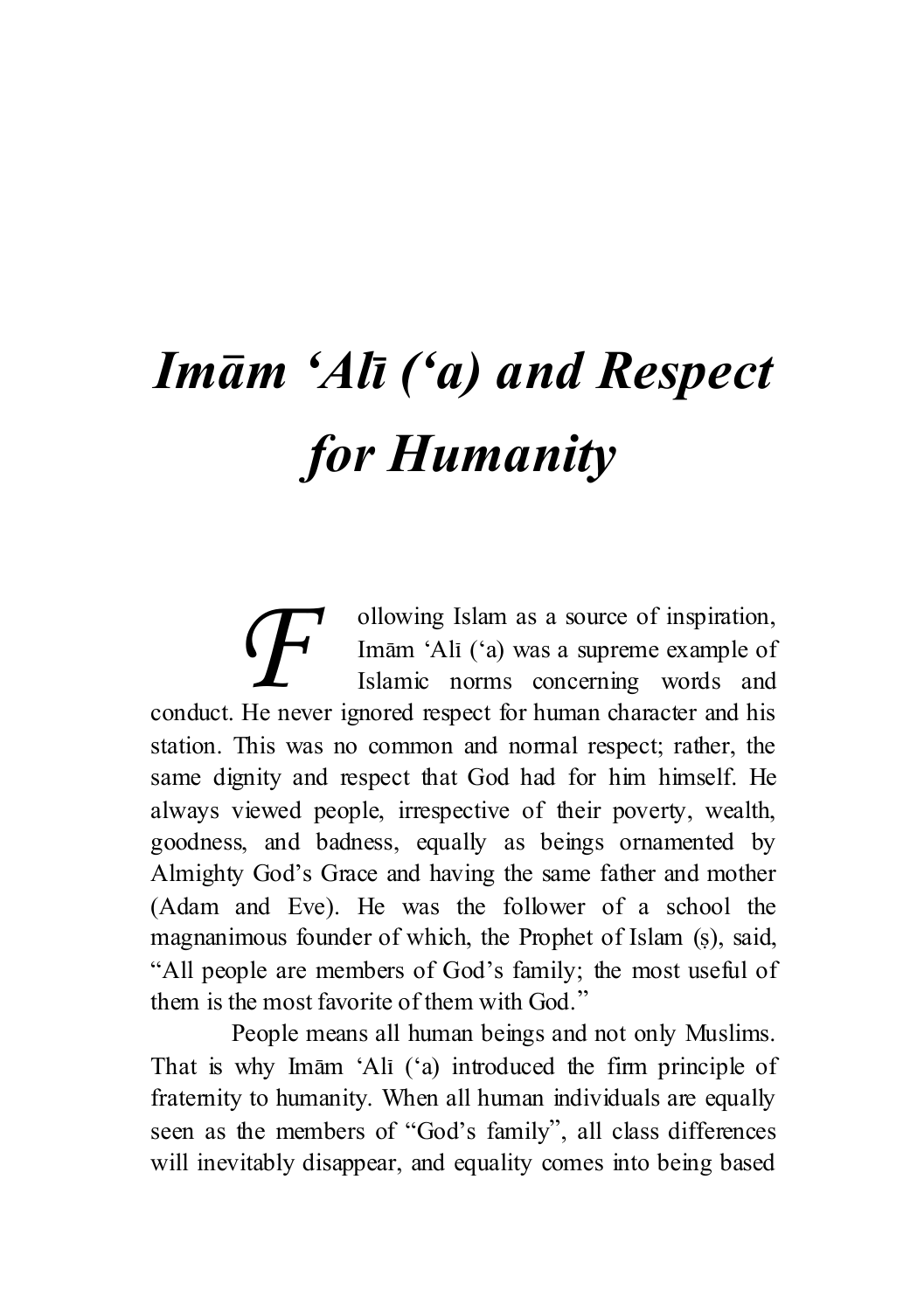on humanism. He always tried to protect man's station against potential threats and never allowed man's true rights to be violated because his 'religion' is against any kind of violation and does not allow anyone to ignore or tread upon others' rights or deprive them from their freedom. Indeed, here and wherever religion steps in, exploitation must go away because religion is responsible for granting people's rights to them and fighting against oppression and oppressors. Likewise, wherever there is oppression, there is no room for religion, and the expansionists and exploiters of the East and West of the world know this very well. That is why, in order to become successful and attain their goals, i.e. exploitation and oppression, first they fight religion and try to eradicate it.

Since Imàm 'Alí ('a) loved God and worshipped Him, he also loved all of the members of His family, i.e. human beings. In other words, he loved the entire world for it belonged to God. In fact, his conduct and words testify to the fact that he had a passionate love for all human beings.

Imàm 'Alí's humanistic spirit was the source of seeking peace, which was a sign of his human emotions and philanthropism. When the fundamental principles of government do not exist in a society, and the 'ruler' violates people's life and property and disrupts their peace and quiet, he himself will be caught in the storm of the anger of the powerful mass of people in society, and both the government and people will be deprived of the gift of permanent safety and peace.

Imàm 'Alí's respect for humanity has two aspects: first respecting others and, second, respecting one's own respect, character, and rights. According to *al-Qaæaæ* chapter: 77,

> *'But seek, with the (wealth) which Allah has bestowed on thee, the Home of the Hereafter, nor*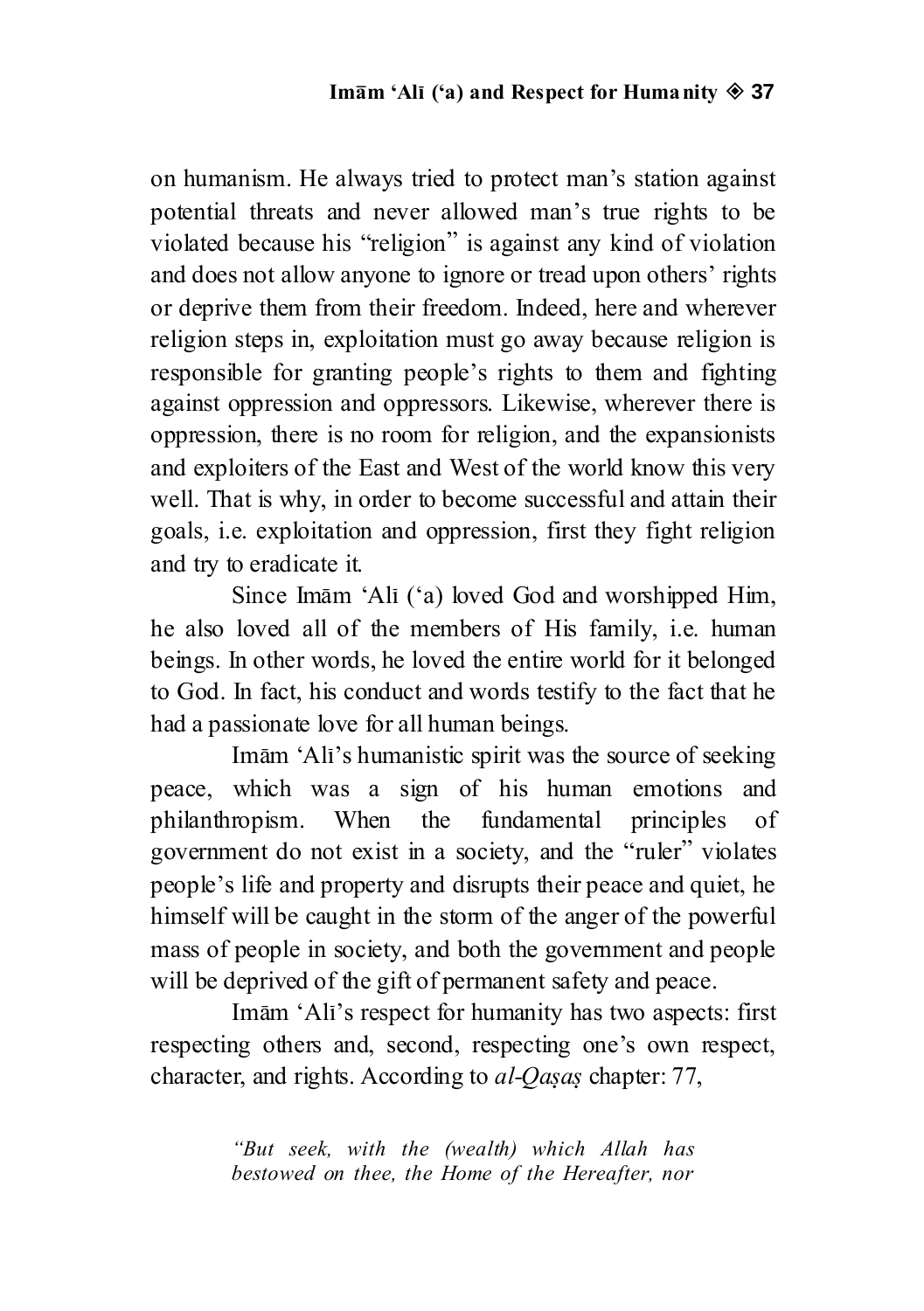*forget thy portion in this world: but do thou good, as Allah has been good to thee, and seek not (occasions for) mischief in the land: for Allah loves not those who do mischief.'*

Therefore, it is necessary for man to prevent cruelty to himself and others and fight against it. This battle is based on an evident Islamic law, and the followers of Imàm 'Alí's school believe that it is one of the firm principles of their constitution.<sup>12</sup> This is a point that even those who are against it and oppose it in practice confess. They say, 'It is impossible to have a good life without freedom. However, people can only have a happy life relying on their will and by devoting themselves to freedom,' and 'The responsibility for securing these freedoms is on the shoulders of free men, provided that they possess the spirit of a fighter to protect it."<sup>13</sup>

Nevertheless, Imàm 'Alí ('a) believes that bearing oppression is forbidden, and it is obligatory to protect one's own respect and character, even if one is killed in this way. He says, 'Of course the number of survivors after a war would have been more if they had not gone to war and been killed in the field.'

Moreover, he maintains that bearing cruelty means sharing the sin of those who are cruel to them: 'An oppressor, his friend, and one who contends to his oppression are all partners and the same.' Then he promises victory in this holy *jihàd* (sacred war), 'I swear that if oppressors disperse you and

<sup>12.</sup> *Ash'arites* believe that fighting against cruelty and oppressive rulers is forbidden, and they must be in fact obeyed.

<sup>13.</sup> From a speech by Truman, the Jewish former president of the USA, in the Society for Four-Fold Freedoms, 1953, quoted from Jamalzadeh, *Āzàdí wa shakhsyyat-i insàn* (Freedom and Human Character), p. 161.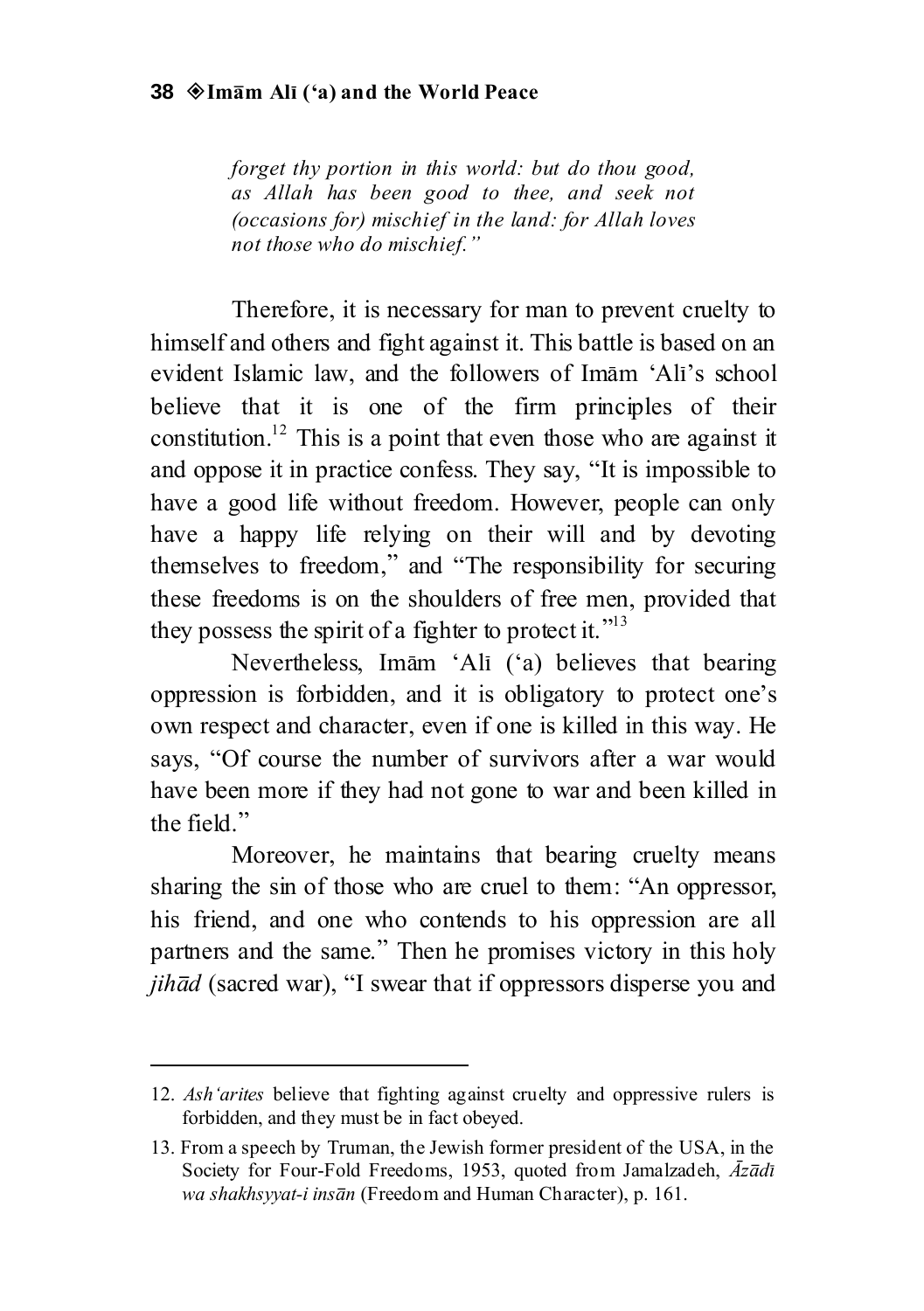break your unity, God will one day bring all of you together in revenge.'

It is because of his very philanthropic spirit and human emotion that he never accepts deceiving a human being, being shrewd to him, or misleading him. He also says, 'Do not betray when you make a commitment. If deceit were not evil, I would be the smartest and most diplomatic of all people.'

Moreover, he writes to Màlik Ashtar Nakha'í, his commander-in-chief in Egypt (may God greet him) 'Have your heart accustomed to having mercy and love for people, be kind to them, and never be fierce with your people.'

Considering receiving tax from people, he orders, 'Never hit anyone in order to obtain money from him, and never keep one standing when you are doing so. Never make anyone sell something to pay his taxes. Our order requires us to treat people with forgiveness.'

When we compare this method of 'Ali ibn Abi Tālib ('a), the Commander of the Faithful, with that of caliphs and later governments, you will see that, according to history, in order to take one dirham of tax, they hit poor people so much so that they either died or obtained the money from somewhere and paid them. In this way, the tax receivers had enough money to spend on debauchery and the pleasure-seeking of the people of their *harams*. This was the case at a time when the women in the caliphs' courts, like all other people, walked with difficulty. However, their problem was due to the heaviness of the gold ornaments and jewellery they were carrying, while the people's problems were due to poverty, hunger, and the difficult life they were living.<sup>14</sup>

<sup>14.</sup> In this regard we can refer to the story of the wedding of Zubaydah and Hārūn, as well as the daughter of Hasan Ibn Sahl and Ma'mūn. According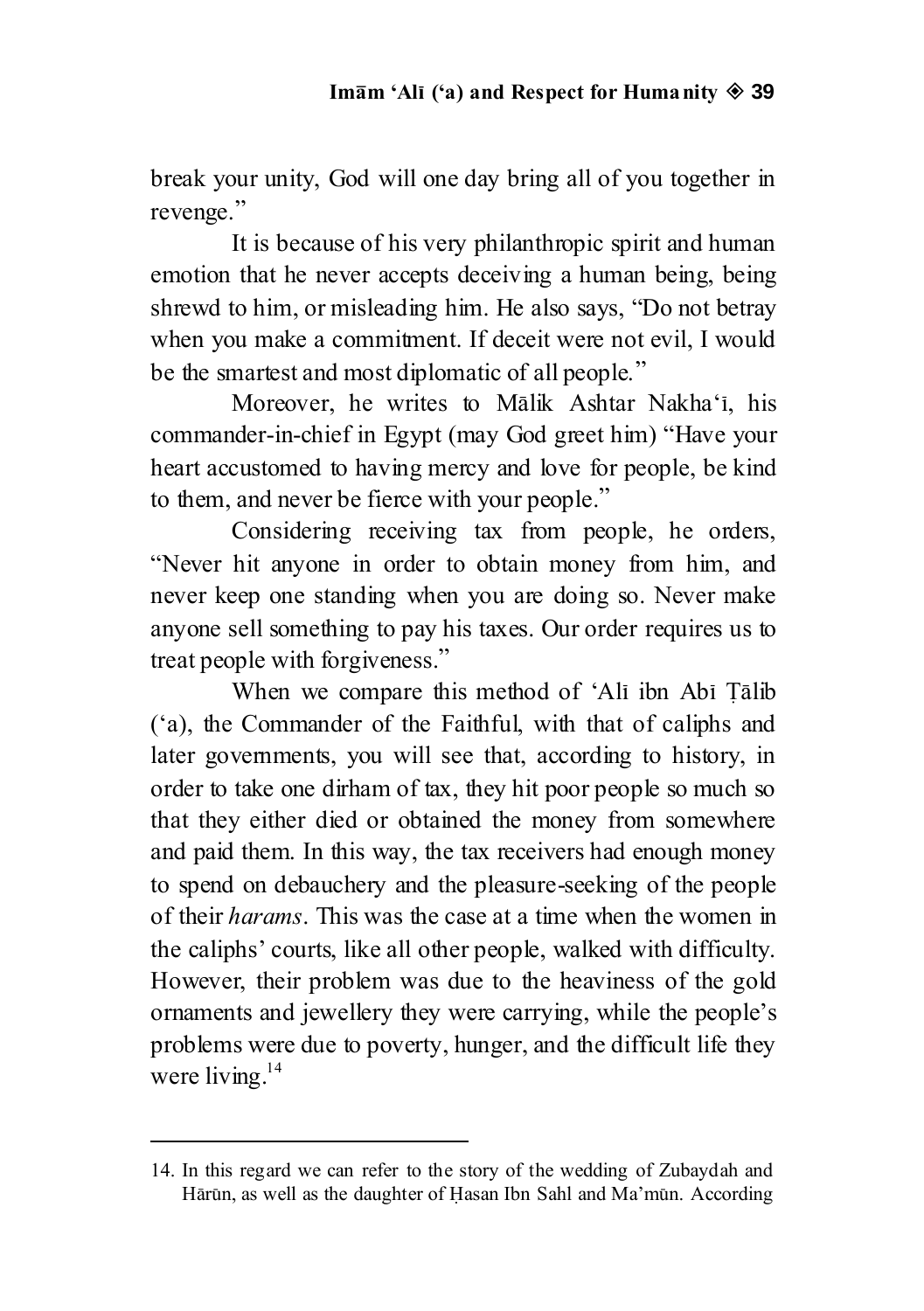It was in relation to the same philanthropy of Imàm 'Alí ('a) that the issue of '**supporting prisoners**' was propounded for the first time. Of course, now that two centuries have passed since the French Revolution and the Introduction of the Declaration of Human Rights, and there have been efforts and movements in order to sustain man's station, this seems a simple and ordinary issue. However, we remember the conditions in the governments of that time or after that in the East and West, such as the situation of the Bastille prison in France or the Prison of Hajjaj Thaqafi, which are heartbreaking, we will understand the greatness and newness of Imàm 'Alí's job.

He himself took food and clothes for prisoners in winter and summer and let them have fresh air. He even sent his own food to his murderer, Ibn Muljam, and did not let him suffer before his death. So much philanthropy is unprecedented and has never been seen in any time and era and even the present century in which making humanitarian claims has become such a fashion that it has resulted in the development of animal support organizations.<sup>15</sup>

Imàm 'Alí ('a) had accepted the government and caliphate as systems to observe human rights, achieve them, and remove social misery. It was because he believed, 'There is a need for a leader to take the rights of the weak from the powerful and the rights of the oppressed from the oppressor.' In this way, all good and kind people will be relieved from evil and malicious people. When pointing to his patched sandals, he

to historians, the brides' jewelry was so heavy on the night of their weddings that they could not walk at all.

<sup>15.</sup> It would be much better if, instead of their imperfect and official ceremonies in relation to 'supporting prisoners', governments improved the conditions in prisons and did something about torture and, at least, adhered more to their constitutional law and other social laws.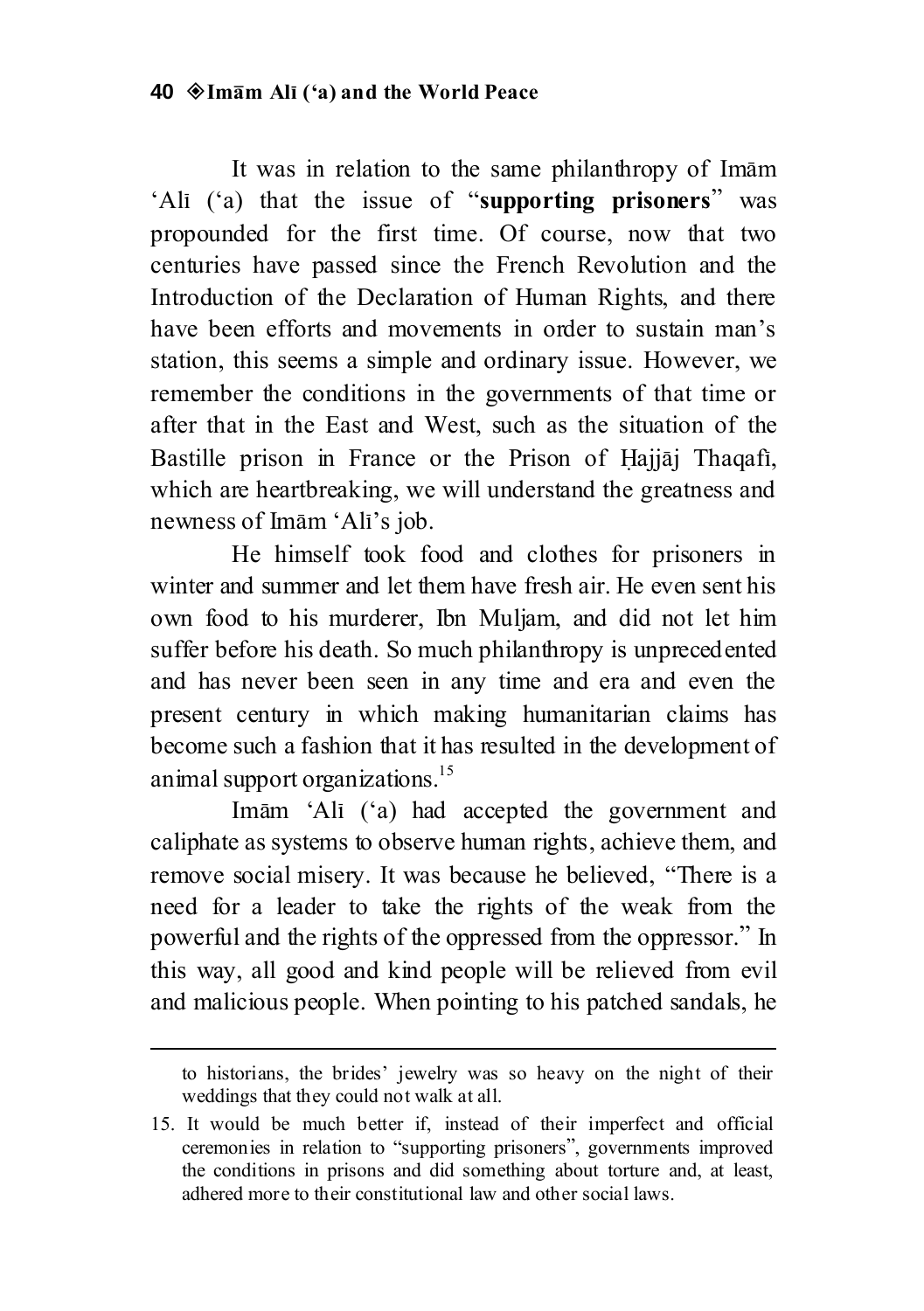told Ibn 'Abbàs, 'I swear to God that this pair of sandals is dearer to me than ruling you, unless there is a government in which I can establish people's rights or undo wrongs."

Respecting 'public opinion' is one of the manifestations of respecting man's honor and the prestige of a society consisting of human beings. Heedlessness of public opinion, which is the unconscious mind of nations, means heedlessness of their character. We see a lot of this kind of respect in Imàm 'Alí's conduct and words. In the Battle of Siffiyn he did not agree with the arbitration proposal and knew that it was a trick; however, since some members of his army agreed with arbitration, he surrendered to it, and this resulted in the enemy army's being saved. He said in this regard, 'I will never make you do anything against your will.'

In his order to Màlik Ashtar, he said,

People are so concerned about your acts that you were regarding previous commanders, and the words of the public (public opinions) indicate that something is right or wrong.

Indeed, one of the worst characteristics of a commander in the eyes of good people is selfishness.

And if people assume that you are a cruel person, try to rectify it by good reasons and employ moderation and justice in your acts … because people's good opinion of you facilitates your job … and the most favorite acts for you should be those that satisfy people.

This is because respecting public opinion, i.e. the **strong political and secret power of the nation**, is not only the religious duty of the ruler, but will also pave the way for the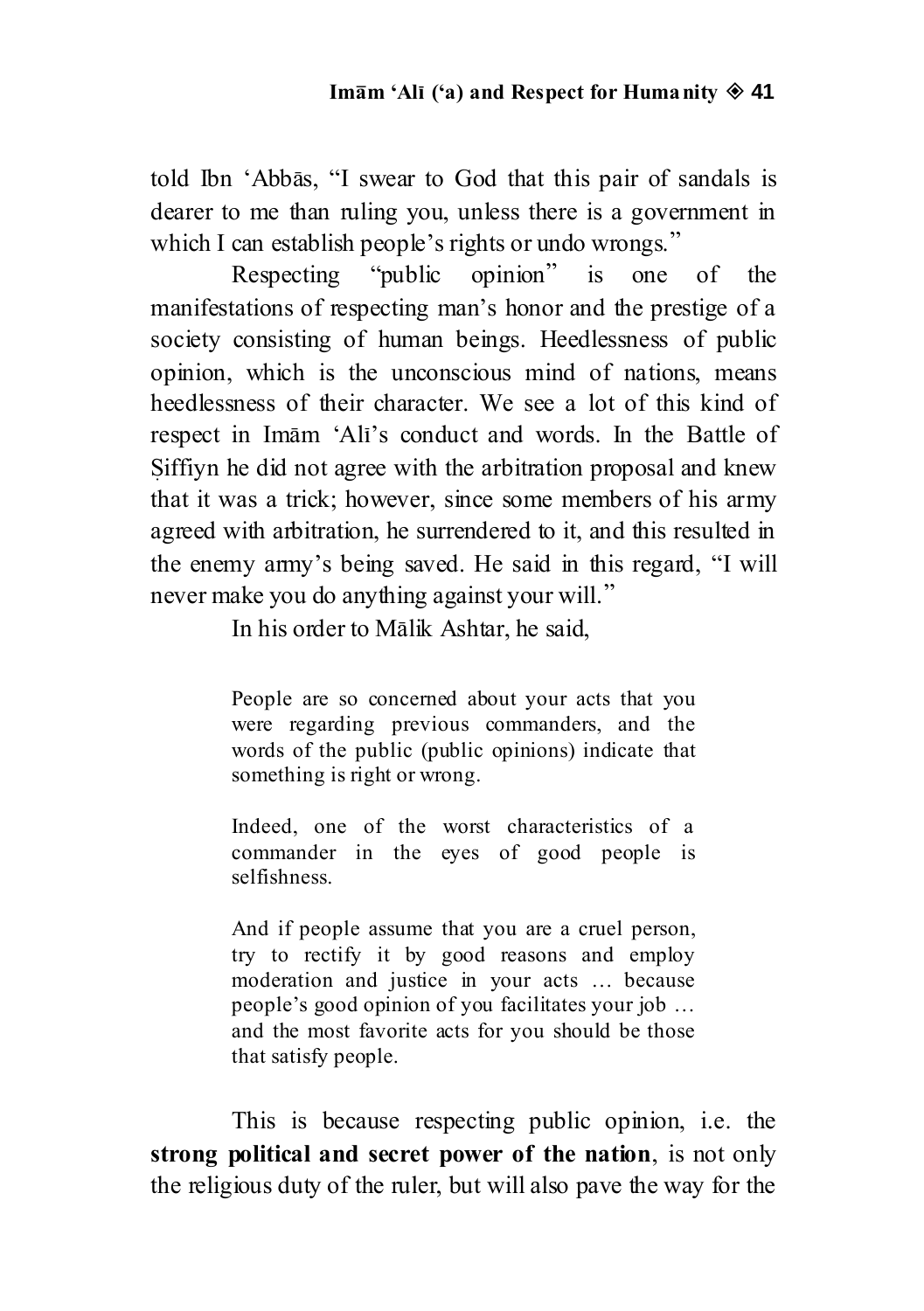cooperation of the people and government and facilitate the interaction between the master and the servant.

When rulers take no heed of public opinion, their character and station (because true rulership belongs to people, and each government acts as their representative in order to serve them), they will face rebellion and uprising and will finally fail. Therefore, we can clearly understand the bases of democracy in Imàm 'Alí's government. Respecting public opinion, which means respecting people's characters, is itself a sign of democracy and the rational duty of all rulers.

Carl L. Becker, the Western scholar, writes in a paper:

Democracy means having faith in the value, respect, and honor of people as human individuals and as beings with specific purposes and believing that brotherly good intention is more valuable than a selfish and quarrelsome spirit, that in the course of history all values have been inseparable from the love of reality and the unbiased search for discovering it, and that the power and knowledge that the discovery of the truth grants to man must be used for increasing the welfare and prosperity of all rather than securing the benefits of those individuals or classes to whom chance or intelligence granted temporary privileges.<sup>16</sup>

If we study Imàm 'Alí's democracy, we might come to the belief that the well-known European thinkers of the seventeenth and eighteenth centuries, such as Rousseau, Voltaire, Montesquieu, etc., had been inspired by him regarding their ideas of democracy. You will also be able to judge Mu'àwiyah and the other political rulers of that period in terms

<sup>16.</sup> Jamalzadeh, *Āzàdí wa shakhsyyat-i insàn* (Freedom and Human Character), p. 35.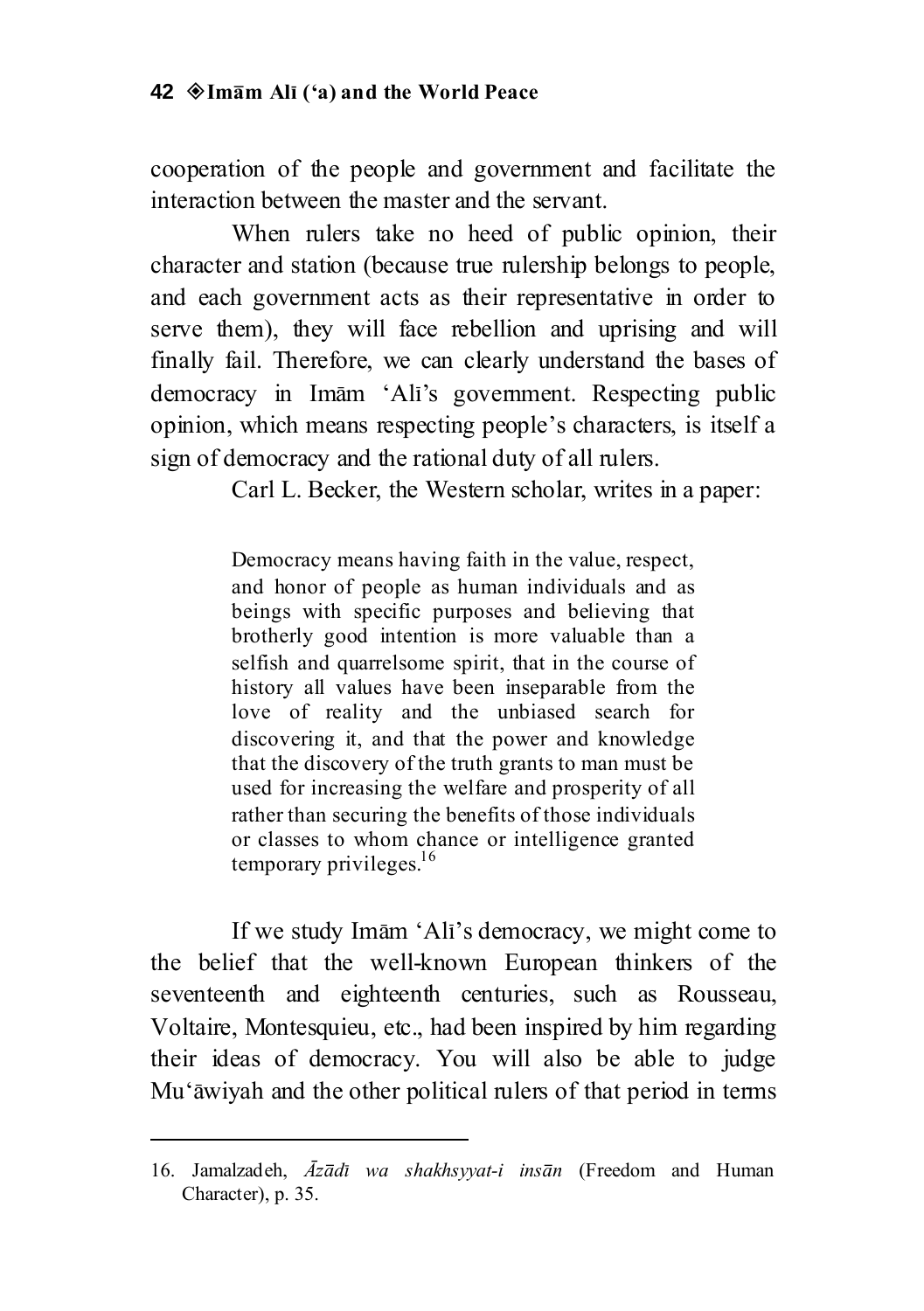of their humanistic features by reading stories such as the one that follows:

Mu'àwiyah gave Egypt and its people as a gift to 'Amrū'as, his political and military councilor, in return for his political and military services. He truly gave him the 'people' of Egypt and even, as a preventive measure, specifically referred to this point, i.e. giving Egypt and Egyptians to 'Amrū'as, in the deed of sale and the order of the guardianship of Egypt, which is known in history books as 'entrusting guardianship'. He traded Egyptians exactly in the same way that European serfs were bought and sold with the land they worked on.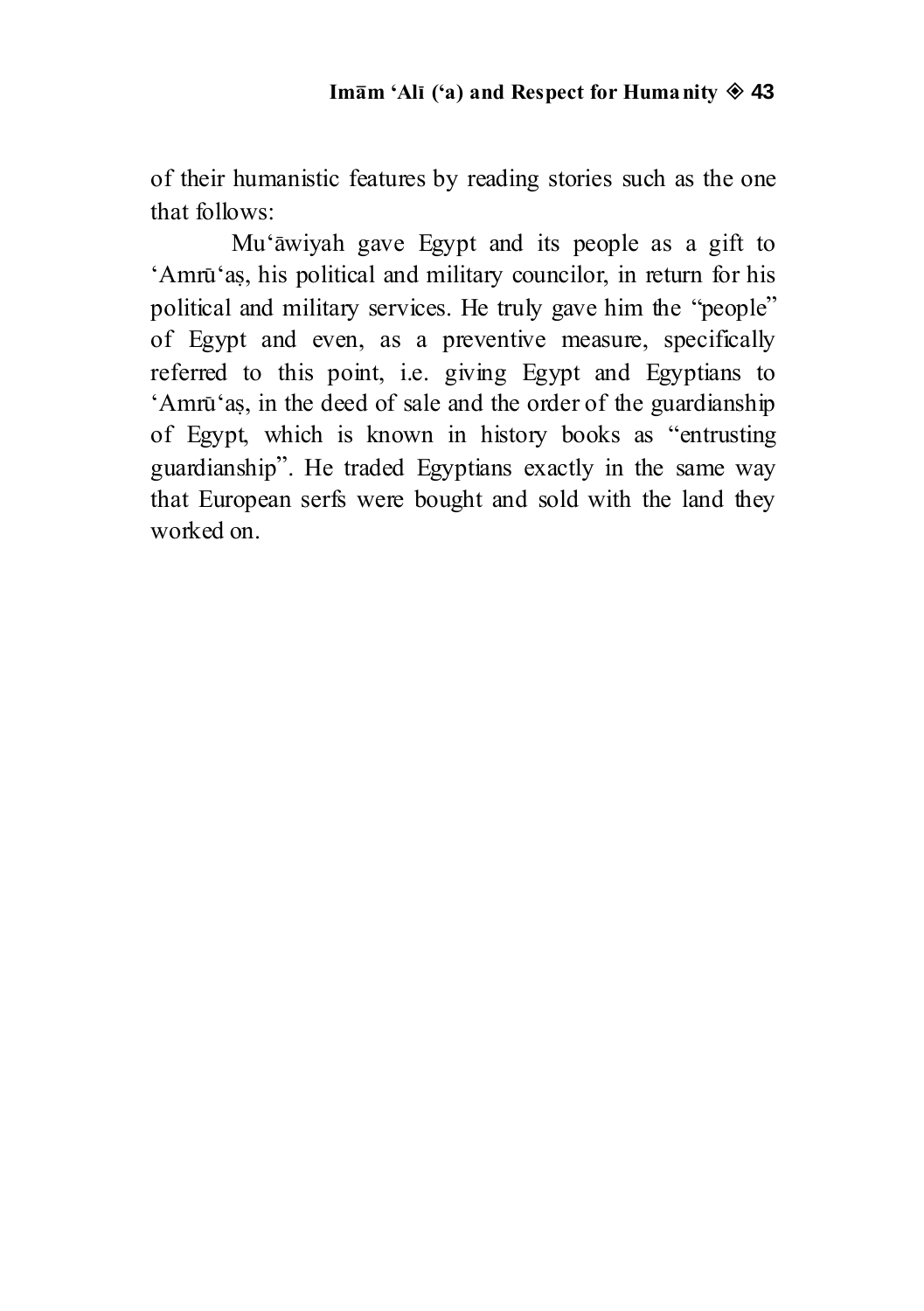# *Imàm 'Alí ('a) and Respecting Freedom*

li ibn Abi Tālib, the great leader of humanity, had great respect for all human natural rights, particularly for the most important of them, freedom, and strove in order to protect it. '*A*

Man's natural right of freedom has occupied the minds of the prominent and well-known social philosophers and law experts of the world since long ago. However, it has never gone beyond the level of a theory or hypothesis except in the time of Imàm 'Alí ('a).

In his view, freedom was human beings' true and natural right, and denying it was an unforgivable and great crime and invasion of people's rights. Neither did he ever invade one's freedom, nor did he allow anyone to commit such a crime. He always respected people's personal freedom completely and never allowed anyone to ignore or violate it.

The word 'freedom' had also been discussed and supported during his time and sometimes before him, and people had heard its resounding tune before. However, the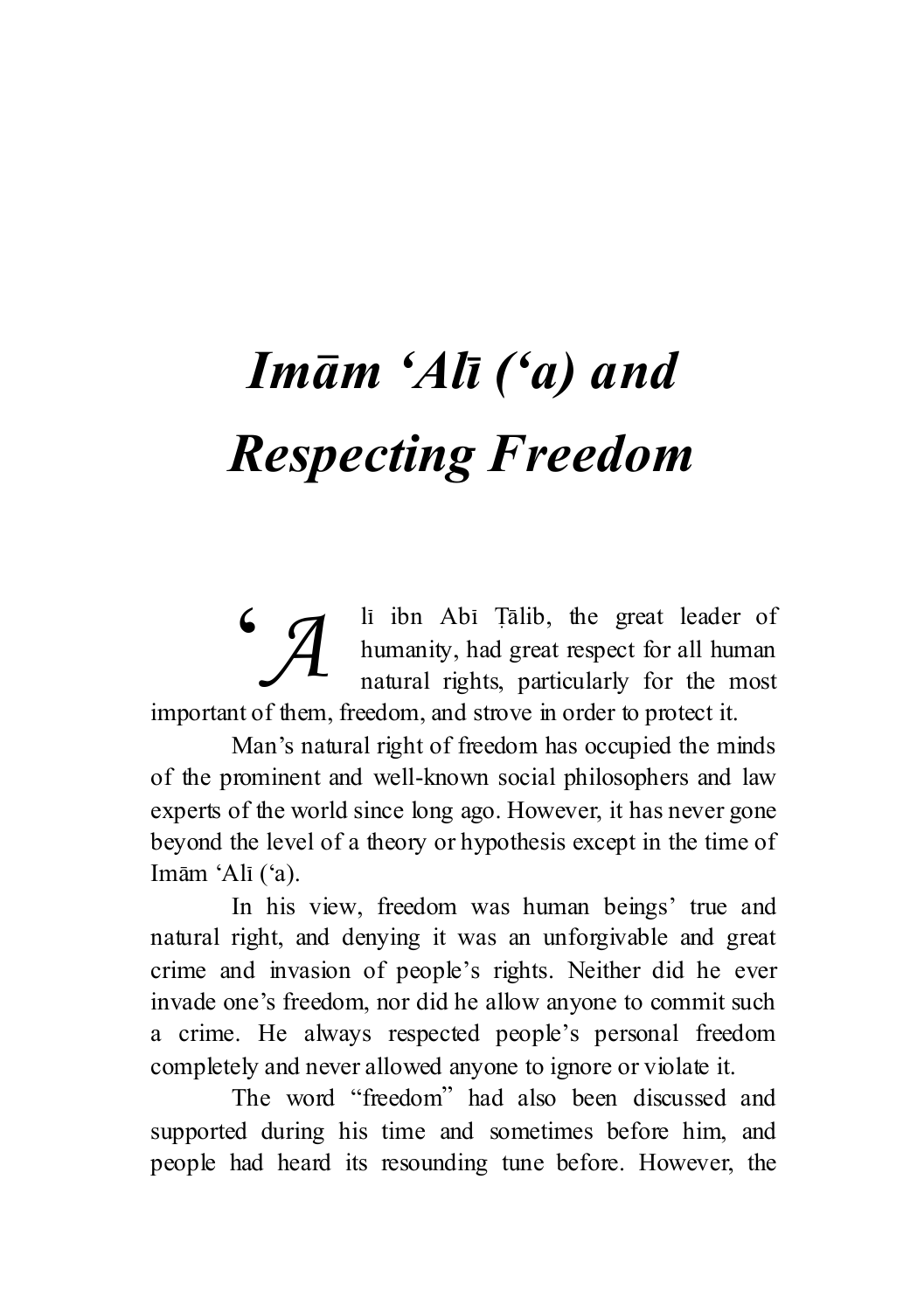freedom they meant was totally different from the one Imàm 'Alí ('a) believed in. According to the literary man, George Jordach,

> The word freedom which was common among people referred to an imperfect concept limited to one's not being a slave or servant to the other … Nevertheless, the freedom intended by Imàm 'Alí ('a) is something else … It is something that makes civilizations, causes revolutions by human beings, and creates philanthropy and communication among people … In his view, freedom is the basis for man's other rights.<sup>17</sup>

Moreover, the freedom intended by Imàm 'Alí ('a) cannot be compared with the one intended by 'Liberalism'. In his culture, freedom is a rational phenomenon respected in the framework of 'respecting others' rights and freedom' because it belongs to all people, and one's using his own right of freedom must not lead to denying that of another person.

Furthermore, Imàm 'Alí's idea of freedom must not be equated with what Greek philosophers believed in. They said, "Man's spirit is free, and no force and power can imprison it."<sup>8</sup> This is clearly wrong because man's body is not separate from his soul. They said although one's body can be controlled and dominated, his soul cannot be enslaved. However, this concept of freedom is not comprehensive enough to be compared with Imàm 'Alí's idea of man's freedom.

<sup>17.</sup> *Imàm 'Alí, Æaut al-'idàlat al-insàniyyah*, p. 174.

<sup>18.</sup> According to Liberalism, the only people who can use freedom (that is their own right) are those who have the power to gain it, i.e. the rich and not everyone. However, in Imàm Alí's view, 'Freedom is something which must be given rather than gained."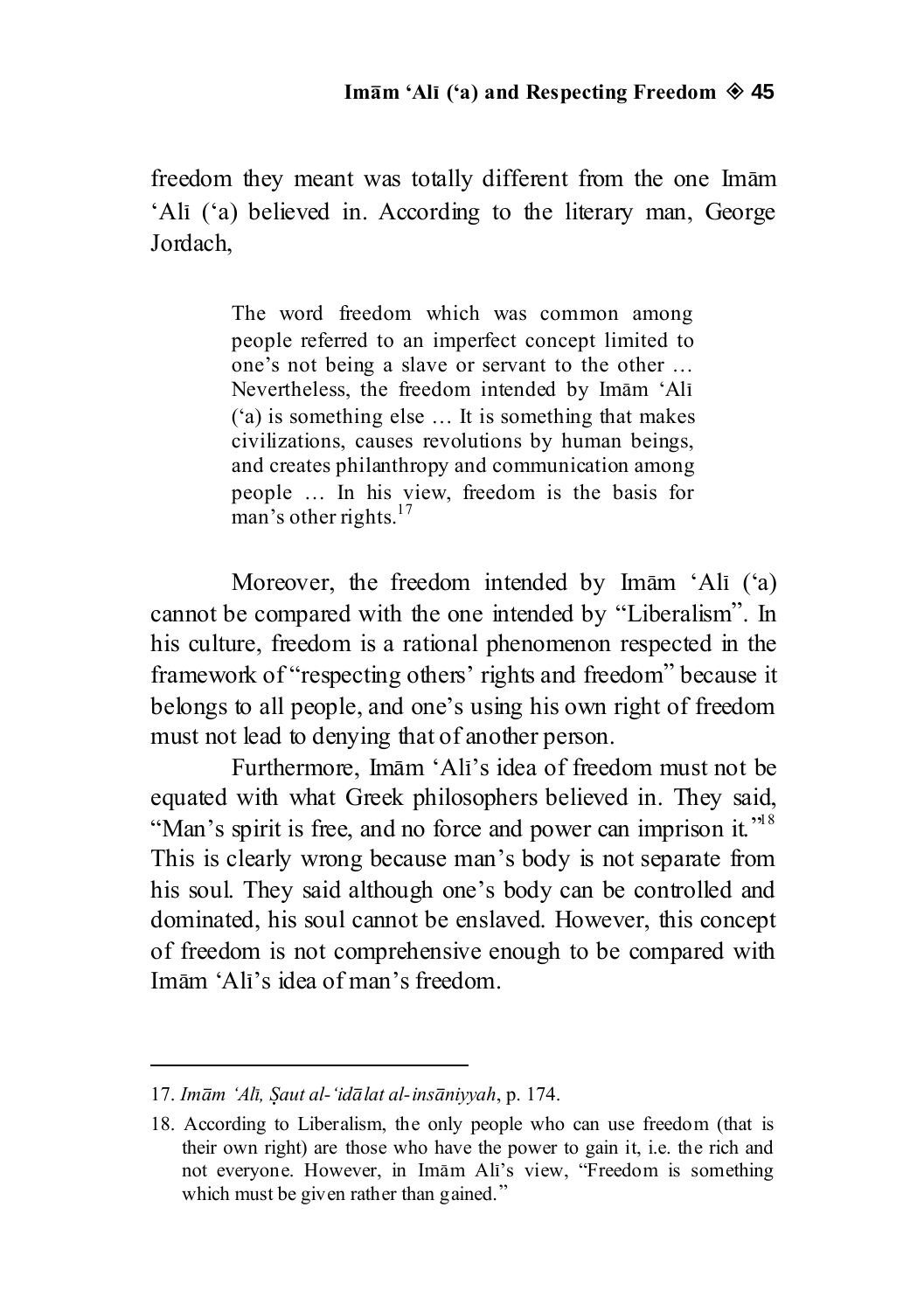There are several examples of this prominent feature of the Commander of the Faithful, Imàm 'Alí ('a). Here, we will content ourselves with a few narrations to illustrate it.

> … One day, after dividing some money among people, Imàm 'Alí ('a) called his servant but did not receive any response from him … When he came out and saw that the servant was in a place where he could hear him, he asked in surprise why he had refused to answer him. The servant said, 'Neither was I in the mood to answer, nor did I expect any kind of punishment!' Imàm 'Alí ('a) said, 'Praise be to God, who made me one of those whose servants do not fear.' In gratitude for this test, he freed that servant.<sup>19</sup>

> A man who had lost his job in the time of Imàm 'Alí ('a) and did not favor his rule asked him for permission to travel to Syria in order to visit his relatives and friends. Imàm 'Alí ('a) granted him the permission, but his friends and companions who were well-aware of that man's intentions, told the Imàm that he intended to cooperate with Mu'àwiyah, and his going to Syria would create trouble. However, Imàm 'Alí ('a) said, 'He knows better. Do not stop him.'

> 'Abdullàh, the son of 'Umar, and Sa'd, the son of Abê Waghghàæ, came to Imàm 'Alí ('a), and said, 'We do not like to swear allegiance to you, do we have to?" He said, "As long as you do not do anything against people's good, you will be safe.' Then in a sermon, he told people:

<sup>19.</sup> *Biåàr al-anwàr*, vol. 9, p. 519.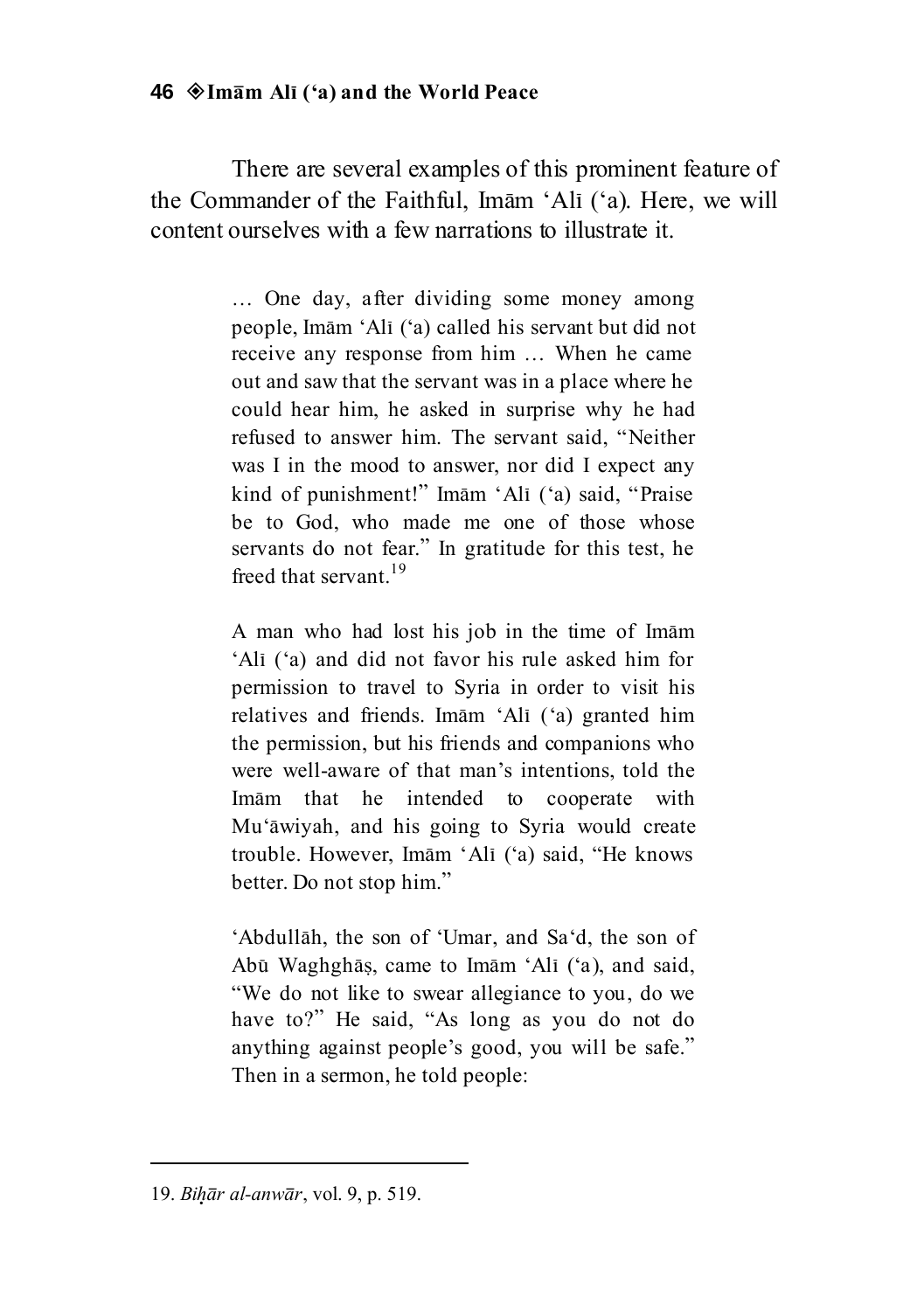People you swore allegiance to me in the same way that you did to those before me. Everyone is indeed 'free' to swear allegiance to me; however, after they do so, they are not free to cancel it. The Imàm must be a pious man, and people must follow him. This is a general allegiance, and those who turn their backs to it have, in fact, turned their backs to Islam.

After fighting 'Abdullāh ibn Zubair, Hajjāj Thaqafi came to Medina and started bloodshed in the Prophet's Mosque and the streets of the city. One day, 'Abdullāh ibn 'Umar came to Hajjāj when he was writing his 'Letter of Victory' and asked for his permission to swear allegiance to him. Thus, using a shaky voice and flattering tone, he said, 'My Lord, give me your hand so that I swear allegiance to you in the name of the caliph, since I heard from the Prophet (s), 'Whosoever dies without knowing his *Imàm* has died an ignorant person." However, Hajjāj stretched his foot towards him and said, 'Swear allegiance to my foot because my hand is busy.' He continued, 'You, idiot! Was 'Ali ibn Abi Tālib not an *Imām* that you did not swear allegiance to him!?'

The governor of Basrah asked in a letter from Imàm 'Alí ('a), 'Some flatterers here intend to go to Syria to Mu'àwiyah's court. What should I do with them?' The Imàm said, 'Let them go away because they cannot bear the equality dominating our government.'

These narrations and similar ones show that Imàm 'Alí ('a) respected individual freedom so much that he even allowed his dangerous enemies not only to oppose him (freedom of political ideas), but also to conspire against him and to go to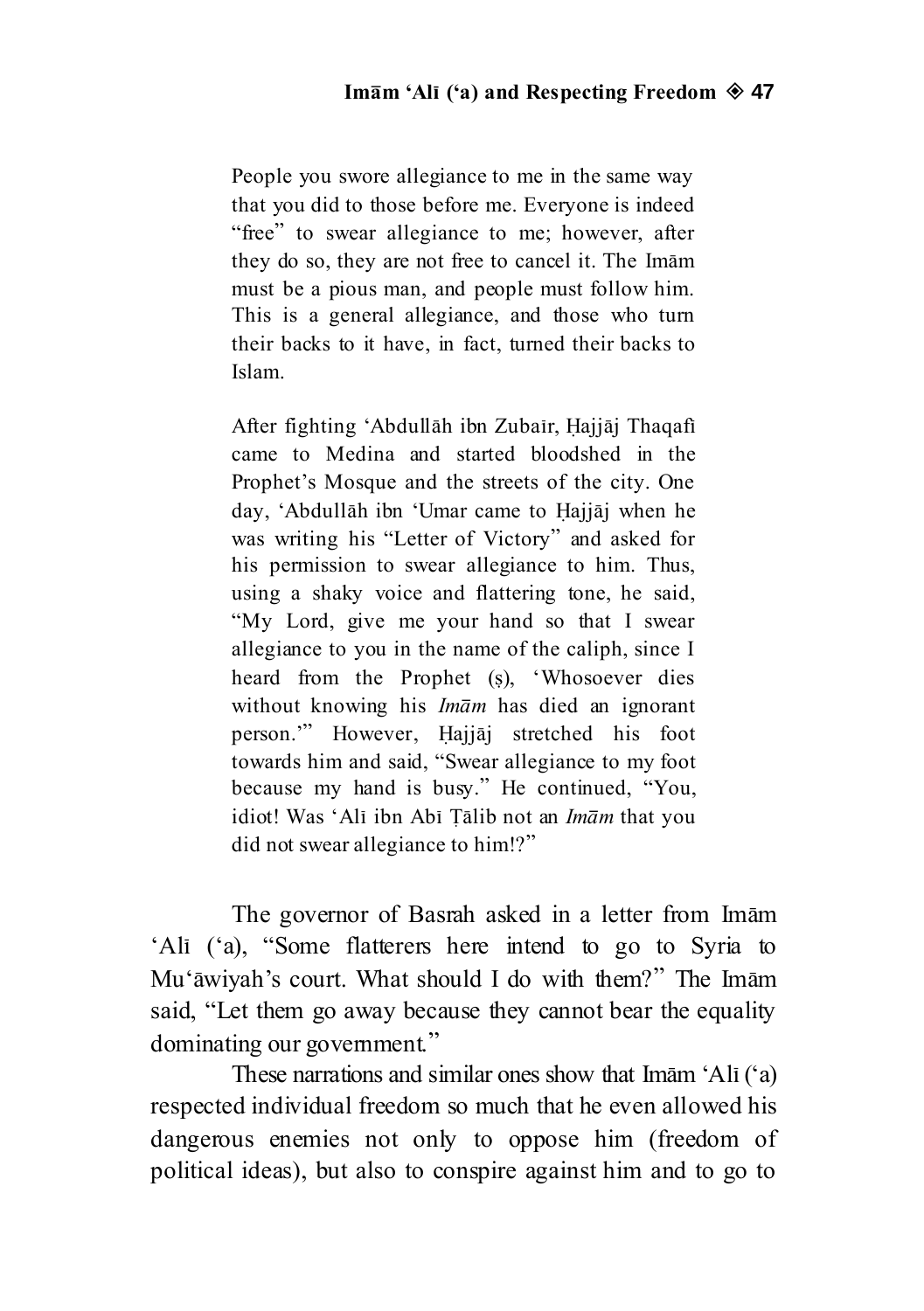Mu'àwiyah for their love of respect and wealth and to Syria in order to engage in sabotage (freedom of residence).

In spite of controlling the government and central power, he would never accept forcing people who had not sworn allegiance to him, but were afraid of him, to do so. Even his friends objected to this policy of his; nevertheless, Imàm 'Alí ('a) would never deny an ant's freedom to it. They were 'free' and could choose the path to heaven or hell themselves.

Although he was the ruler of a vast land (including all Arab countries, Iran, Turkey, Afghanistan, Turkistan, etc.) and required a big army, he would never force anyone to accompany him in wars after he notified them of their personal duties. Neither did he ever tempt them to go with him to war with the money and gold of his caliphate system (Mu'àwiyah and the like did not have even one tenth of that wealth, but ruled the people). In fact, he never used force and material or spiritual power in order to make people do anything because of his great respect for their freedom. When some superficial people objected to him in this regard, he said, 'Do you expect me to gain victory through cruelty?'

At all stages of his rule, in order to gain people's understanding and friendship, he merely used clear and logical words and wise pieces of advice which were in harmony with the spirit of equality and fraternity. One day, one of the governors wrote to Imàm 'Alí ('a), 'It has been proposed to me to force the people of an area to work in order to fix a subterranean canal. This will mainly benefit these people themselves and their land. We will also receive more tax money. What is our duty in this regard?"

The Commander of the Faithful wrote, 'No one can be forced to do anything unless he gives his consent. Moreover,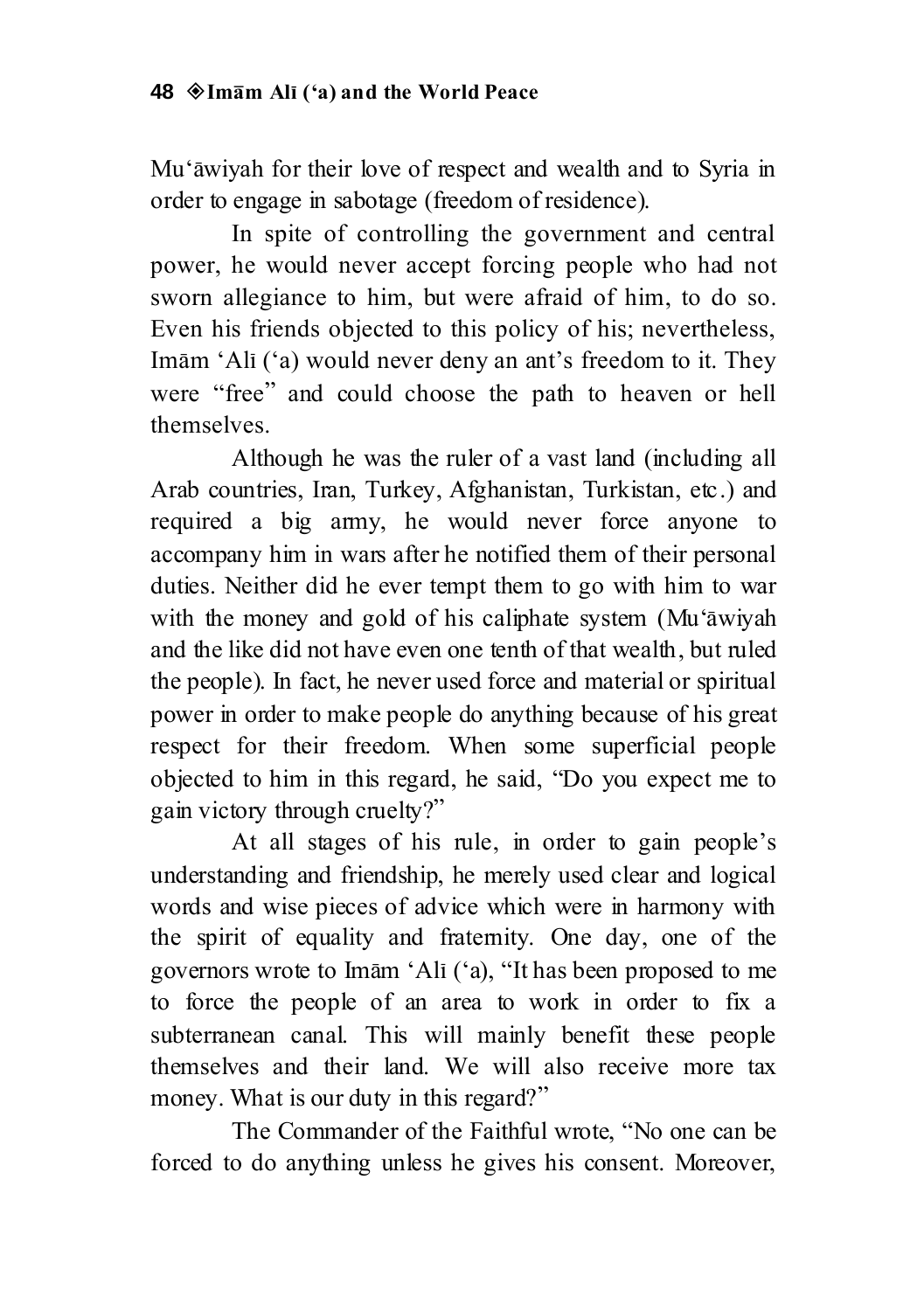anyone who works must be paid, and…' The people of today's world cannot believe that Imàm 'Alí ('a) had so much respect for freedom, and his rule was so democratic. This is because such democracy and freedom have never been seen either in the past or in the present age in which humanity is said to have regained its lost rights, and the so-called democracy has spread in more than half of the world.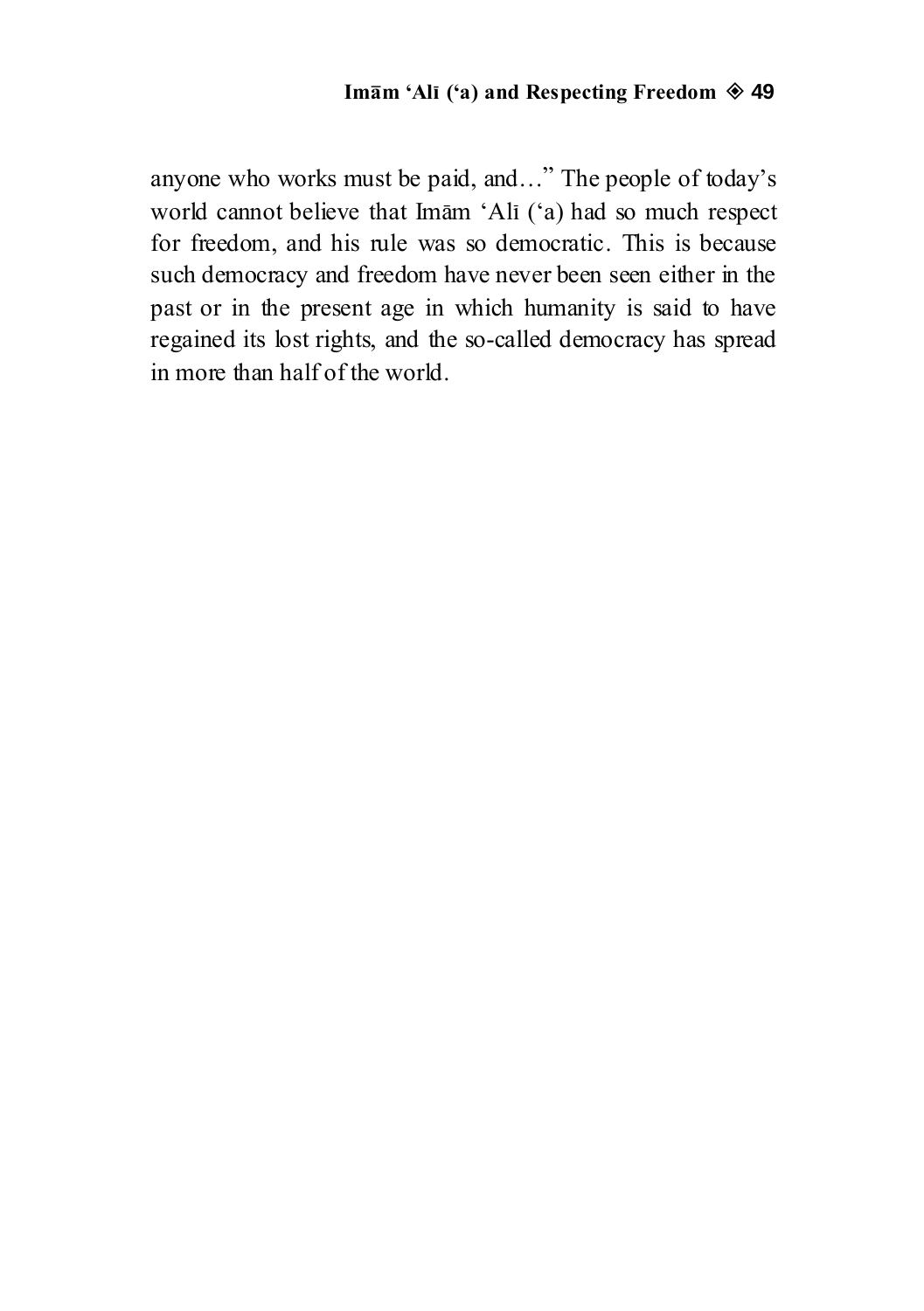# *Imàm 'Alí ('a) and Social Justice*

# **1. Class Differences**

y class differences we do not mean natural differences such as those pertaining to race and behavioral characteristics, which are **B** y class differences we do not mean natural differences such as those pertaining to race and behavioral characteristics, which are necessary for the natural phenomena of this world. Rather, we mean those gaps that came into being as a result of accident and, to some extent, voluntary differences.

Therefore, it is not necessary to restate the theories of scholars such as Count de Gobineau, Ratzel, Keynes, Burg, Cumplovic, Sorokin, and Woodworth concerning class differences or discuss their origins, including force, dominance, heredity, environment, capitalism, proletarianism, etc. It will be more useful here to discuss the factors that directly lead to revolutions and rebellions, that is, the absence of social justice, the deprivation of a poor majority of social privileges, and the plundering behavior of the capitalist and powerful class.

Of course, class differences in the sense of natural differences, i.e. animal emotions and instincts, have always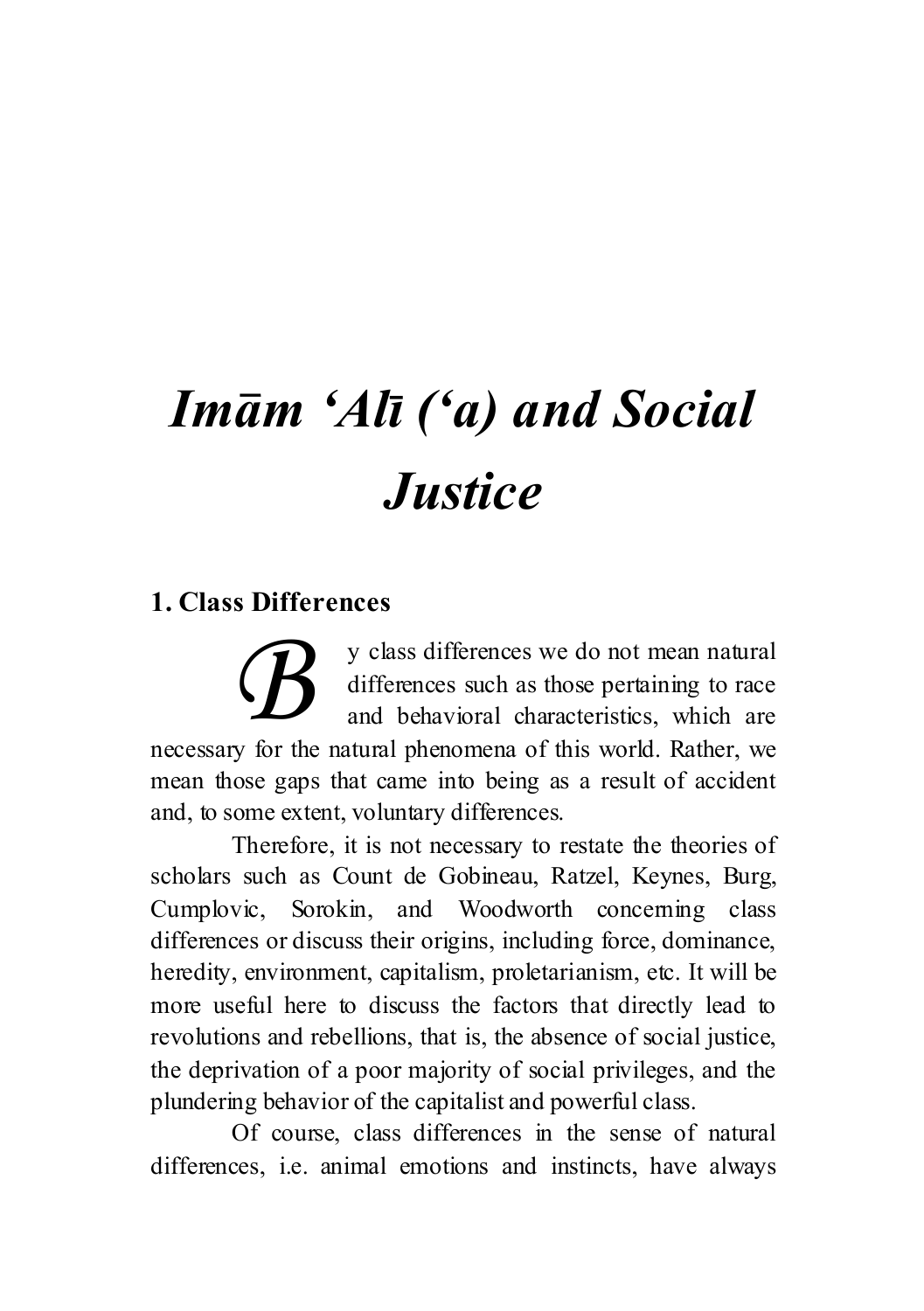existed, which, in turn, have always led to wars and revolutions. Justice, which means moderation and equality, is opposed to difference and inequality, which are both conventional acts. In contrast, seeking justice is an instinctive act and follows difference and inequality.

A material inequity (potential difference) necessitates the existence of a force which causes the formation of a current between two unequal surfaces in the form of an interaction. This principle is also true about spiritual issues because all natural laws apply to both material and spiritual affairs.

The absence of social justice is an inequality which inevitably provokes the deprived and unprivileged social classes to rise in order to attain equality and destroy class differences. In order to prevent clashes among different classes, the formation of various groupings among people, or revolutions, the duty of each clever and righteous government is to give equal rights to people, who must have equal shares of government, use of vital necessities, and social wealth and privileges (true socialism). For example, it must fight against poverty, which is a sign of a society's death, and take from those who have more than what they need and give them to those who are in need. If a government believes in equality among people, it is a responsible one. According to Herodotus, the Greek historian, 'We can prove with thousands of proofs that a government in which all people enjoy equality is the best of all governments.'

This sense of responsibility automatically leads to discipline and stability in society and the consolidation of its pillars; as a result, there will be no revolution or rebellion. Experience shows that, evidently, the best way to prevent uprising, war, and rebellion is to grant freedom to people, observe equality in human societies, and fight material poverty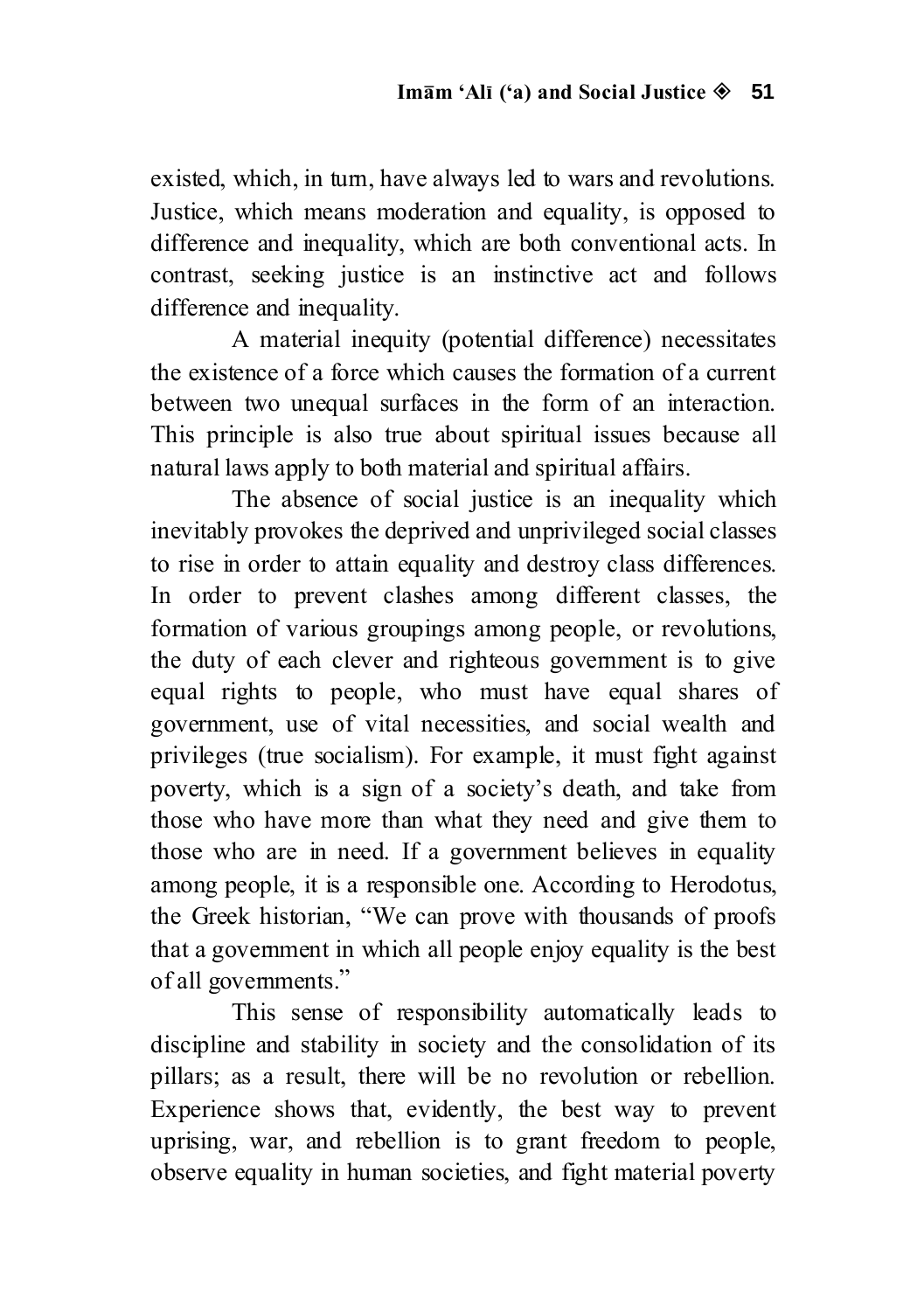wisely rather than vindictively, which is the method of Marxist and Fascist philosophies. On the contrary, in a society where there is no balance between social classes, where some people are deprived of their true rights to social wealth, laws, and freedom, and where national incomes and wealth are not equally distributed, there will always be some germs provoking rebellion and corruption. The existence of two socialist and capitalist blocks in the world clearly illustrates this point, and they will continue to exist until inequality among people, which is due to lack of social justice, is uprooted.

Peoples' revolutions in France, Russia, China, Cuba, and the like were all motivated by such class differences and pressures on the deprived social classes (including workers, peasants, petty tradesmen, etc.).

# **2. Society in Imàm 'Alí's View**

Previously, we said that, in Imàm 'Alí's view, each society consists of a number of human beings who have been born from the same father and mother (Adam and Eve). Whether they like it or not, they are brothers and sisters to each other and none of them is superior to the other. Thus rulers should view all of them in the same way, 'The people of a society are equal to each other like the teeth of a comb..."

In Imàm 'Alí's eyes, there is only one class in society, and all the people are at the same level; no one is superior to another person in race, religion, or language (the second principle of the Declaration of Human Rights). He does not officially recognize racial privileges and racism. He believes that man is man, and the only thing that makes someone superior to someone else is his piety because, according to a certain Islamic motto, 'The dearest among you to God is the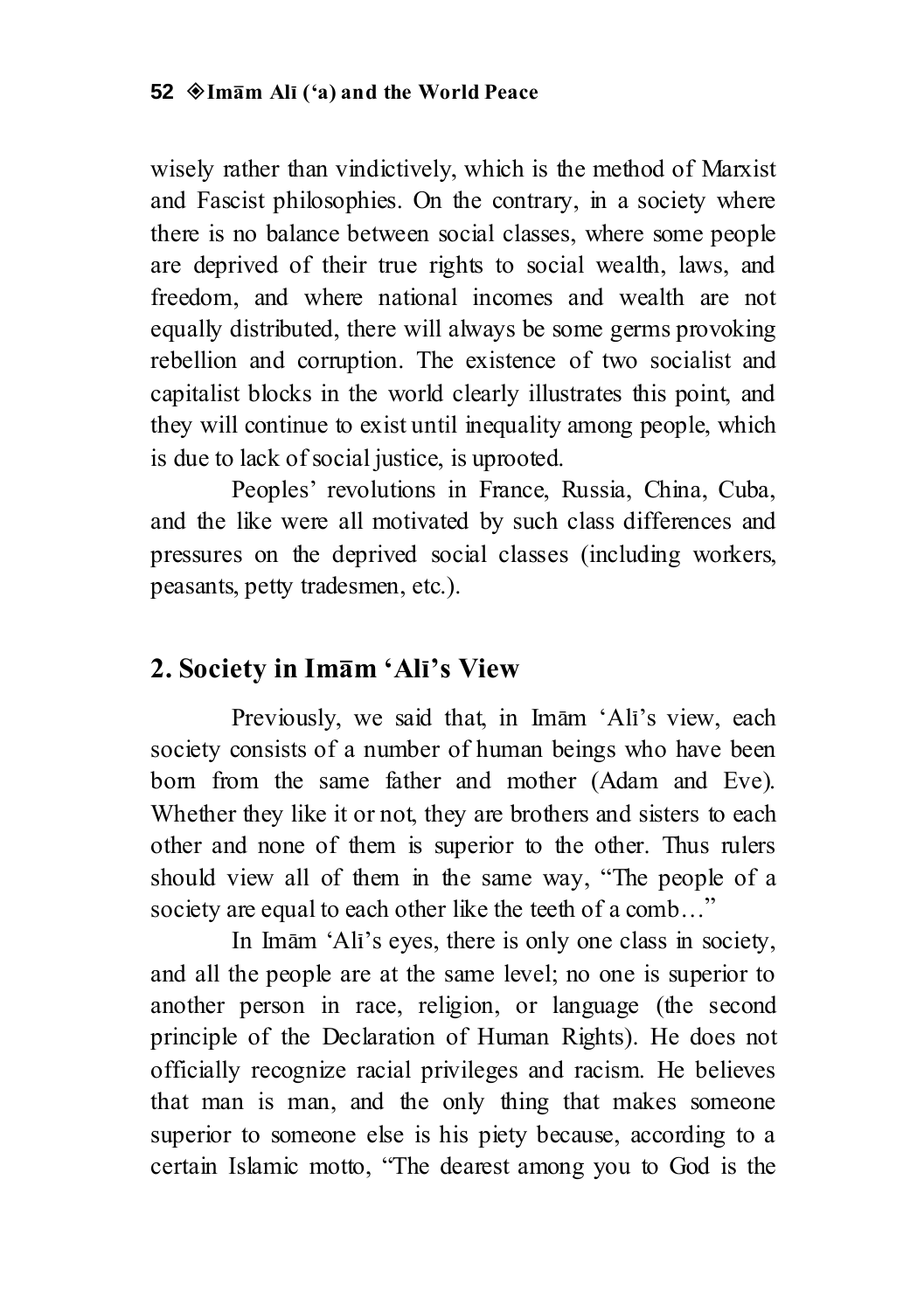most pious of you.' They are only moral virtues that make one superior to another, 'One is evaluated in terms of his good qualities'; 'Honor and dignity lie in wisdom and courtesy, not in lineage and race'; 'Dignity arises from high-mindedness, not from rotten bones'. Moreover, moral vices lead to one's meanness: 'Let it not be that you view the benevolent and malevolent in the same way'; 'The meanest of all people is the least knowledgeable and the laziest of them'. Apart from the above, nothing makes one superior to another, 'Beware that all the people are equal before the 'Truth'', 'All human beings are equal in Our eyes: Arabs and non-Arabs, Muslims and non-Muslims, black and white, and, particularly, the rich and the poor.'

Imàm 'Alí ('a) hated all aspects and manifestations of 'class differences', particularly those pertaining to the differences between the poor and the rich. In a letter to one of his governors ('Uthmān, the son of Hanif), Imām 'Ali ('a) greatly blamed him because he had gone to a gathering which was merely attended by wealthy people and aristocrats and into which poor people were not admitted. He had eaten delicious food there, while right behind the walls of that house some hungry people wished to have some food.

> You, son of Hanif, I have heard that a man from Basrah invited you to a feast. You accepted his invitation and hastily went there. They brought you bowls of broth one after the other and you drank them in one gulp. Then you ate meat as if you were a hungry orphan and licked its bones as if you were an old hyena offered colorful types of food in big bowls. I never thought of you as one who accepts the invitation of those who reject the needy and call for the wealthy. Look at what you are eating: if you are not certain if it is the right of the oppressed to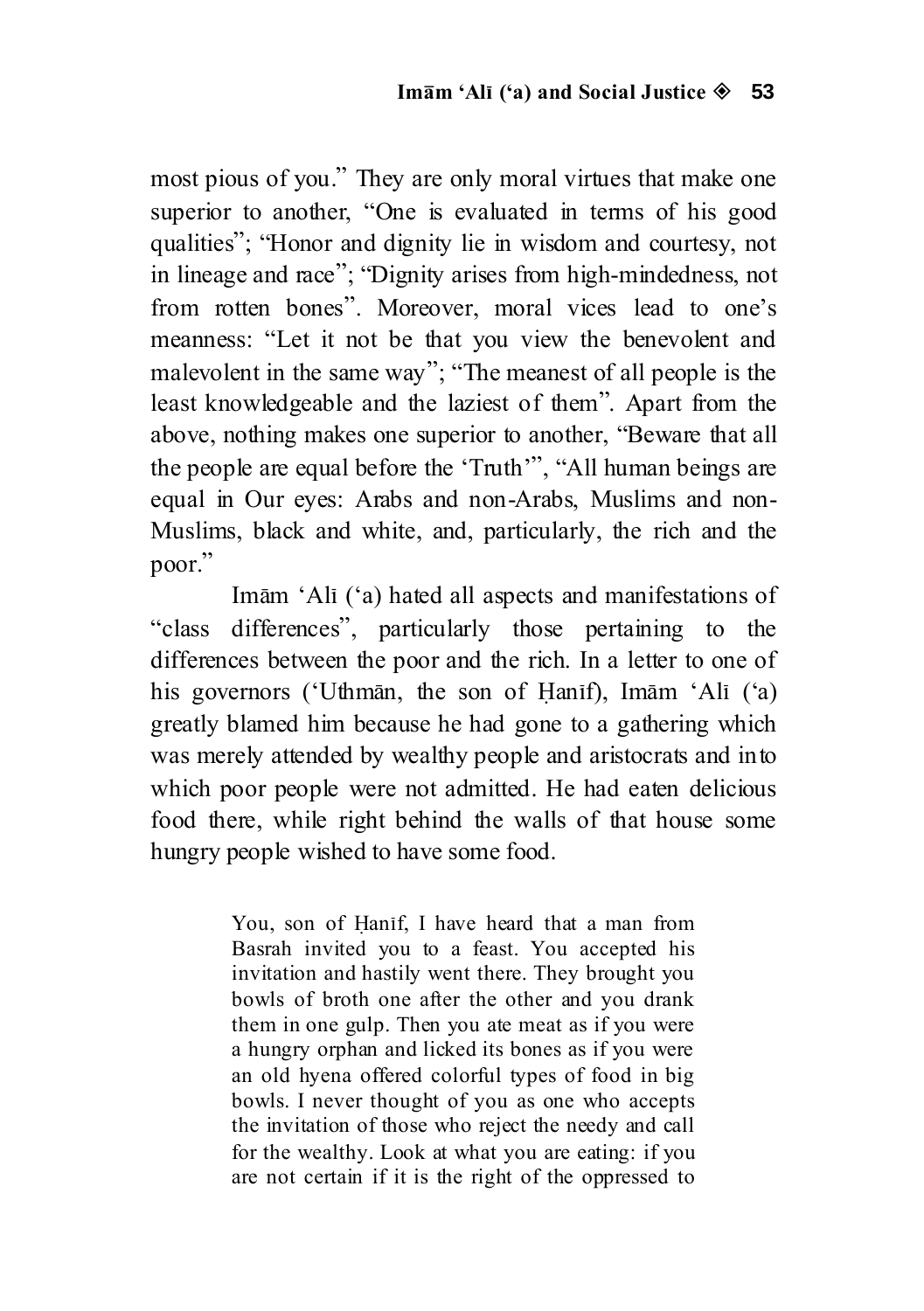have it or not, throw it away and eat what rightfully belongs to you…

In his order of government to Màlik Ashtar, Imàm 'Alí ('a) wrote, '… and people must be equal in your eyes in terms of their rights. I warn you not to own something that equally belongs to others": "... neither are you different from others, nor are there any differences among others, whether they are Muslims or non-Muslims.'

In the same order, he says, "... and never be cruel to your subjects and never treat them fiercely; don't you ever value being brutal to them because people are of two types: they are either your religious brothers and Muslims or of the same species as you."

He also emphasizes that security and justice rightfully belong to all people, 'Never be cruel to Muslims and never oppress non-Muslims.' They are all equal to each other because they are human beings, and all of them are equal in their essential and primary rights. He also says, 'Social justice is the right of all people, whether a friend or an enemy'; 'Anyone who annoys a follower of the Bible (a Christian) has, in fact, annoyed me.'

No pain was greater for Imàm 'Alí ('a) than seeing a human being suffer! It is now useful to learn about the views of some of the great figures of Western philosophy and compare them with those of Imàm 'Alí ('a). In his *Politics*, Aristotle (384-322 BC) wrote, 'None of the Greek cities can follow the policy of capturing other Greek cities because the Greeks have 'naturally' been born free. However, the Greeks 'have the right'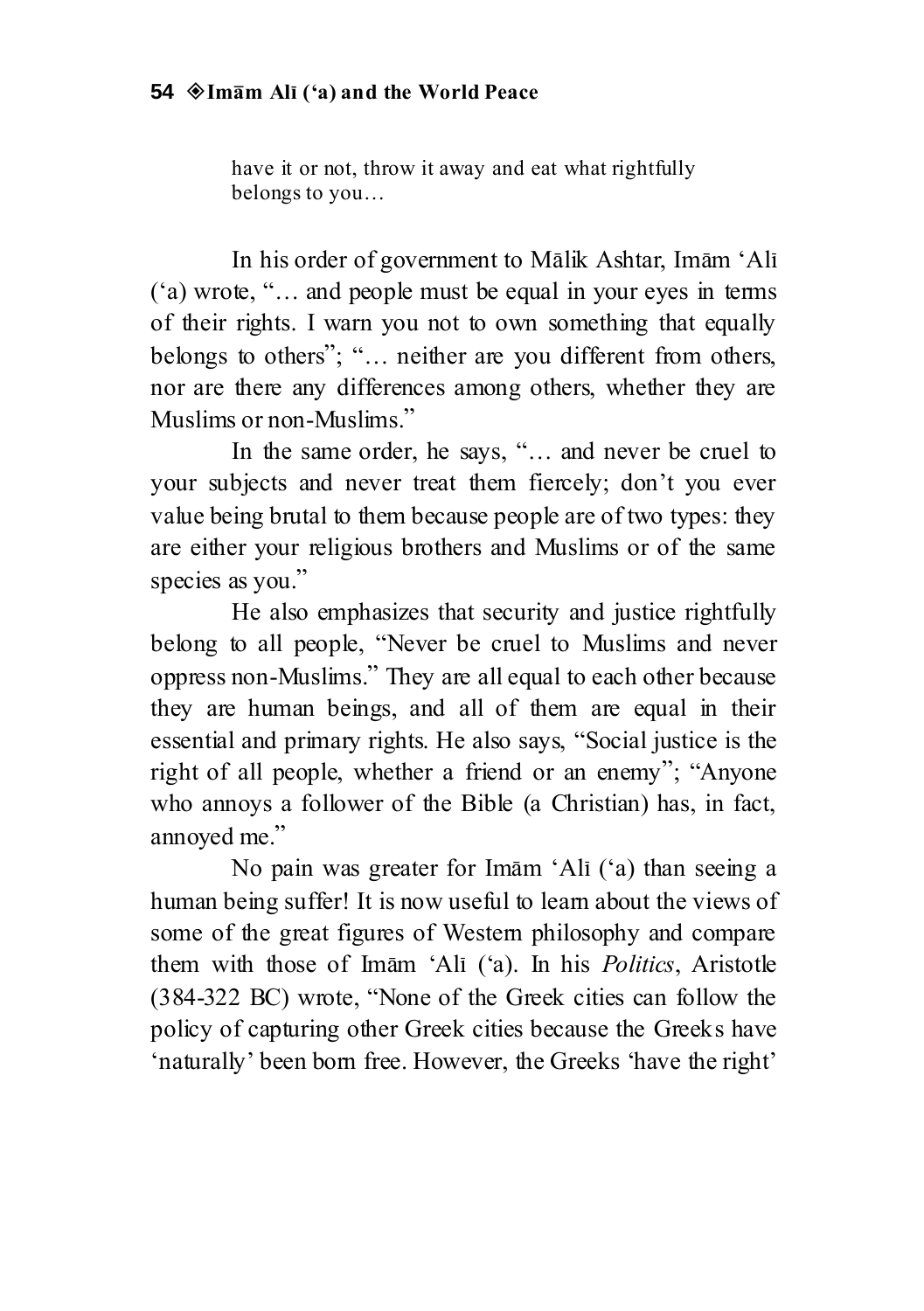to capture the cities of non-Greek ethnic groups.<sup> $20$ </sup> Apparently, this was because the Greeks merely considered themselves to be human beings and called others barbarians i.e. wild. St. Ambrose (339-397 AD), who is believed to be one of the founders of the international law, maintained that justice is man's natural right. He also believed that man enjoys certain natural and divine rights. In the interpretation of his idea, he said that "pagans" (i.e. non-Christians) were not human beings and did not consider them as members of human society! St. Augustine (the seminal Christian thinker, 354-430) also believed that the human family and nations only consist of Christians.<sup>21</sup>

However, since the rule of the descendants of Imàm 'Alí ('a) is based on the principle of respecting social justice for man, it is necessary to prevent any kind of social stratification and have equal human beings, whether a master or a servant. This is because when class differences and privileges exist in a society, the control of the majority in society falls into the hands of a minority from the class of wealthy people and aristocrats or powerful and oppressive individuals who only think about their own benefits.

As a result, a number of successful fame-seeking people will die on one side from eating too much, and millions of disappointed and unknown individuals in human moulds will die from hunger on the other! The government must be in the hands of all people so that peace, security, and the happiness of all of them is realized far from poverty and misery and in the light of attaining their rights.

<sup>20.</sup> Perhaps it was due to their philosophy of racial superiority that the ancient Greeks and Romans called their 'civil rights' *Jus-Gentium*, i.e. human rights.

<sup>21.</sup> Safdari, *Åuqêq-i bayn al-milal 'umêmí* (General International Law), vol. 1, pp. 126-127.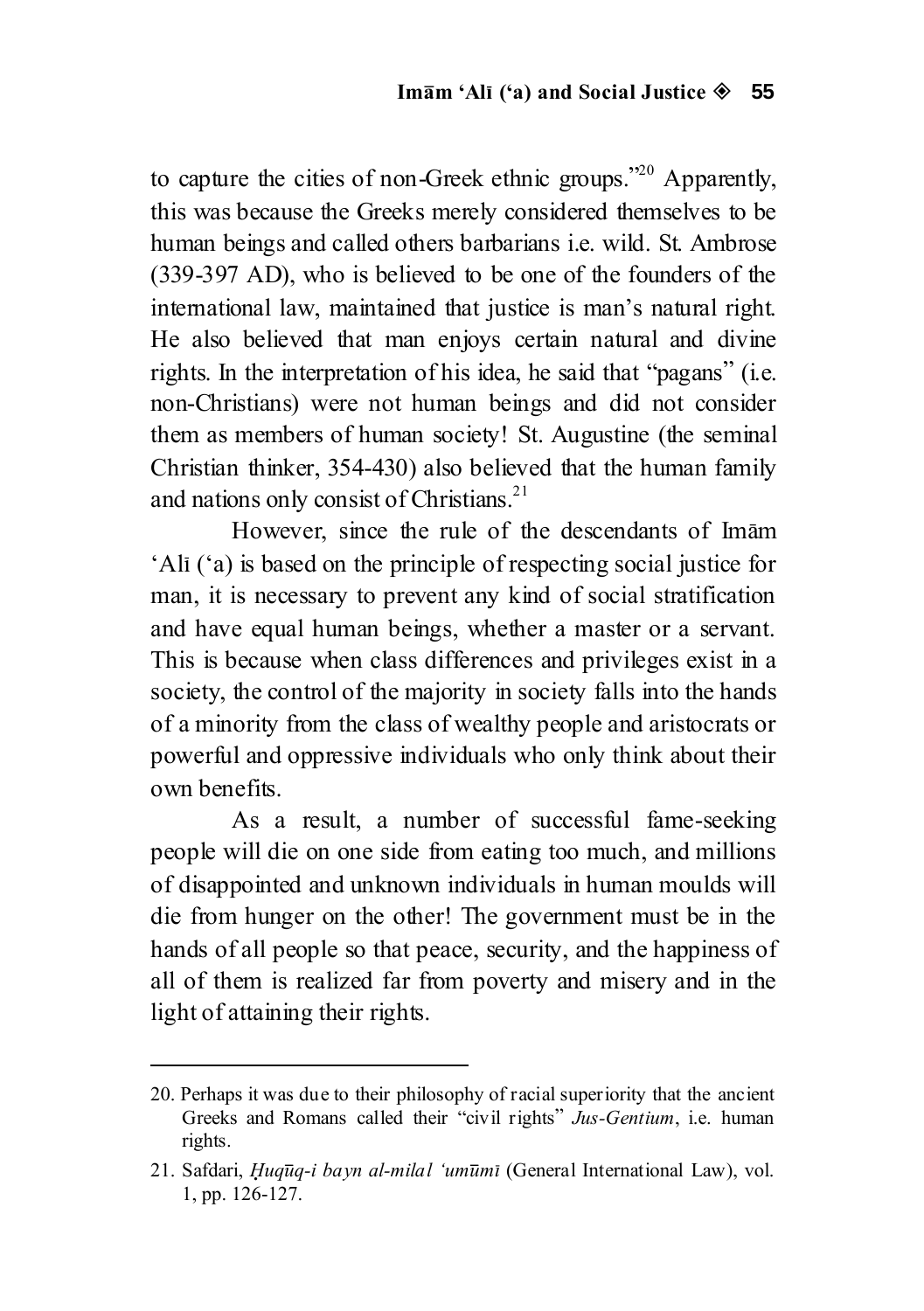Islam is indeed opposed to feudalism, slavery, and depriving people of their freedom. Imàm 'Alí ('a) would never allow a khanate government, like that of the Ottoman period and the last years of 'Umar's government, to be developed. He would also stand against political oppression and the rule of elders, as well as the dominance of feudalists and land owners so that they would not be able to suppress and enslave the servants of God. This is because their ownership of vast lands gave them the power to cruelly bring God's servants into their own service more than ever before. They not only owned the product of their jobs, but also their lives, property, and wives (for example, in Medieval Europe, subjects and serfs were a part of the lands they worked on and were bought or sold with them). The greater the number of such lands, which encouraged oppression and suppression of peasants, the greater the abundance of wealth on one side and the more disastrous the poverty of a weak majority of people on the other. In other words, the difference between the two classes of feudalists and peasants increased day by day until there would be only two social classes on Earth: feudalists and slaves!

What was mentioned above concerned the role of land and the government of feudalists, which was completely against Islam. <sup>22</sup> Thus Imàm 'Alí ('a) would never allow this mistake to continue and would burn the roots of corruption. If 'Uthmàn had built up an aristocratic government, Imàm 'Alí ('a) built up the ''*Alawí* government' (that of his descendants), i.e. the rule of the truth and justice, on its ruins.

He was well aware that in a segregated society, in which power and powerful people are always in one line and

<sup>22.</sup> It was perhaps because of the significance of the role of land in human life that physiocrats believed in the principiality of land in all their economic theories.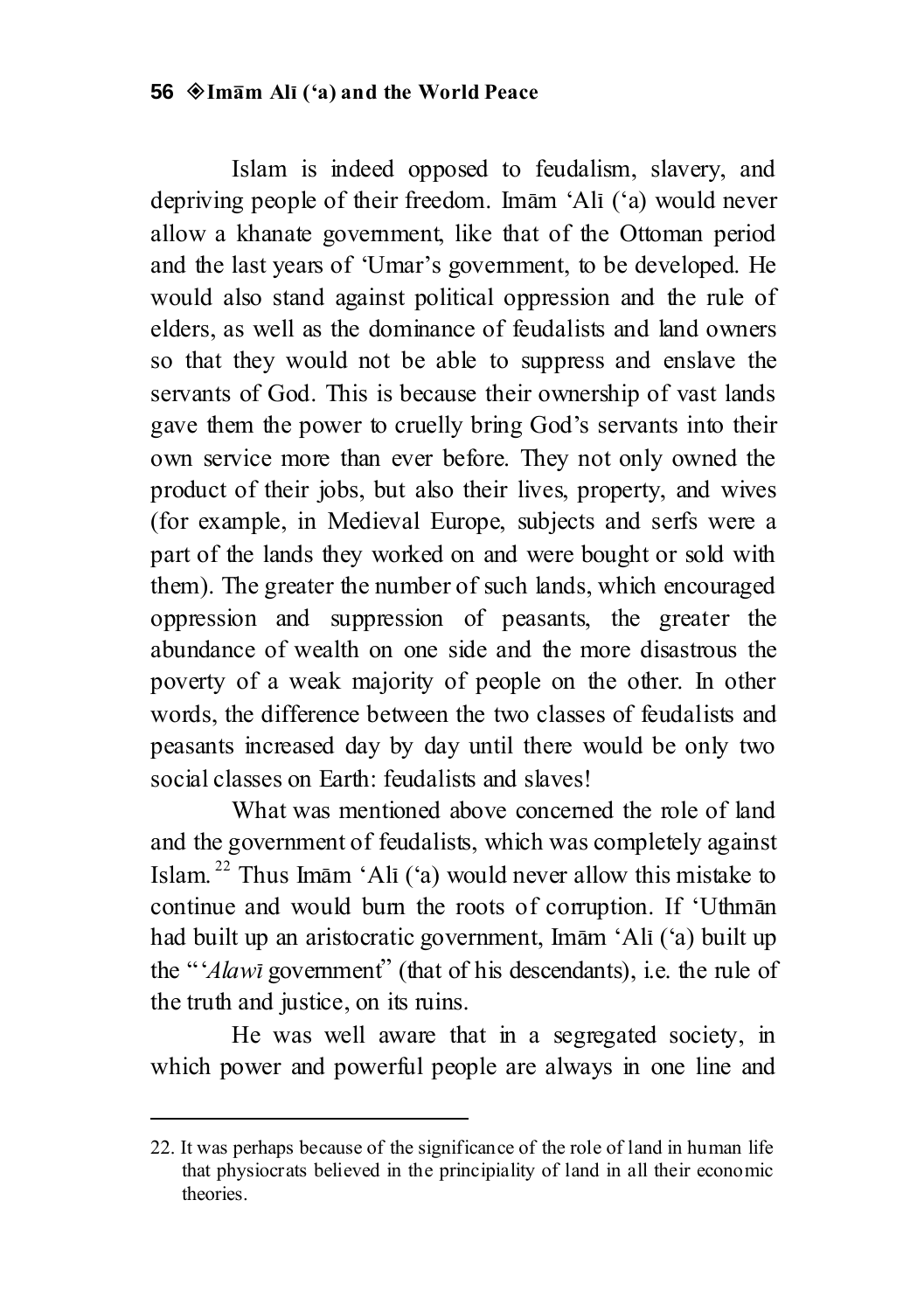poor and miserable people in the other, social foundations are extremely shaky. The only society that can stand firmly and attain supremacy is one in which complete equality in human rights is observed, and there is neither any defeated or oppressed nor any dominant and oppressive individual. A healthy society is one in which every one enjoys equal social. financial, judicial, and civil rights. This is because it is in the light of this equality that lawful freedom is granted and institutionalized, and security and permanent peace spread their wings over everyone.

\* \* \*

Imàm 'Alí's social justice and fight against class differences are based on the fraternity of all individuals in society. This fraternity is much higher and more sublime than 'equality'. Accordingly, the equality of people before social laws is necessary. Moreover, its absence or weakness is against *fitrah* (primordial nature) and the law of nature. According to one of our prominent leaders, 'If the government in a society is based on compassion and mutual 'friendship', there would be no need to exercise justice.'

In what follows, we will refer to some important aspects of social justice and prevention of social stratification in detail.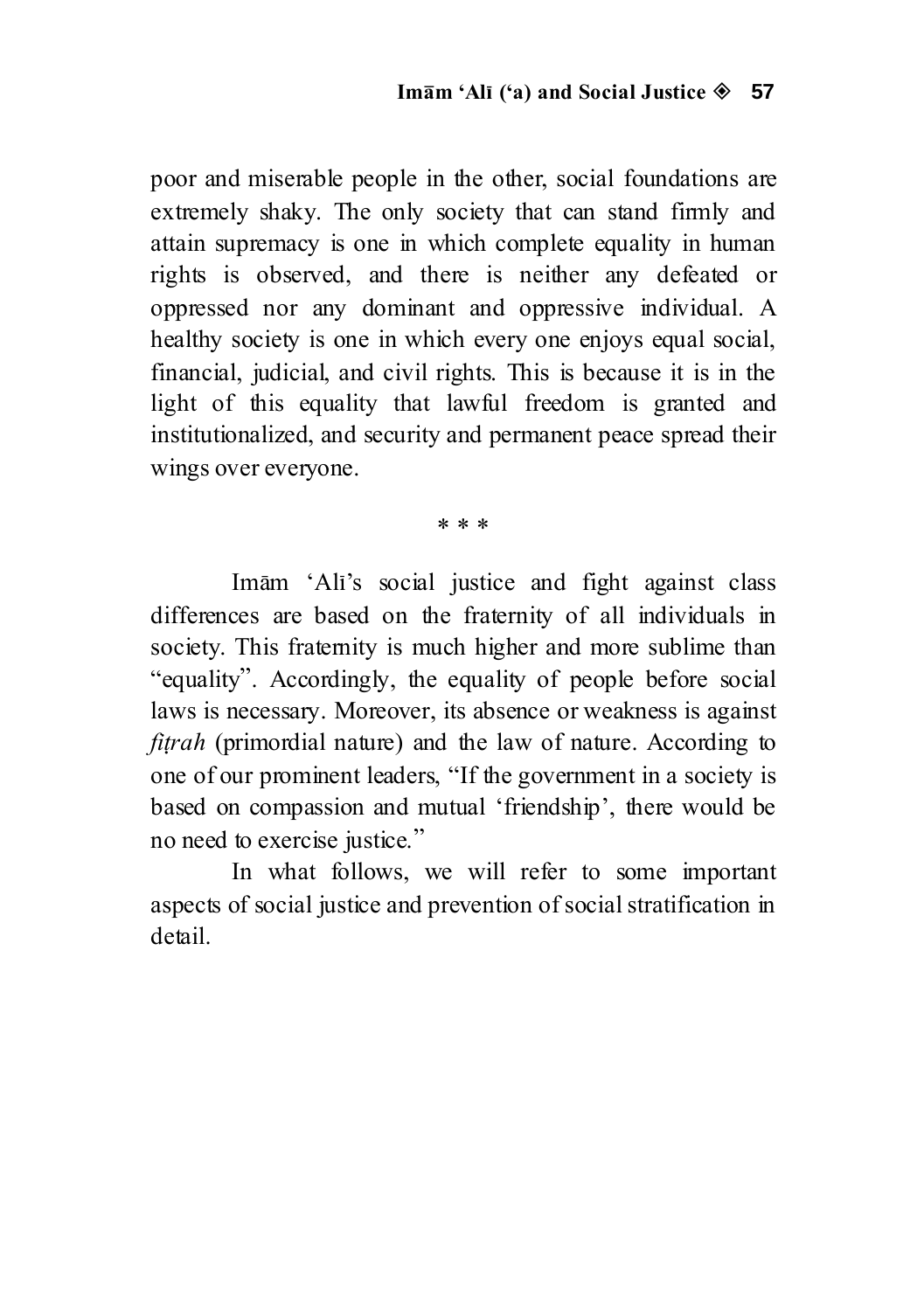# *Equality before the Law*

he law of each country is an ornament to its people because it originates in their culture and habits and represents their spirit and thoughts.<sup>23</sup> The law of every society belongs to its people, and the sultan (the law protecting the nation) is responsible to protect and enforce it. He is, in fact, at the service of his people and the law, rather than vice versa.  $\int$ <sup>23</sup> Th</sub>

The most important issue in the permanence of a society is the consolidation and establishment of its laws, that is, lack of discrimination and observing equality in their execution. In his order to Màlik Ashtar, Imàm 'Alí ('a) said, 'People must be equal before you in terms of their rights.' Here, he is referring to all rights (right in the general sense of the word), and equality of individuals before the law completes their equality in terms of their rights. As mentioned before, the meaning of justice is moderation and observing equality among people. Here, the ruler himself is one of the individuals in society and is not superior to the law.

<sup>23.</sup> However, we see that most westernized Eastern and Muslim countries import the laws of Western countries along with their luxurious goods.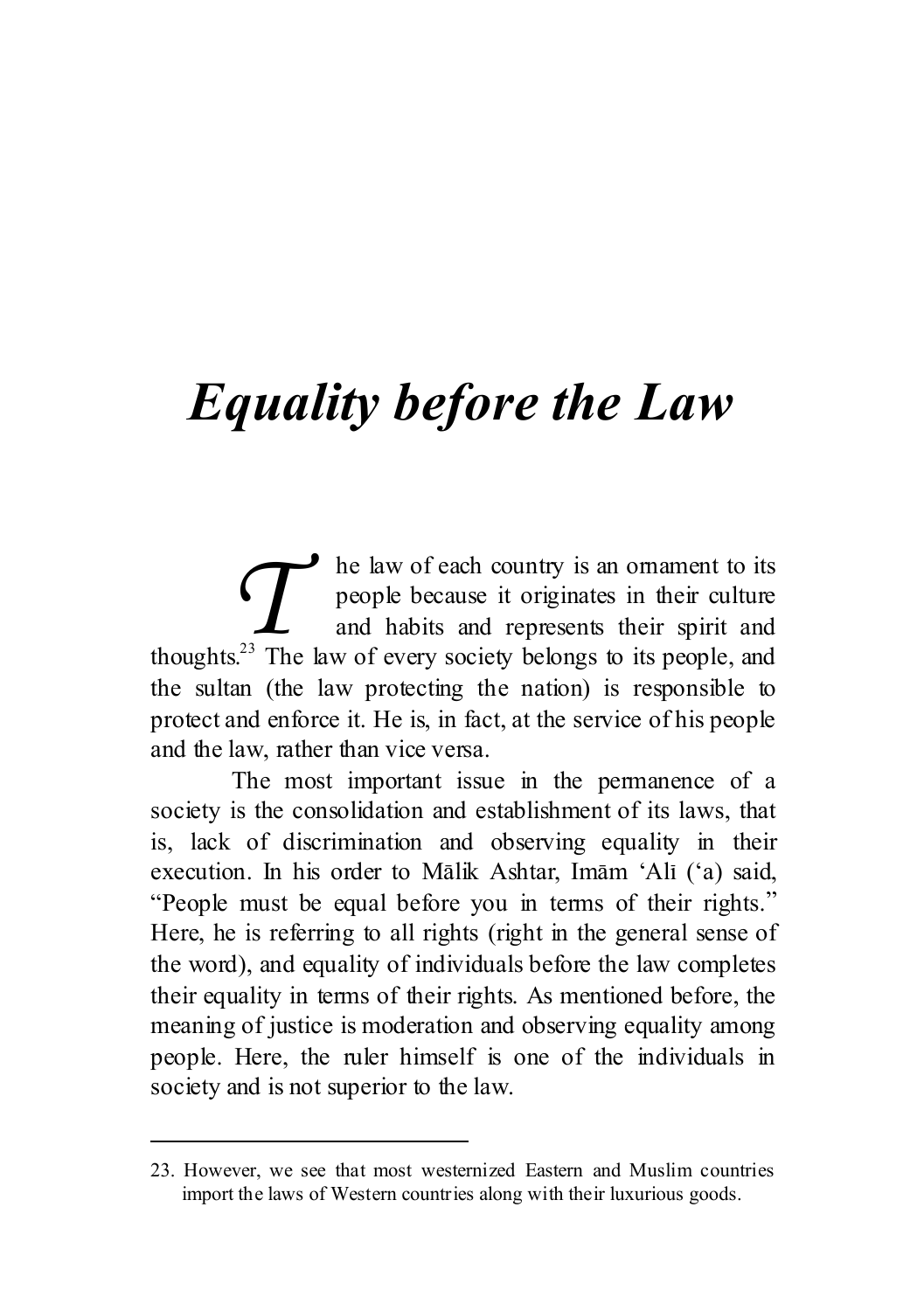After Imàm 'Alí ('a) made a pledge with people and his vicegerency was officially recognized, he said,

> People, I am a man from among you. Any law that applies to you also applies to me. Beware that I will return all the lands that 'Uthmàn gave to his friends and relatives to the Treasury of Muslims. I swear to God… if I learn about the things that he gave as a gift to others, I will return them to their real owners, even if some women have married with those properties and riches and some slave-maids have been bought and sent to various cities…

Since discrimination in the enforcement of the law deprives some people of their rights and leads to criminal acts. he said in his order, 'Do not let someone's low social status make you see his small mistake as a big one, and another one's high social status make you see his big mistake as a small one." This means discrimination, and the government cannot discriminate among people because it will lead to injustice: 'Because, when the ruler has different whims and desires, injustice occurs in several cases,' and 'Be just for the sake of God so that neither you nor any of the people around you oppresses others; otherwise, you have been cruel to them, and anyone who is cruel to God's servants, He will be his enemy in support of His people." According to the Holy Prophet  $(s)$ , who was Imàm 'Alí's teacher, 'One who has ruled 10 people with injustice, will have his hands and feet in chains in the Hereafter<sup>"</sup>

In order for a ruler to be well-aware that the law is equally applied to everyone and is justly executed, and that there is no oppression in his realm of power, he must be directly in contact with people and be available when they need him. He must not hide himself like robbers and murderers in shelters far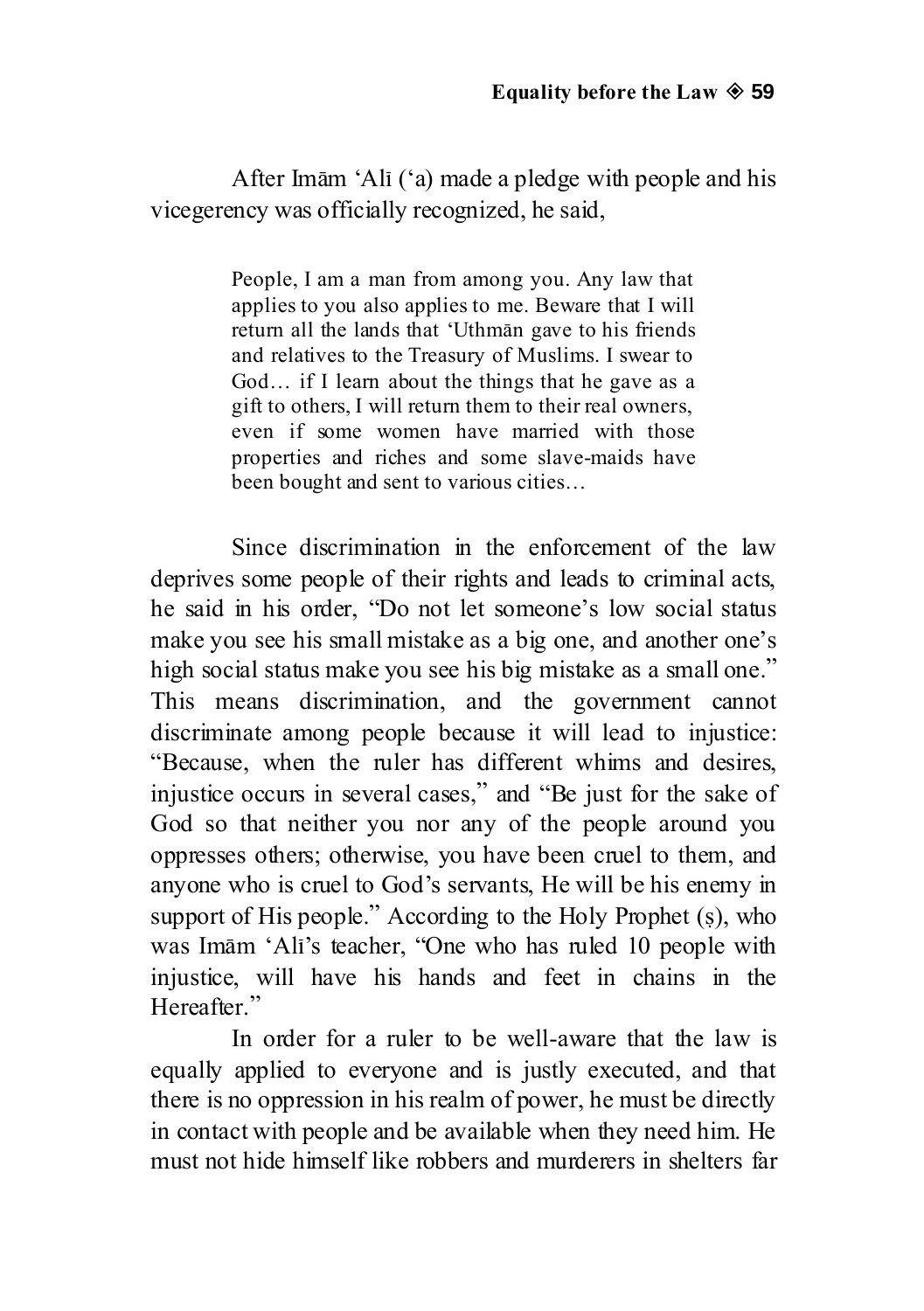from people's access. Therefore, Imàm 'Alí ('a) says, 'There must not be a great distance between you and people because a ruler's hiding from people causes difficulties for them.' Each difficulty imposes a pressure, and each pressure leads to an uprising and rebellion. He also told his governor,

> You must give public audience so that the needy have access to you. You must also be humble to them and create a situation in which all the poor and wretched can complain to you without fear and talk about what they need. Your authority or the power of your companions must not frighten them because I have heard from the Prophet (s), "A land where the rights of the poor are not granted by the powerful is not pure'.

One of the examples of complete equality before the law in Imàm 'Alí's government which truly shakes us is the story of his behavior with the members of his family and his relatives.

One day, one of his daughters, in line with the customs followed by ordinary women, borrowed a necklace from the Treasury of the Muslims from her father's treasurer for one day because she had no jewels herself. She guaranteed to pay for it if anything happened to it. When Imàm 'Alí ('a) learned about this, he greatly reproached his daughter and the treasurer and returned the necklace to the Treasury and told his daughter, 'If you had not guaranteed the return of this necklace, I would have cut your hand like that of a robber.' He also punished 'Abdullàh ibn Abí Ràfi', the treasurer of the Treasury of the Muslims.

Imàm 'Alí's brother, 'Aqíl, who was a poor man, asked him for a greater share of the Treasury for his master. However, Imàm 'Alí ('a), who had a heart full of love for his brother, refused to ignore the equality of all people in terms of their shares of the Treasury and discriminate to the advantage of his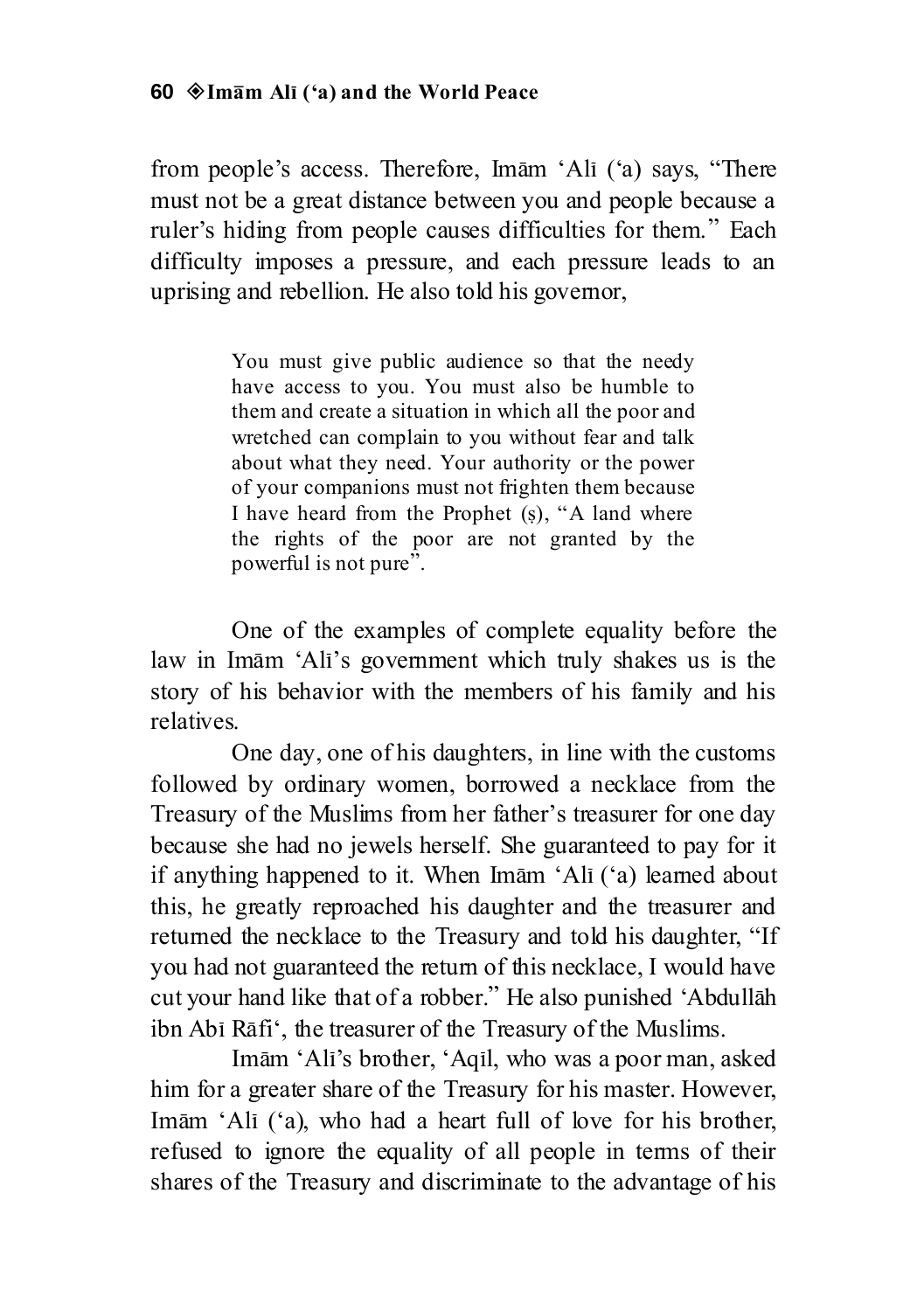brother and for the sake of his heart. Therefore, he did not comply with his demand. It is said that one day he branded 'Aqíl's hand (or threatened to do so) and made him understand that Imàm 'Alí ('a) fears the other worldly torment, which is much worse than that, and will never do anything against the Islamic laws, the Prophet's morals, the principles of wisdom, and human conscience.

The great men of the Quraysh enjoyed certain privileges in terms of their food rations and income during their lifetime. Nevertheless, Imàm 'Alí ('a) considered equal rights in this regard for everyone and, in response to those who objected to him, said, 'I will pay you exactly as much as you received in the time of the Prophet  $(s)$  – i.e. equal to others." They said, 'We have served Islam', and Imàm 'Alí ('a) replied, 'If you did your services for God, He will reward you in the Hereafter; otherwise, you do not deserve any reward.'

Taking people's financial power in paying taxes and other tolls into consideration is one of the necessary factors in order to guarantee their equality before the law. Otherwise, many bloody rebellions and revolutions will happen in countries, as they have happened before (the most famous of them include the American Revolution, the French Revolution during the time of Louis XIV, the revolution in England, etc.).

In Imàm 'Alí's order to Màlik Ashtar, reference has been made to two important and critical issues: first, 'Take from those who can afford to give, and if they do not have the money, do not bother them'; second, 'Spend what you receive from people for them and the improvement of their provinces.'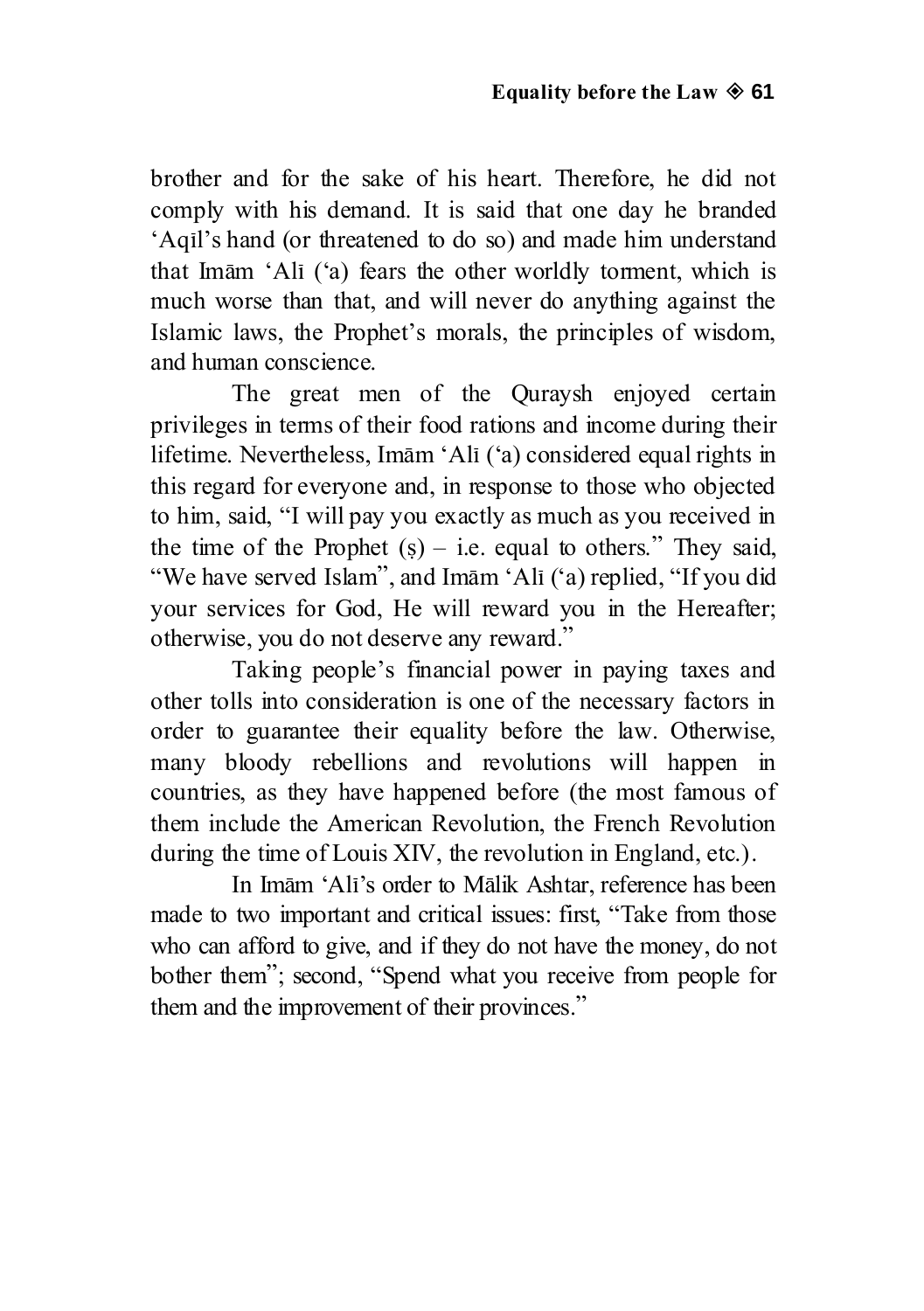# *Equality in Possessions*

ach society is like a single body, and its individuals function as its cells. All the rules governing a body are also true about society. The wealth and God-given gifts of that society, like the blood in a body, must be divided among all members in proportion to the amount of work they do in their society. In this way, we will not witness hoarding and inflation in one place and shortage in another. Such factors lead to the disproportionate growth of some organs and the retardedness of some others, and, as a result, the whole body will be destroyed. The disproportionate growth of a body organ will lead to fatal diseases, which, in turn, will result in death. Inflation and accumulation of wealth in a specific point in society and its shortage in other points will lead to the same death in society that we see in the human body. A society with a poor majority is like a body of which the greatest part is deprived of necessary nutritive substances. *F*<br>The wea

Imàm 'Alí ('a) is well-aware that such a society is condemned to annihilation, exactly in the same way that such a body is condemned to death. The cure here is nothing but equality and fair distribution of incomes and modification of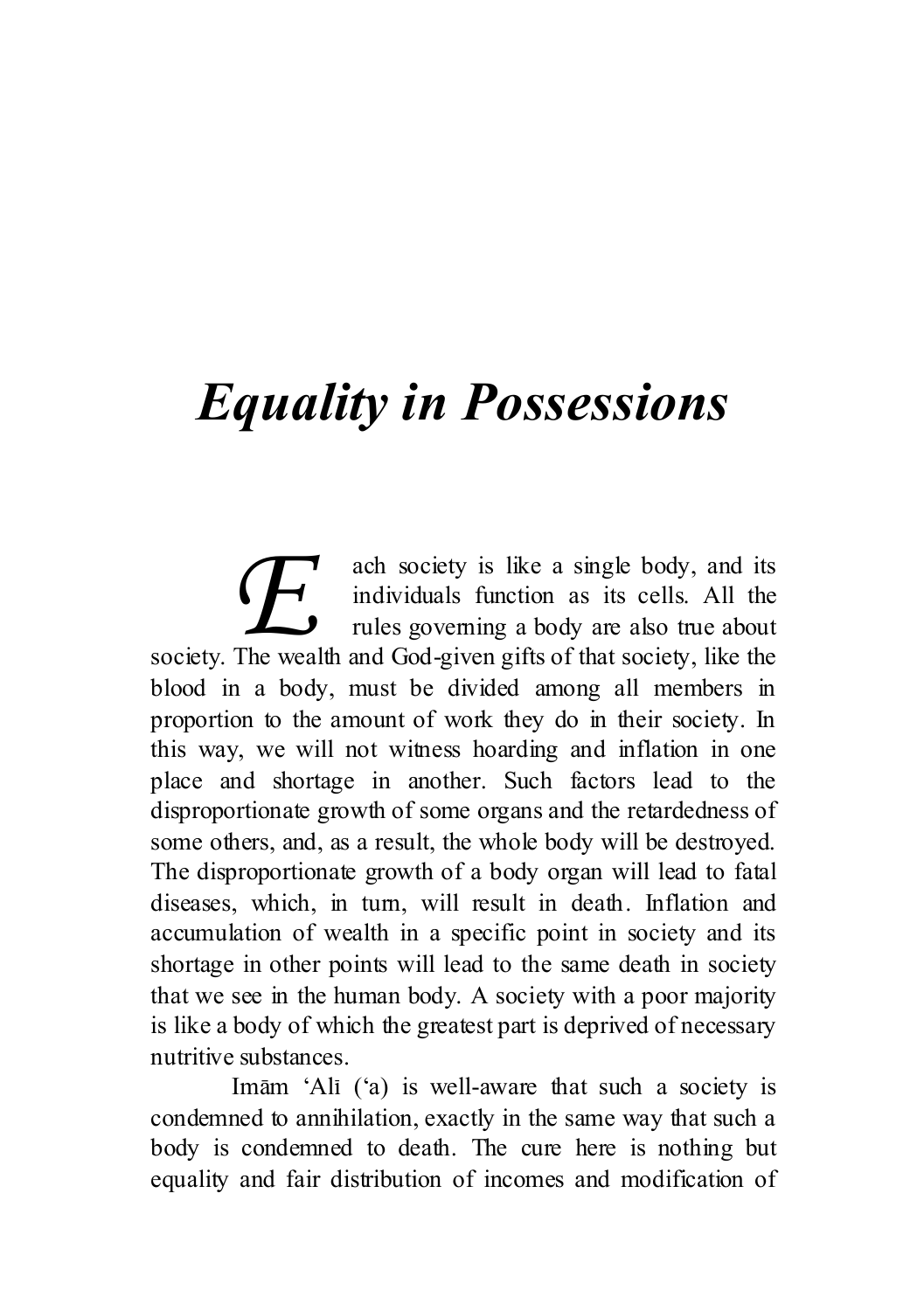riches based on the divine law. In his eyes, like the cells and organ's of a living body, every individual in a society, is responsible for the activities of other individuals and their problems and diseases, 'Every human being is the brother of another human being, worries about him instinctively, and provides for his needs.' Moreover, following the mechanism of a living body, each member accepts the responsibility to do the job of another member when it breaks down or is absent. That is why Imām 'Alī ('a) divided wealth according to the Islamic law and considered it necessary in order to prevent the corruption of the poor members of society. In doing so, he began by dividing his personal possessions.

Unlike what seems to be the case, Imàm 'Alí ('a) was a rich man and had a great annual income. Nevertheless, when the crops were harvested, he collected all of them in one place, called the poor people to himself, and, without taking anything for himself, divided the crops among them. Then, in order to provide for his own life, he worked (because a Muslim must work and produce and does not wait for charity and others' help). He even worked for Jewish land and garden owners for very little money. He pulled water from wells with this own hands and watered date trees and left a part of that day's pay aside for 'the needy and the deprived'.

When he needed a shirt for himself, he bought two shirts and asked his servant to choose anyone that he wanted. Then he took the other one for himself or sometimes even gave it to a beggar. He said, 'All people are equal before the Truth.' For him, slaves were also "people" and deserved to be equal with their Imam in their rights. He ate stale bread, and because he did not want his children to change it with fresh bread or rub some oil on it out of filial love, he kept it in a sealed leathern bag, since he wanted to be equal with the poorest of all people.

He said that if he wished, good food and beautiful clothes were available to him. However, are only names and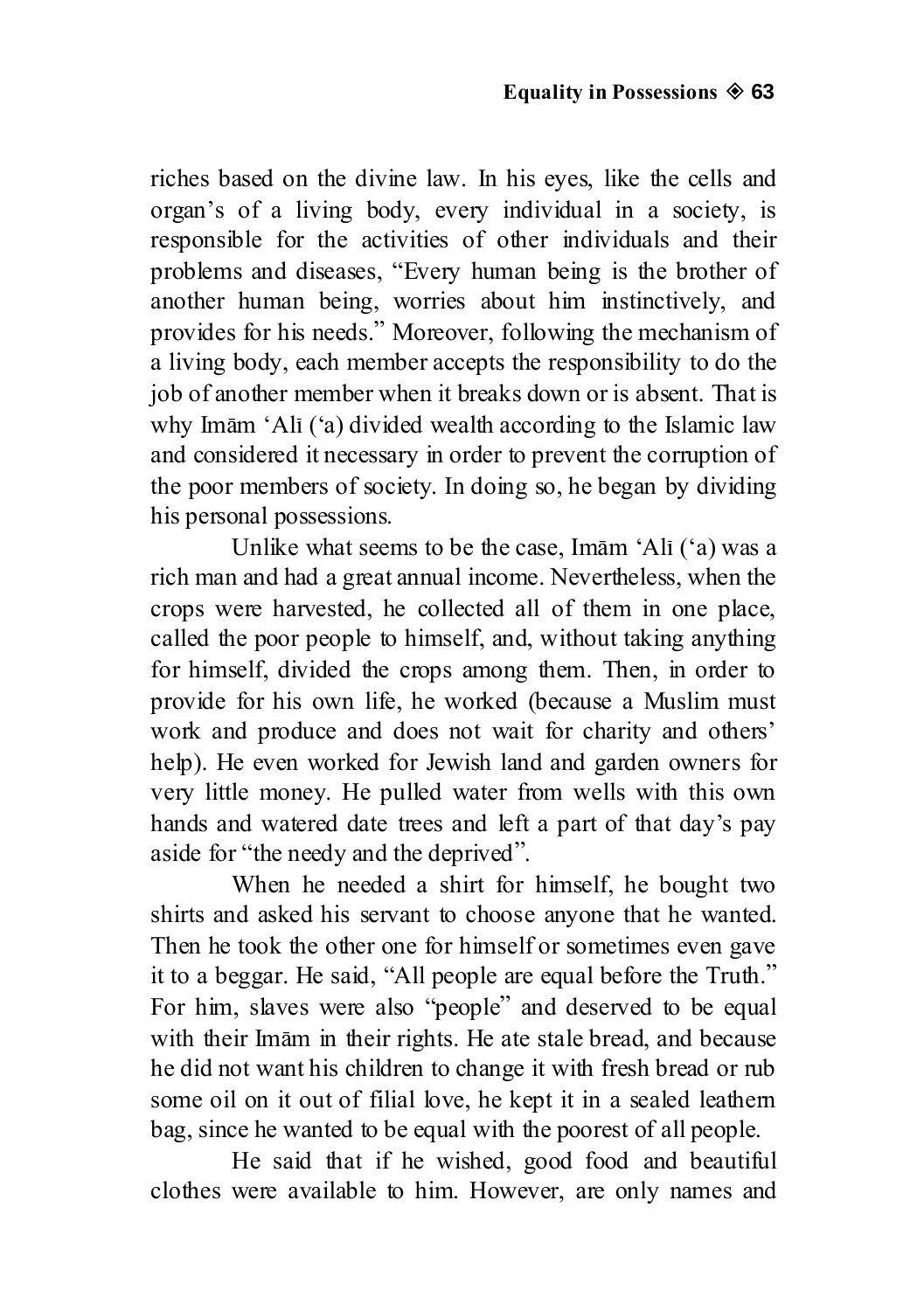appearances enough in a government? Ruling a society in which no efforts are made in order to provide welfare and comfort for its people has no value, and it is better for it not to be there: 'If I wished to have pure honey, fresh wheat, and silk clothes, all were provided for me … but is it enough for me that people call me the Commander of the Faithful and then nothing else?'

He told his governor, Màlik Ashtar, 'There is no difference between a ruler and a subordinate; don't be proud of ruling Egypt"; 'What happened to others will also happen to you; try not to be a pharaoh'; 'Beware not to take for yourself what belongs to all people'; 'Beware of saying that because I am the ruler, I must command and be obeyed'; 'The Treasury of Muslims belongs to everyone, and all the people of the past and future have a share of it'; 'All the property that belongs to you now belonged to others previously and will belong to others in future'; 'Thus do not think that you are doing a favor to people when you give them their share of this wealth; give it to them without discrimination'; 'Do not forget equality in the distribution of property; it is their right to have their own possessions, and their rights truly belong to them and must be observed, particularly, support the poor because this group of your servants need justice more than others'; 'Moreover, fight against hoarding because it is against the nature, benefits, and good of society', and 'Do not allow anyone to store the necessities of the public and use them merely for his personal benefits.'

Imàm 'Alí ('a) himself knew the monster of poverty very well and tried to face it closely it in order to learn better about its nature, effects, and consequences in society. He ate barley bread and spent summer and winter wearing the same garment. His hatred of poverty made him say, 'If poverty appeared in the form of a man, I would kill him'; 'Poverty brings the most terrible kind of death to man'; 'Poverty is a stranger in its own house'; and 'Poverty locks even the tongue of the most intelligent of people in their throat.' His knowledgeable master also said, 'Poverty is perhaps the same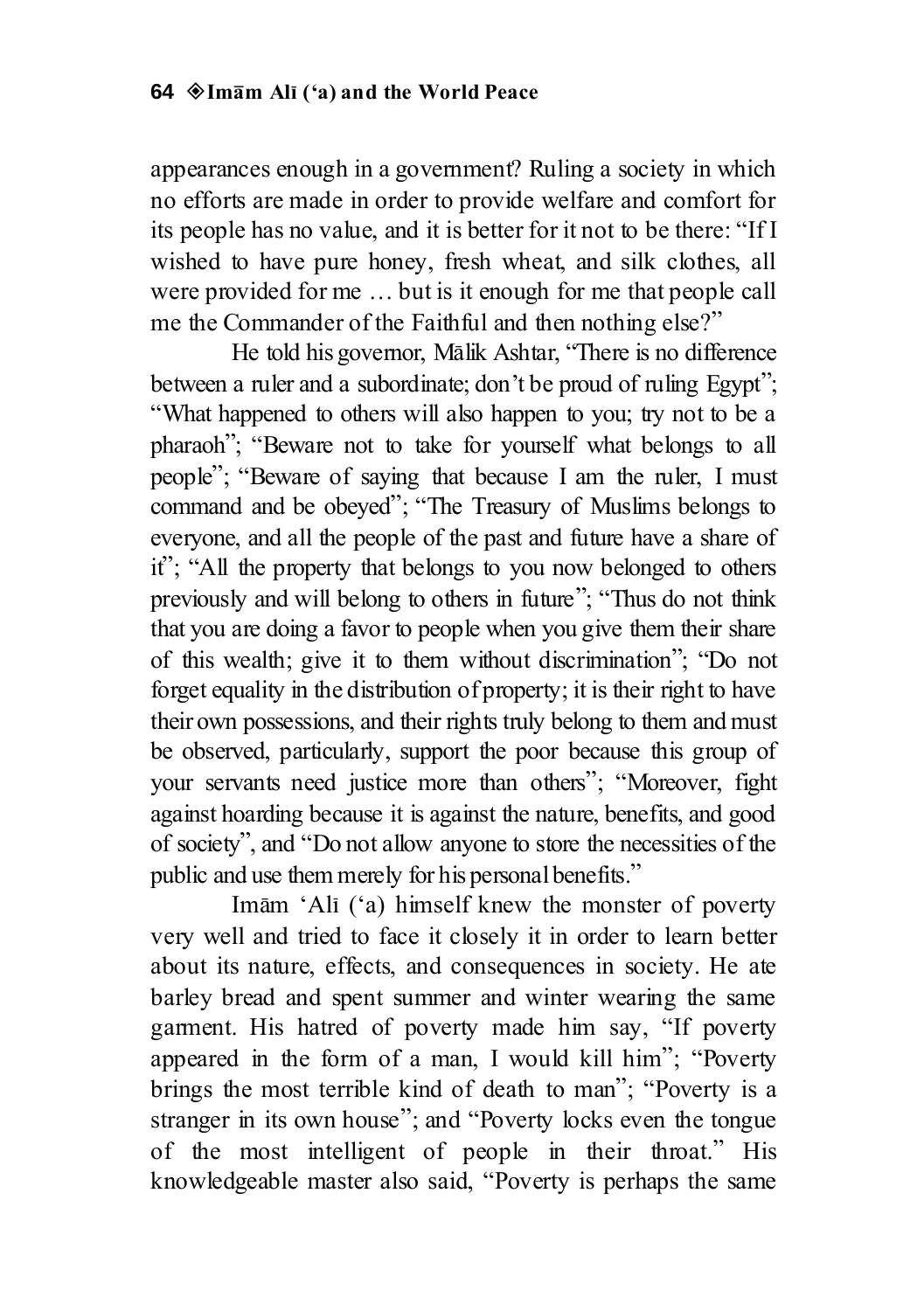as blasphemy." In addition, the truthful Abūdhar, who, according to the Prophet  $(s)$ , was the most truthful of all human beings under the azure sky and was nicknamed the Pious, frequently cried, 'I am amazed at a man who has no food at home but does not draw his sword at people in society."

In other words, poverty necessarily brings about restlessness and corruption in a community, destroys its pillars, and disrupts its peace and security. Imàm 'Alí ('a) was wellaware that if rulers do not fight against people's poverty and misery, they have to fight people themselves. He also knew that, if a 'better life' is not provided for them, they will lose not only their livelihood and resurrection, but also their security and peace. Accordingly, he emphatically ordered his governors to support peasants and poor people and take sides with them:

> Observe God's rules in protecting the weak: devote a part of the Treasury of Muslims and a part of the income of the farming lands of all regions of the country to them because those who are far from you have the same rights as those who are close to you.

> You are responsible for protecting the rights of all people. Do not let the pride of your affluence make you forget them, and the doing of big jobs turn into an excuse for ruining small jobs. Beware not to ignore them and turn your back to them. Fix your curious eyes on the poor; those who appear small in the eyes of others and are humiliated by them. Send God-fearing and humble people to investigate their work and report what they find out to you. Then deal with them in a way that is acceptable in the Hereafter because this group of people deserve justice more than others…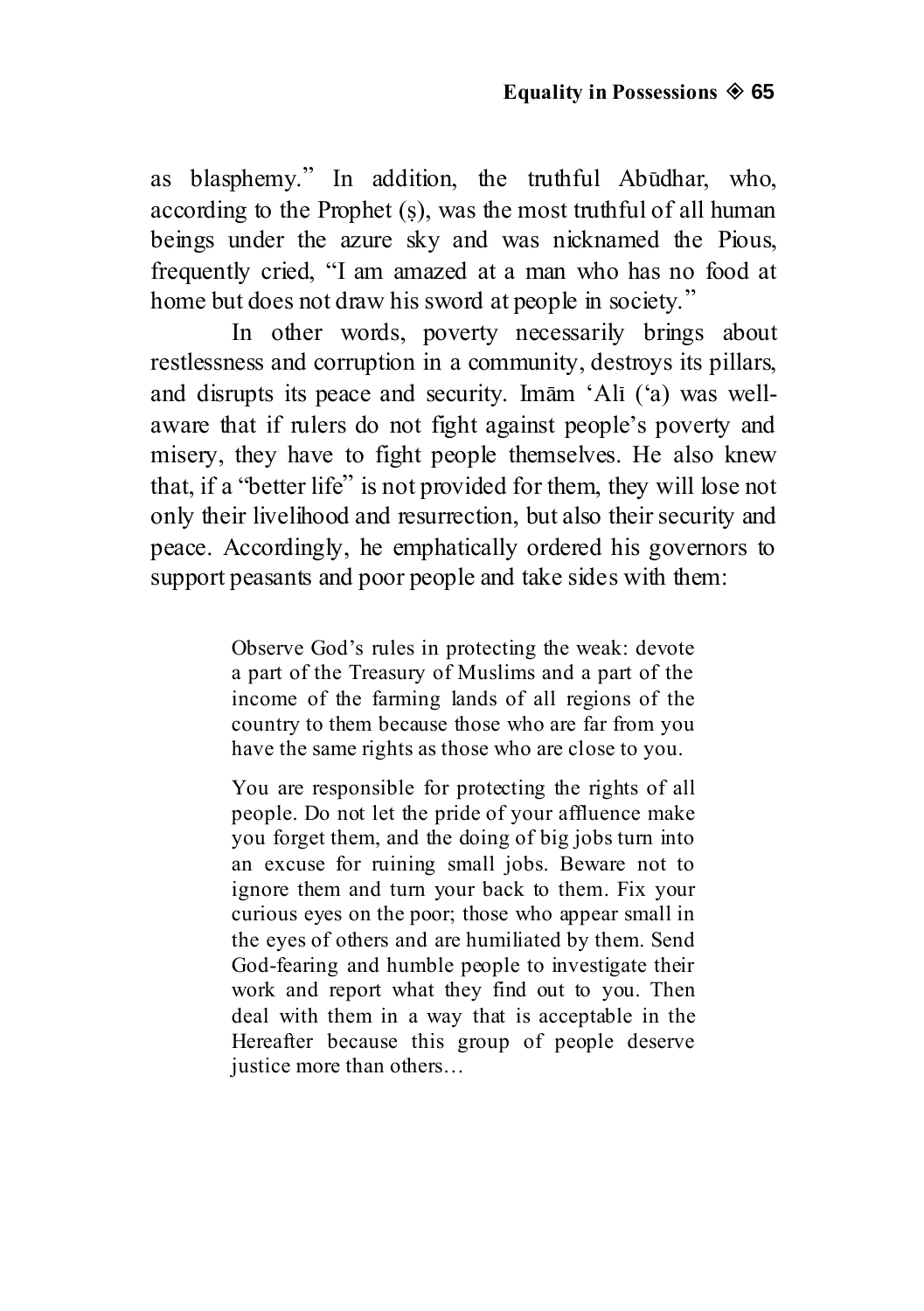# *Equality before Justice*

healthy judicial system plays a significant role in protecting peace and security in a country because the courts are the true representatives of governments' social justice and the deciding factor in spreading inequality and deprivation of freedom. *A*

When the rights of a group in a society are suppressed and they have no other choice, they resort to the judicial system and, in order to restore their rights, they ask for help from it. At this point, if the judgment is correct and the rights of people are correctly observed, the battle will be over. However, if they are also disappointed at this final point and decide to avenge themselves, compensate for their loss, or fight cruelty, uproar, rebellion, and war, which disrupt peace and quiet, will begin.

History reveals many events that are the effects of heedlessness of establishing justice in favor of the oppressed and ignoring the rights of the weak. However, if these cases had been fairly dealt with, certain wars would have been avoided. If judicial centers and international non-judicial organizations had correctly performed their legal and human duty before the aggressions of powerful governments or superpowers against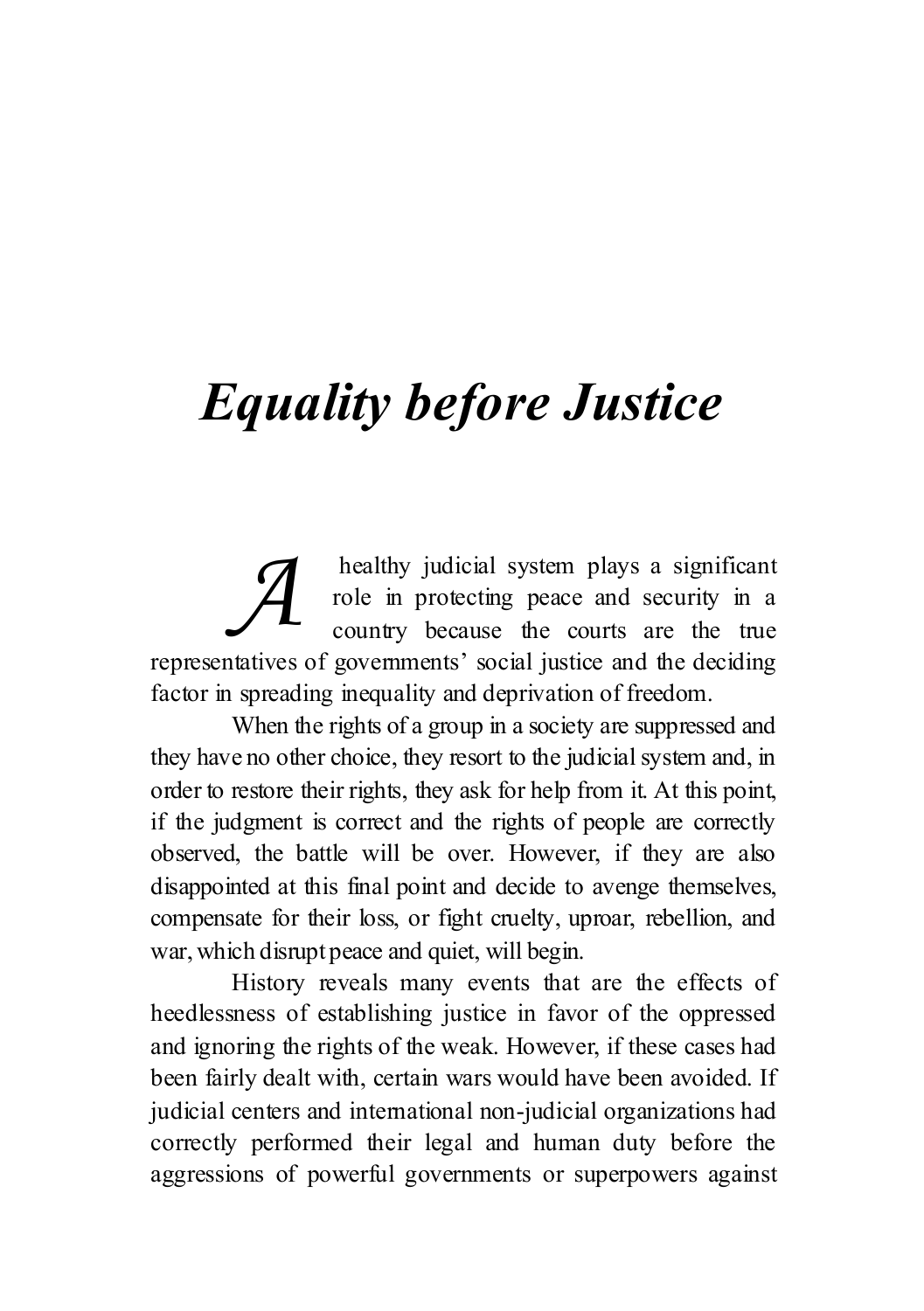weak nations and governments, and if the so-called Security Council, which consists of oppressive countries as members, instead of exercising discrimination and its powerful members' Right of Veto, had taken the necessary steps to protect security and peace in various regions or the whole world in time and far from unlawful and unethical groupings and political games, no war would perhaps have started in the world. Nor would the face of world peace have become red with the blood of human beings.

Imàm 'Alí ('a), the knowledgeable man of the world of Islam, attached great importance to the role of judgment in society and chose judges with great care. This was because a judge is the guard of justice and has a very heavy responsibility in this regard. In his order to Màlik Ashtar, he said,

> In order to judge among people and rule them. choose the best of subjects so that the ongoing events do not put him under pressure, and the sides of the case do not argue with him. Moreover, he must not bear violations of the law and, when he finds out about the truth, he must have the courage to follow it.

In Imàm 'Alí's view, judgment is a means for establishing the rights of the oppressed and fighting cruelty rather than a tool used against them and exploited by the oppressor. That is why the oppressor and the oppressed, the accused and the accuser, whoever they are and to whatever social class they belong, must sit in the same row and be seen with the same eye. The guilty must be convicted and the right should be given to its owner. Some factors such as money, relationships, and contacts, which play such great roles in the judicial systems of our time, were useless in Imàm 'Alí's time.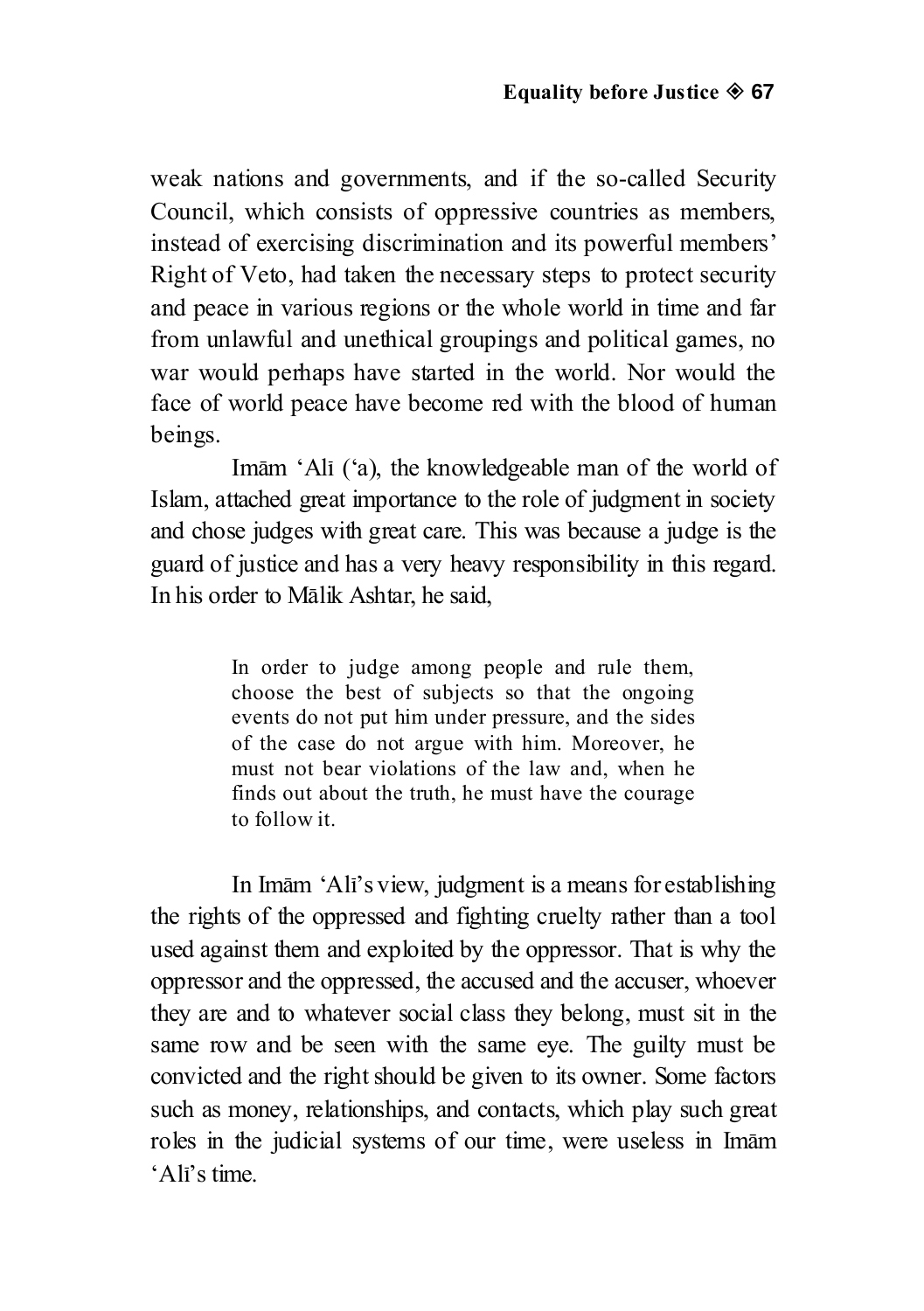Once, Imàm 'Alí ('a) had a problem with an Arab, so he took it to the second caliph to find a solution. Out of respect for the Imàm, the caliph, following the Arab tradition, called him by his nickname (Abūlhassan) and not by his first name, 'Alí ('a). However, Imàm 'Alí ('a) objected angrily to the caliph in the court of judgment because of this preference, since he did not want the equality between him and the other side be disrupted, even in his own favor.

During his period of vicegerency, one day he found his lost armor with a Christian man. He took him to the city court to the judge, Shurayh, and claimed that his armor was with that man, while he had neither sold it nor given it as a gift to anyone. Shurayå asked the Christian about the story, and he said that it belonged to him; however, he also emphasized that the Commander of the Faithful was not a liar. Then the judge asked Imàm 'Alí ('a) about his proof for his claim. He said that he did not have any. There was really no proof to testify in favor of the Imàm, but all three of them knew that he was not a liar. Nevertheless, the judge judged in favor of the Christian, and Imàm 'Alí ('a) did not object to his judgment.

This was the quality of judgment and the 'independence of courts' during the reign of the true democracy of Imàm 'Alí ('a). Because of the importance of the role of judges in maintaining justice, he tried greatly to provide them with financial support and welfare so that they would not accept bribes, suppress anyone's rights, or disrupt justice and equality out of need or poverty.

Two things make a judge accept bribes: need and friendship. This danger could arise from accepting invitations to parties, gifts, etc. Imàm 'Alí ('a) fought both of these motives. Once he wrote such a reproachful letter to 'Uthmān Ibn Hanif (his commander), who had gone to the gathering of one of the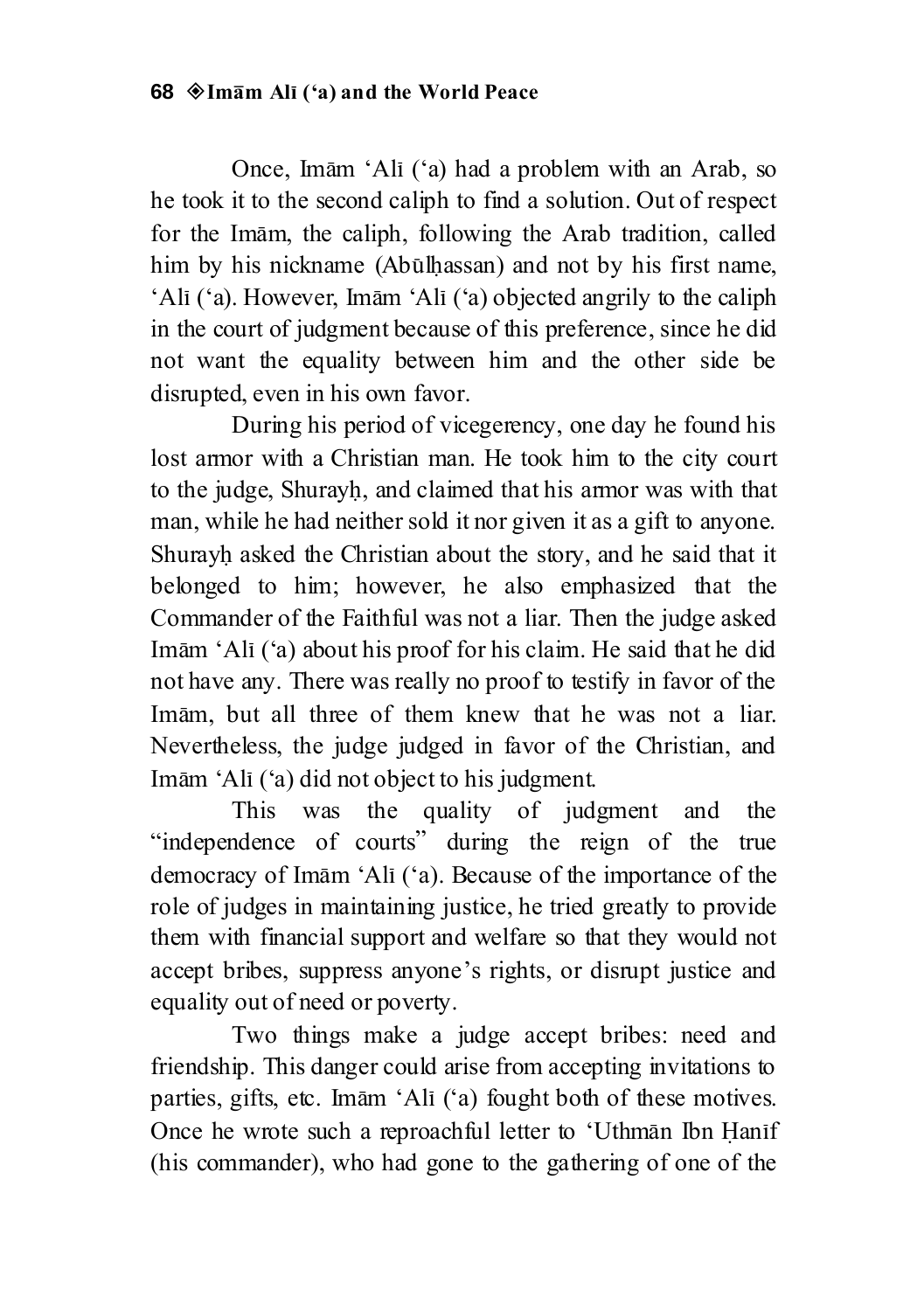aristocrats of his time, which, when read, makes any reader shiver with shame and fear. In order to satisfy the financial needs of judges, he also made great efforts. One day, he wrote to his governor (Màlik Ashtar), 'Be generous in giving to judges so that their problems are solved and their need of others decreases." This is because poverty is truly the same as blasphemy, and, like anyone else, a judge is a human being vulnerable to committing errors.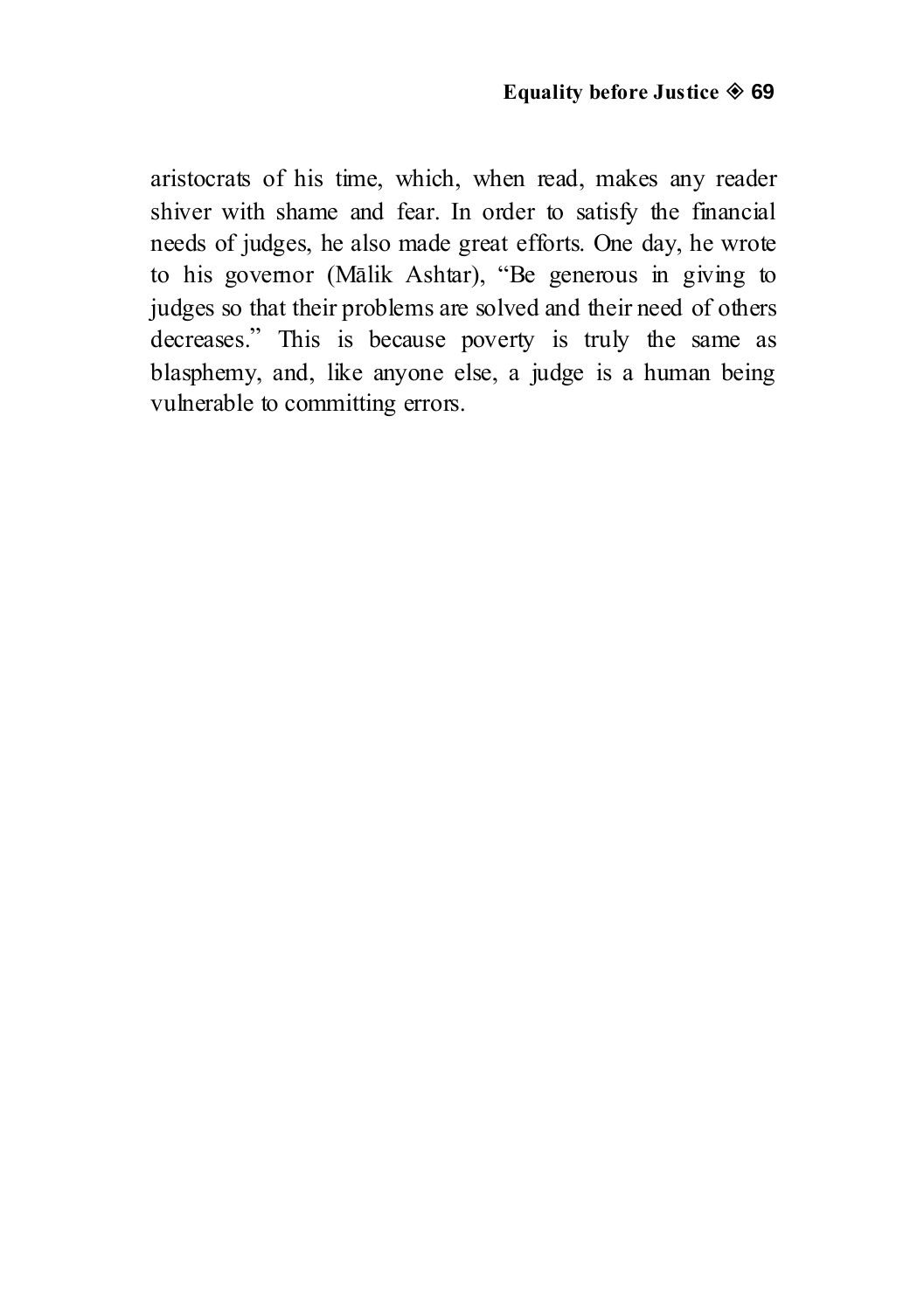# *War and Peace in Imàm 'Alí's View*

he ugly face of the monster of war and its depressing nightmare made Imàm 'Alí ('a), who was a lover of 'friendship' and sincerity, hate it and run away from it. He favored peace as much as the philosophy of philanthropism necessitated and so long as it did not embolden rebels and criminals to violate others' rights, shed the blood of innocent people, or invade their property. *T*

In fact, he advocated peace within the framework specified by God and his Islamic religion, and as long as it did not lead to *inzilām*, i.e. bearing oppression and cruelty (because accepting oppression is forbidden in the religious laws of the brave, and Islam does not favor meanness and wretchedness for Muslims). That is why Imàm 'Alí ('a) fought this phenomenon and kept away from it. Imām Hussein ('a), the noble son of Imàm 'Alí ('a), the leader of the brave and freedom-lovers, the greatest hero of martyrdom in the way of the truth and freedom,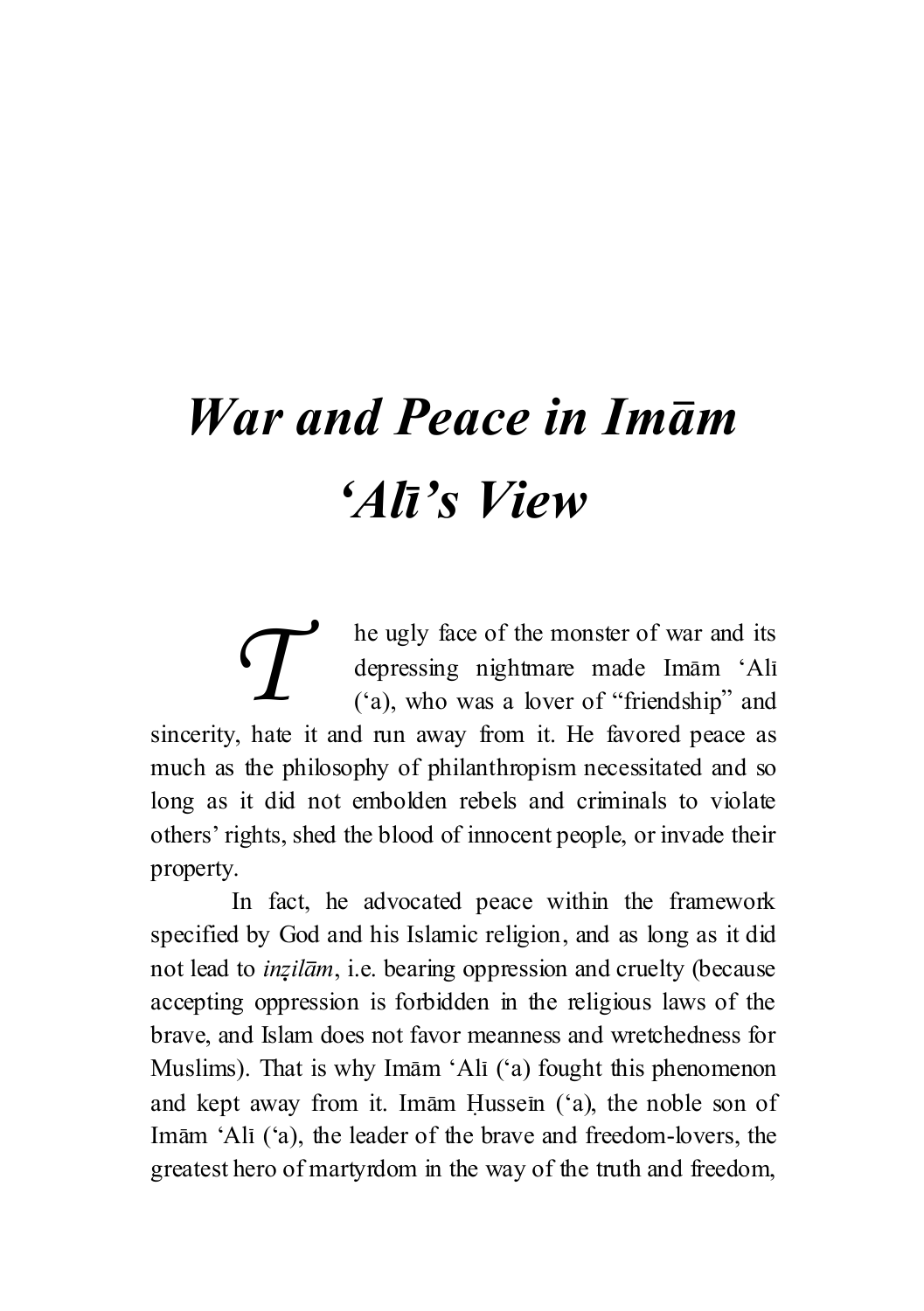and the student of his father's school, said, 'Beware that war is an evil that knows no limits and has a disgusting taste that is easily perceived.'

There were only three battles during the rule of Imàm 'Alí ('a) (not those that started according to the order of the Prophet (s)): Jamal, Siffiyn, and Nahrawān. The defense of the truth, i.e. the greatest service to humanity, was the motive behind all of them.

The fact is that Imàm 'Alí ('a), the lover of peace and security, took part in battles because in Islam (the religion of loving peace) a war was intended to stop cruelty, prevent oppression (as opposed to *inzilam*), and defend freedom and other human rights. This is because 'defense' is a certain right, and any animal, let alone a human being, who is the highest of all creatures, instinctively rises in defense against danger. 'War' and 'politics' are the two means by which a country is protected and are considered two of the vital pillars of that society.

War is bad because it brings about misery, sadness, bloodshed, and the loss of lives of noble and honest people. However, if the same happens during the peace period, war means happiness and comfort; peace is intended to lead to welfare and well-being rather than captivity and suffering.

The school of Pacifism is against war, whether it is invasive or defensive. However, this is not true in Islam and Imàm 'Alí's view because bearing cruelty is much worse and uglier than a war against invasion. War is not a defect in itself; otherwise, all the movements of the oppressed against the oppressors and all other noble national revolutions and uprisings must be deemed vicious. According to a certain Islamic principle, 'If people see an oppressor and do not stop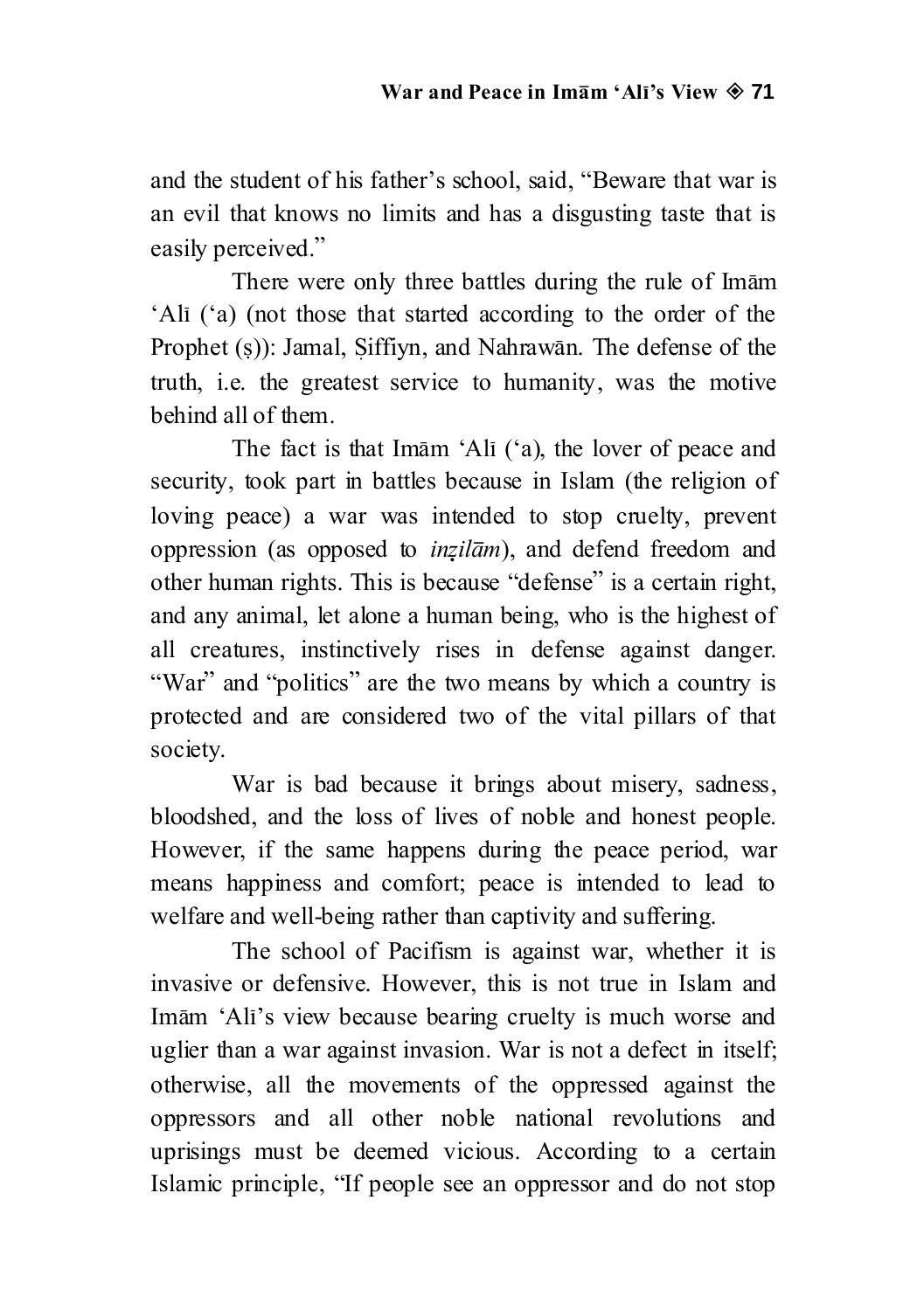him, they themselves will also be oppressed by him after a short time.'

The manifestation of Imàm 'Alí's spirit of avoiding war and bloodshed can be better studied in the scenes before beginning to fight and of war. His refusal to fight and being extremely interested in 'negotiation', as well as the sermons that he always gave before the battle in order to arrive at an understanding or agreement with his enemies, indicate that he never wished the blood of the people who, either unknowingly or based on foolish emotions, had come to war be wasted. Imàm 'Alí ('a) never took the first step in war and ordered his armies and commanders, 'Wait until they begin the battle, and whenever, with God's permission, they start running away, do not kill the fugitives and the injured people and never harm women in anyway', and 'Never invite anyone to a man-to-man fight.' It was centuries after these orders that philosophers and philanthropist politicians held some congresses (such as the Westphalia and Vienna Congresses) with the same maxims, and we know that they have arrived at many positive results following their endeavors.

At the beginning of each war, he hesitated so much that he himself became afraid that he might have acted against the Prophet's religion. In two cases he said, 'I analyzed the pros and cons of this job [fighting Mu'àwiyah] that I could not go to sleep anymore. Thus I saw no other choice but to fight him or to deny Islam (a religion that our Prophet (s) has brought for us). As a cure, I found war easier than the torture of giving it up, and I found death in this world lighter than death in the other world<sup>"</sup>

In another place he says, 'I studied all aspects of it [war against Mu'àwiyah], and I had no other choice but war;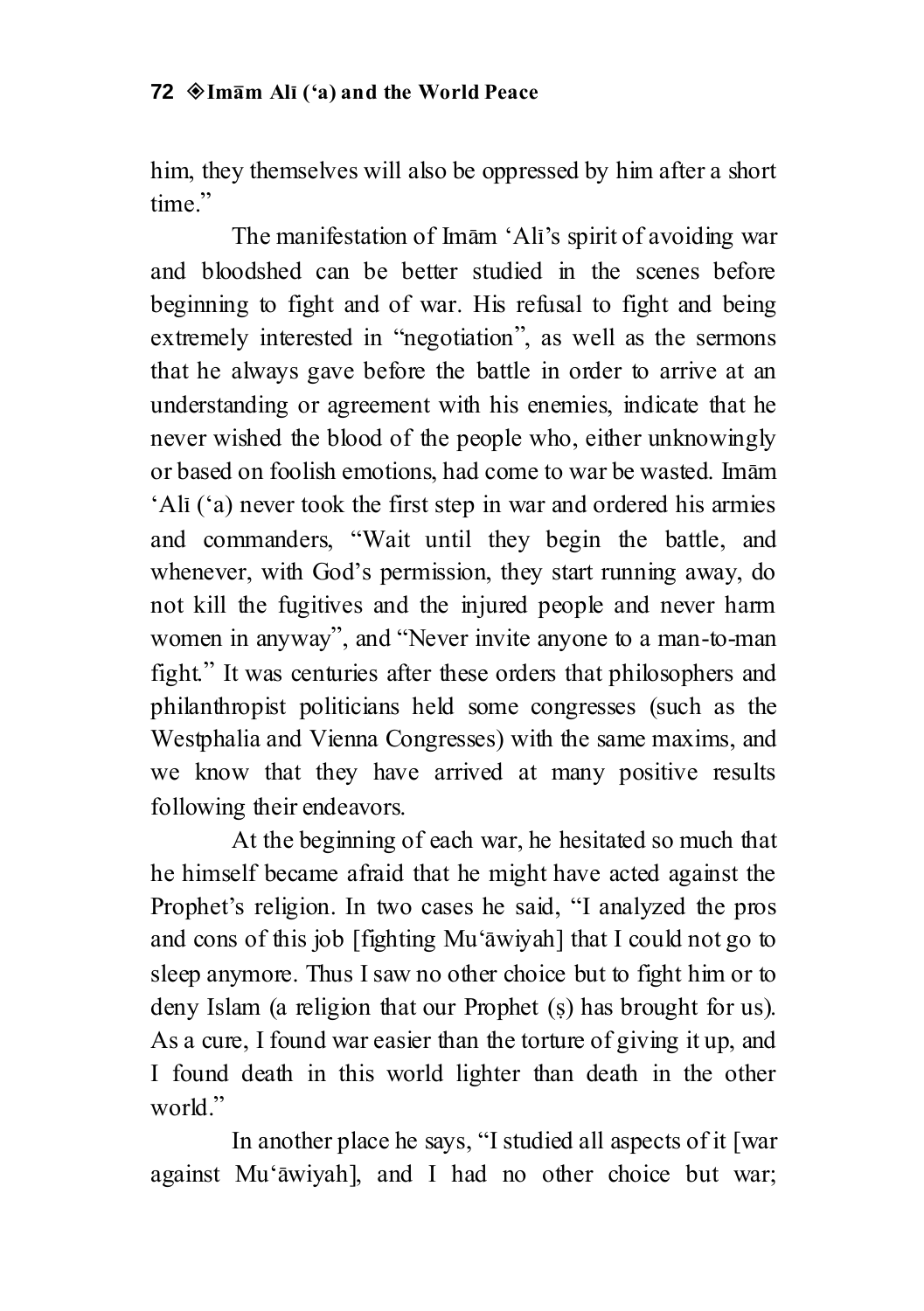otherwise, Muåammed's religion would have been harmed by atheism.' In other words, if it were not for fear of blasphemy, he would have never fought against him.

He hesitated so much in the Battle of Siffiyn that people objected to him for being afraid of fighting. However, he said,

> You say that all of this [delaying battle] is because of fearing death! I swear to God that it does not make a difference to me if I go towards death or if it comes towards me.

> However, you said, 'He had doubts about fighting the people of Syria! I swear to God that I delayed war for no reason but hoping that some of those who had been lost [friends of Mu'āwiyah] find their way with my help and live under my protection. This is much more pleasant for me than killing them in their ignorance and when they are sinful".

It is indeed obvious that Imàm 'Alí ('a) loved peace. When we learn about his view of war, as explained above, his love of peace and the happiness of human beings, irrespective of their color, religion, and language, becomes clear to us. He wrote to his governor, Màlik Ashtar, 'Never turn down your enemy's request for peace'; 'Peace guarantees the security of the country'; 'Because peace brings calmness to the army and being free from sadness and worry guarantees the security of the country', and 'Those who plant enmity will be harmed themselves, and God has said that peace is necessary in order for countries to be immune from terror.'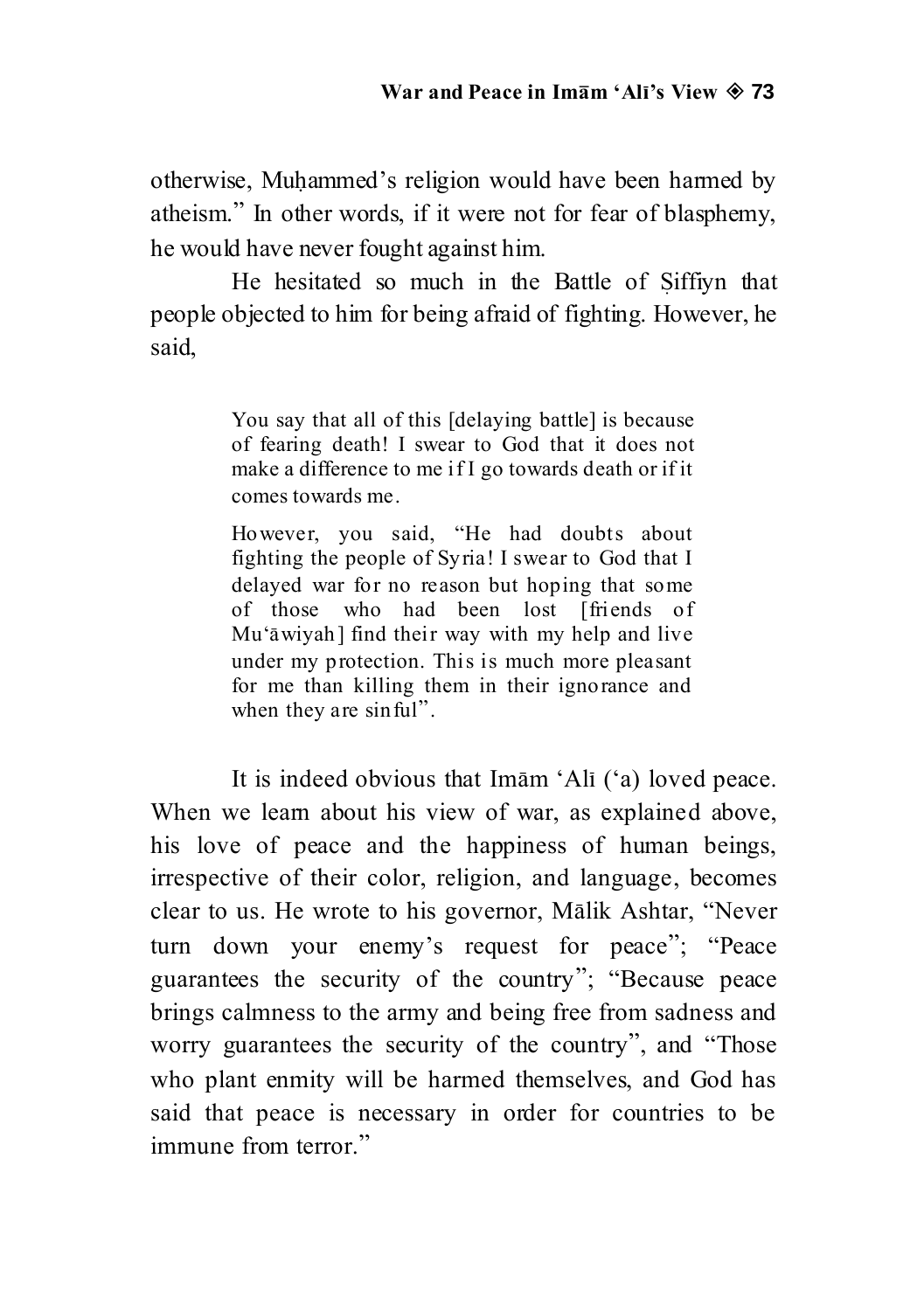#### **74 Imàm Alí ('a) and the World Peace**

In the Battle of Æiffiyn, Imàm 'Alí ('a) also told his army, 'Pray to God and ask him to protect you against bloodshed and make peace between us and them…,' and 'However, it is better to say, oh, God, do not let our blood and our enemies' blood be shed and make peace between us and them.'

Imàm 'Alí ('a) was someone who never went to war if it did not come to him itself. For him, war was the last act not the first one. The principle of 'pre-war negotiation', which is one of the international rules of war in our period and became common in Europe after the  $19<sup>th</sup>$  century, was the basis of Imam 'Ali's practical decisions in relation to war. In this regard, he said, 'I will not begin fighting in a war unless I first ask the enemy to arrive at an understanding ... If they change their mind and repent, I will accept, and if war is their only choice, I will ask for help from God and then fight them.'

When he had no choice other than shedding the blood of his enemies, influenced by philanthropic emotions, he forgave them as much as possible and ordered his commanders to follow his suit in this regard and not to kill anyone easily or for the most trivial excuses: 'Never use your hand and sword against anyone for the sake of words' (Do not be influenced by your emotions in this regard), 'I will never punish any one based on speculation and illusions', and 'I will never fight enemies unless I have previously entered into some negotiations with them."

After gaining victory in war, his humanistic emotions made him feel extremely sorry in the depth of his hearth for the enemy soldiers who had died in the battle, but not out of diplomacy or pretension, and even said prayers for them (at the Battle of Jamal). That is why he describes his *Shi'ism* as a peace-loving religion based on the '*Alawí* belief, praises it, and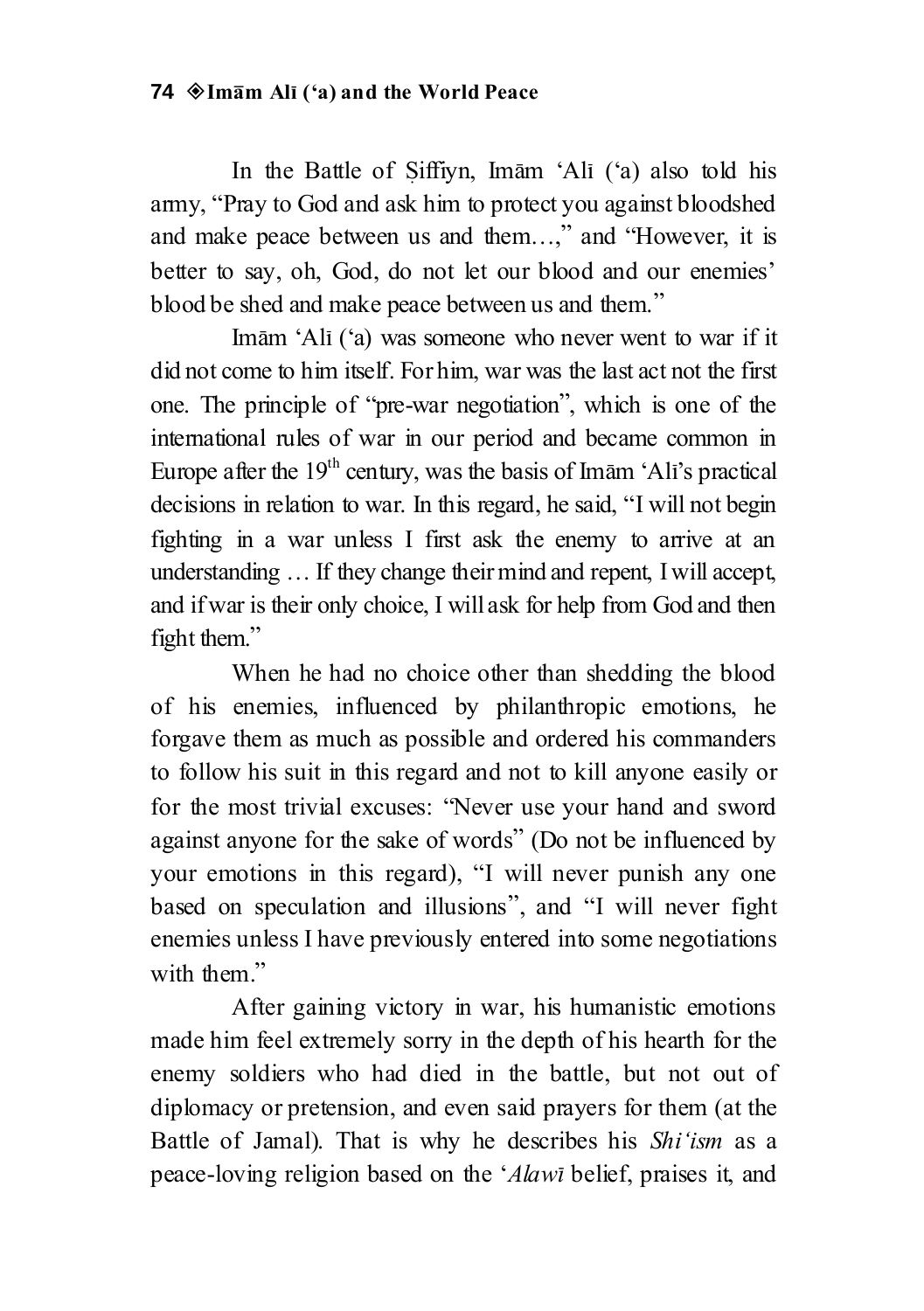says, 'Our followers…, when they are angry, will never be cruel to others. They are the sources of blessing for their neighbors and live with them peacefully.'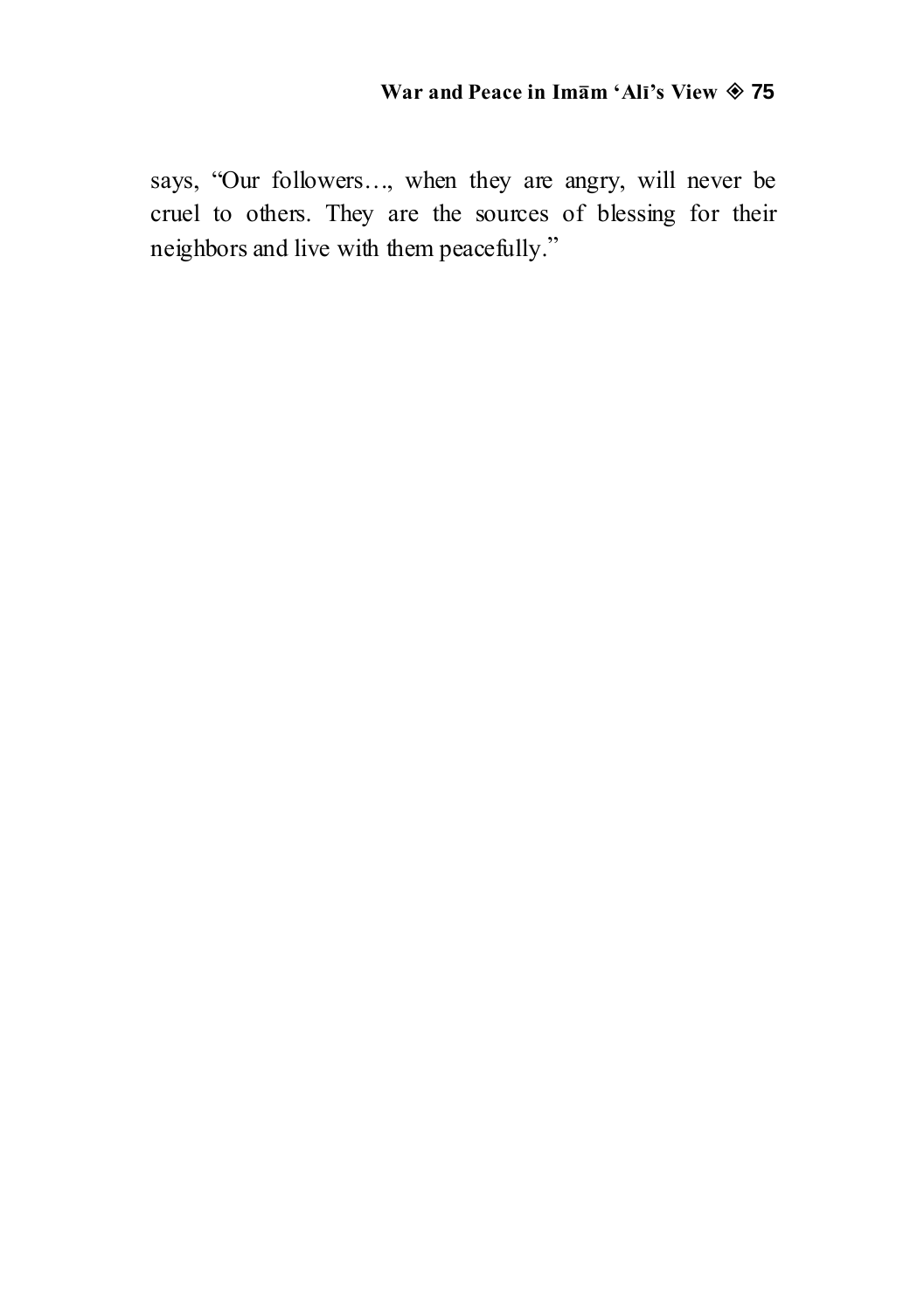# *Correct Training of Individuals*

he training and refinement of individuals, who are the makers of society, is a major purpose in a society. The effect of the spiritual and mental training of each nation is obvious in its peace, good, and well-being, as well as in the comfort of the people who are in contact with it. The effects of Islamic training on the nations that have dominated the world for a long time and made other nations happy and prosperous in the light of their justice is a perfect example of our claim here. *T*

Imàm 'Alí ('a) shows us that he pays great attention to the training of society, including the ordinary people and commanders, and believes that the keys to both happiness and misery of societies are hidden in this issue. That is why he never spares any effort in a thorough and all-inclusive training and philosophical upbringing of the human society.

The main and fundamental elements of his training school consist of familiarizing people with the station and character of human beings, piety, the worthlessness and meanness of the world, its instability and disloyalty to its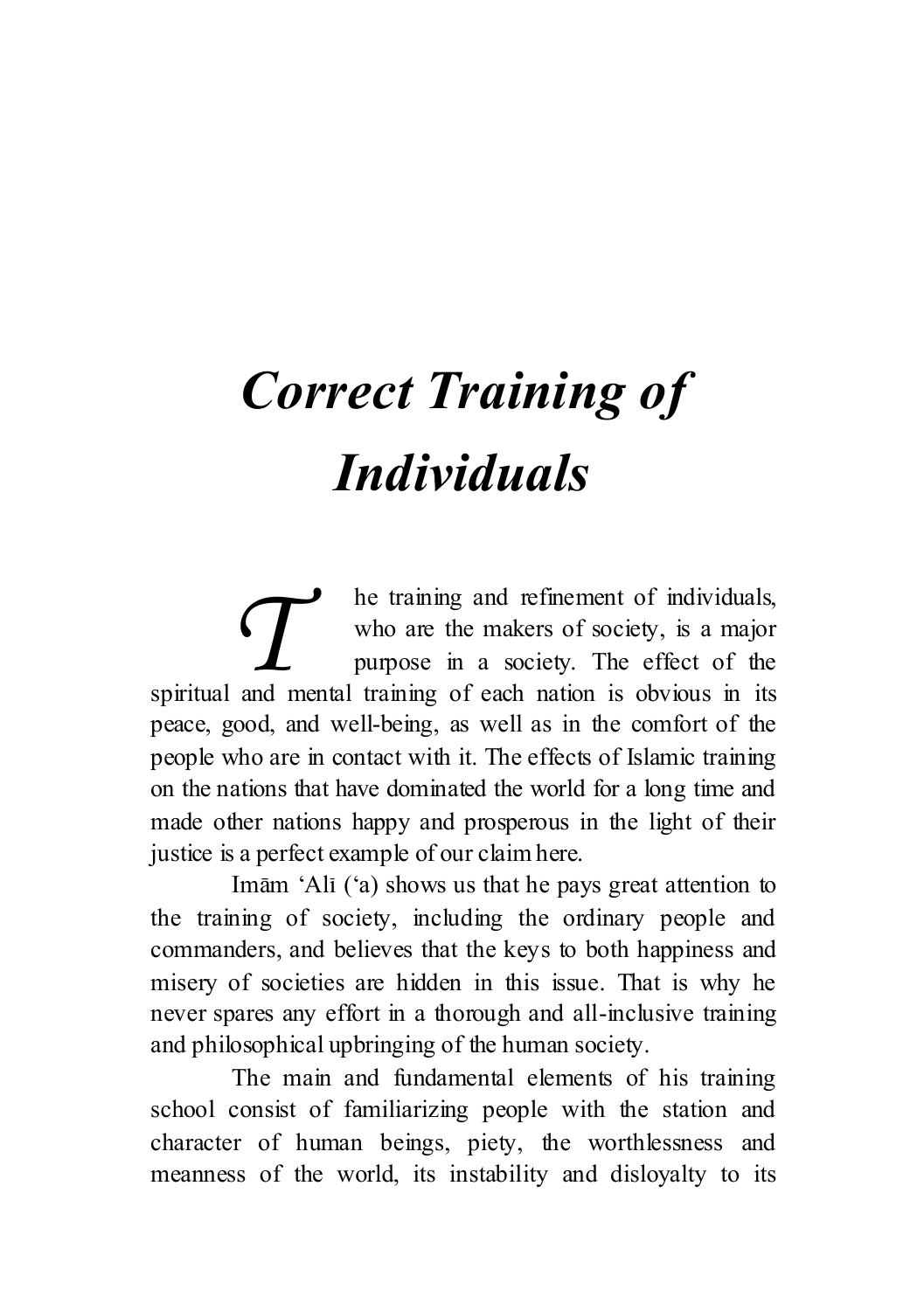lovers, and the corruptions arising from loving this world: 'Loving the world and losing one's heart to it are the greatest of all mistakes and sins.' Since his true mission was to create a more profound relation between God and his servants, under the influence of divine fascinations and the enthusiasm for attaining that True Beauty, he frequently made references to the attributes of his Sweetheart Beloved and His eternal and pre-eternal attributes and encouraged people to love Him.<sup>24</sup>

There are no words which can more clearly portray the ugly face of the world and its disloyalty to all people than the following statements of Imàm 'Alí ('a):

> What could I say about an abode the beginning of which is hardship and the end of which is destruction; there is always a reason for what is allowed there and torture for what is forbidden there. Anyone with wealth has a very difficult test before him in this place, and anyone who is poor suffers great sadness; anyone who tries to do more worldly efforts will lose the world more.

> You, servants of God! Where are you going back to? Your only share of land will be a small piece of specific length and width (as big as your grave and body).

The world is indeed a dark place.

 $\overline{a}$ 

You, servants of God! I recommend you to give up this world … Do not fight each other because of its

<sup>24.</sup> The impacts of theology and provoking supreme human emotions on sincerity, peace, optimism, social understanding, having good behavior with one's fellowmen, and avoiding material things in the real sense of the word is, in fact, the topic of an extensive paper.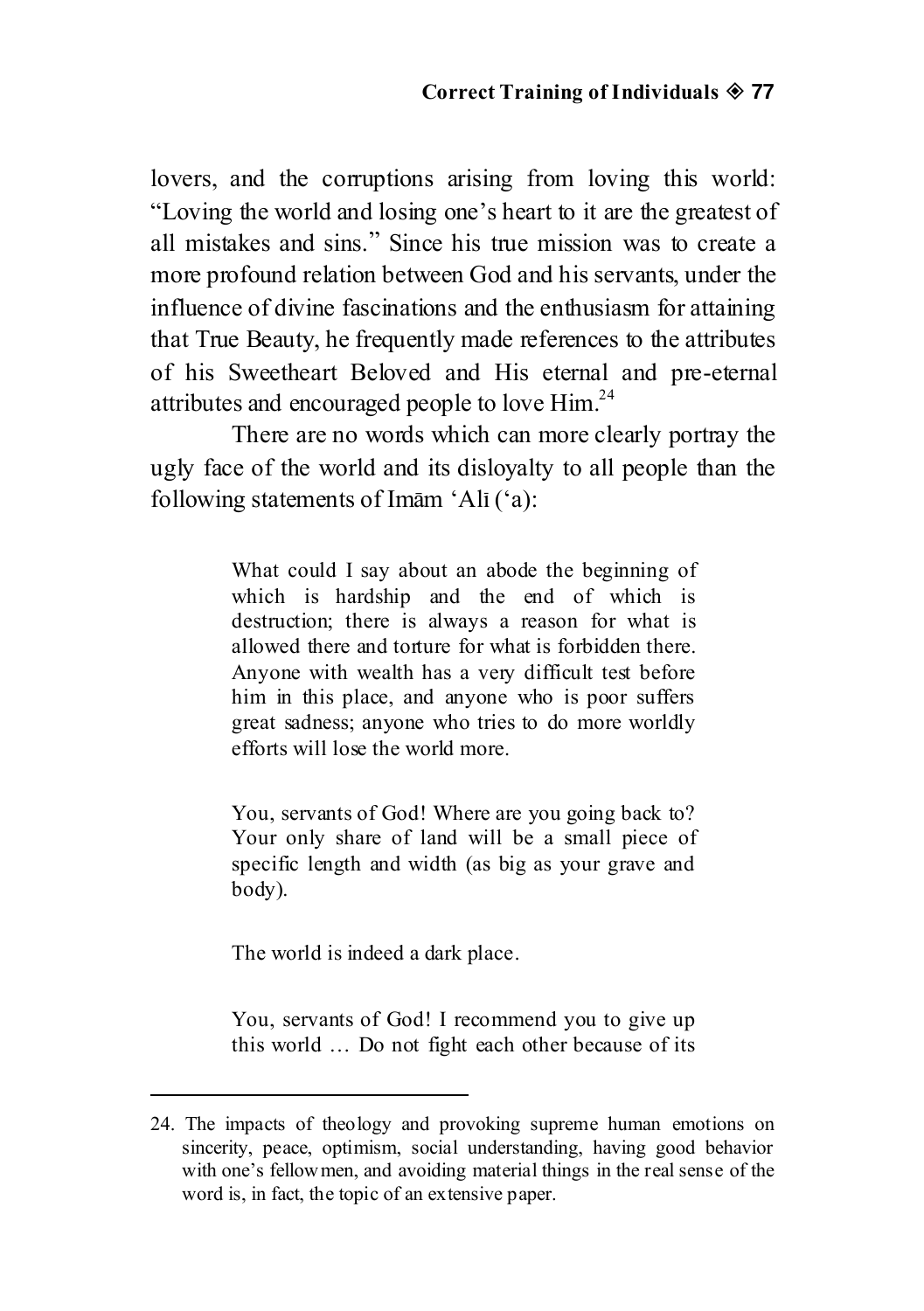#### **78 Imàm Alí ('a) and the World Peace**

riches and glory and be careful not to be obsessed by its beauties and gifts.

They turned to a corpse the eating of which dishonored them and made them fight against each other. If someone loves something, it will keep his eyes closed and sicken his heart.

I warn you against the world because it is a temporary abode rather than a home for comfort; however, it has been ornamented with deception .... In God's eyes, it is a worthless house in which the lawful and the forbidden, the good and bad, life and death, and bitterness and sweetness are mixed with each other.

Overindulgence is favored in nothing but piety.

Imàm 'Alí ('a) also said, 'Look at the world from the view of those who have given it up.' He frequently referred to 'virtue', which is the best attribute of human beings, like his most important testaments, in every single of his sermons, commands, and letters: 'I command you to piety and fearing God"; "Thus fear God but intelligently"; "You, God's servants! Take my advice'; and 'You, servants of God! I command you to piety and fearing God, which are your only gains in the world.'

The above points and similar ones comprised the elements of ''*Alawí* training'. If a society has the above characteristics, it will never humiliate and imprison its noble and priceless human substance because of a carcass such as the world. Moreover, it will never suppress the noble human rights for the short and worthless life of this world and will never shed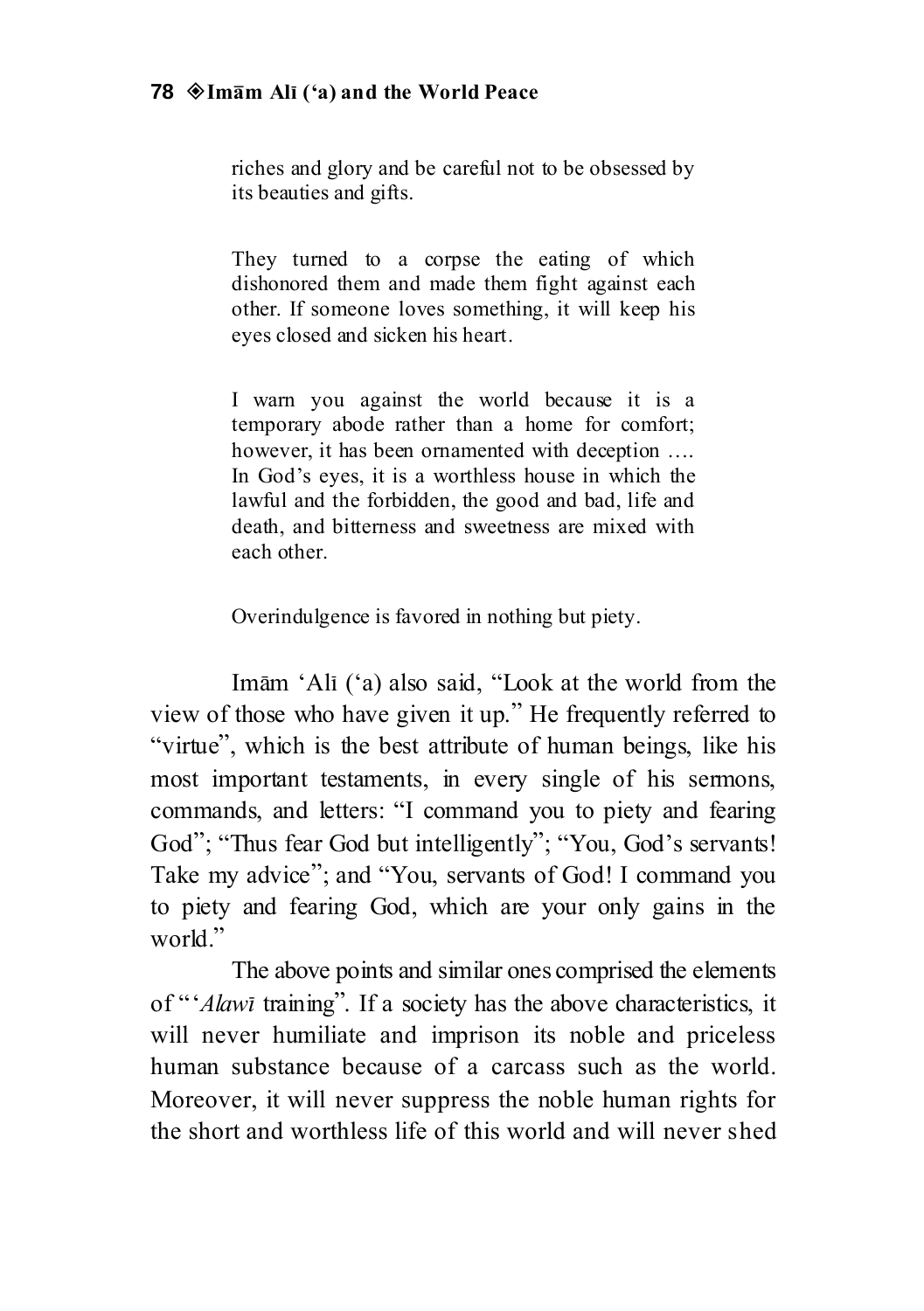the invaluable blood of human beings who are God's vicegerents in the world.

In battles, everyone, under the influence of warlike, hostile, and beastly emotions and feelings, insults others. However, Imàm 'Alí ('a) was so diligent in training people that he always ordered his people not to curse their enemies in reaction to their bad language. He said it was an unwise act which was beyond their character and was not favored by him:

> I despise it when you curse; however, if you reveal your good deeds and remember their state, it will be better. Instead of cursing them and then having to apologize to God, ask Him, 'Oh, God. Protect our and their blood and guide them from the wrong path to the right one so that those who do not know the truth learn about it, and those who seek the truth give up enmity and perversion'.

Through mental training and practical guidance, Imàm 'Alí ('a) creates a nation whose mental essence is based on correct principles and the moderately tender emotions that a human being can have. With correct and perfect training, he makes a man whose thoughts, acts, and healthy policy can spread a philosophy which is higher and more exalted than the philosophy of deceptive peaceful co-existence, i.e. a 'brotherly co-existence' reflecting a father-child relation all over the universe. If he provides the basis for world peace and fights against wars and revolutions, it is because he wishes to destroy the roots of corruption and the factors leading to war, which brings nothing but misery to human beings. He stands against poverty and cruelty and provides welfare, happiness, and peace for people so that, in the light of comfort, they do not think about war. He would never add to their misery and would never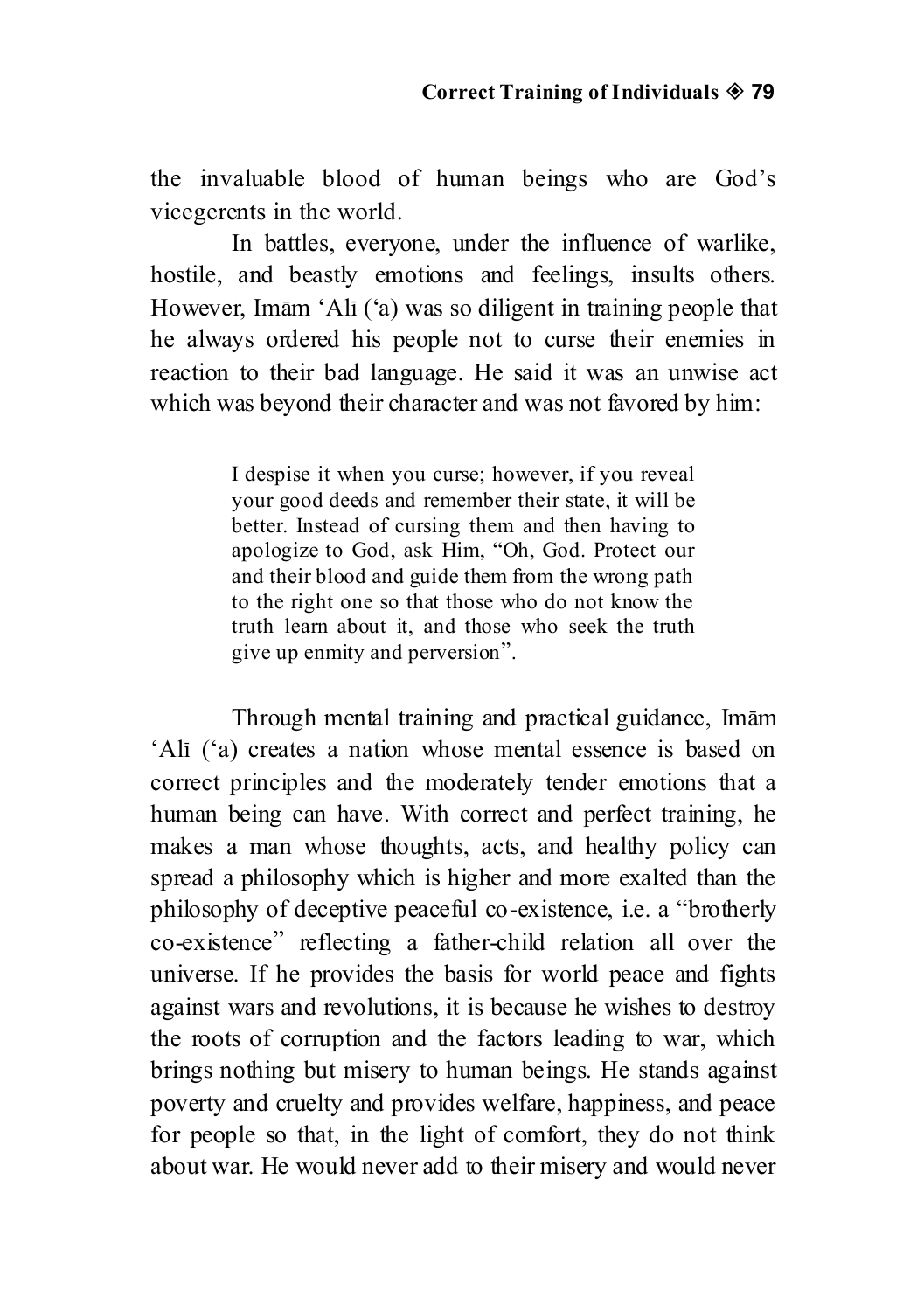#### **80 Imàm Alí ('a) and the World Peace**

be the cause of their poverty, adversity, and calamity. In the same way, when people rose in order to rightfully defend themselves or enjoy their true rights, he would never shed their blood without any reservation or, under the pretext of opposing war, advocating peace, and protecting it, fight them or suppress them.

Imàm 'Alí ('a) verily considered tolerating cruelty to be forbidden and rising and fighting against oppressors to be necessary; nevertheless, would it not be better if the monster of war, which is itself a huge blight, did not exist in society at all? Apparently, some believe that revolution, war, and bloodshed are the best cures for the cancer from which some societies suffer, i.e. the cancer of poverty, oppression, cruelty, and invasion.

According to the Syrian representative at the Bandung Conference:

> Peace is not something that one can pour, like industrial products, into a mould and manufacture. It is not a product that can be imported or exported. Peace means creating healthy thought, healthy politics, and a healthy nation. Otherwise, how can the world secure peace when there are men who seek war and produce weapons? $2^{25}$

Therefore, the only way of finding 'world peace' and providing comfort and happiness for all nations of the world is the correct training of healthy thought and healthy people. This is the program that Imàm 'Alí ('a) presented to all and followed throughout his life. However, those who create the 'United Nations" for us today and use heavy budgets in order to advertise their ideas all over the world never think about

 $\overline{a}$ 

<sup>25.</sup> S. Gh., Sa'idi, *Khatar-i Juhêd* (Danger of Judaism).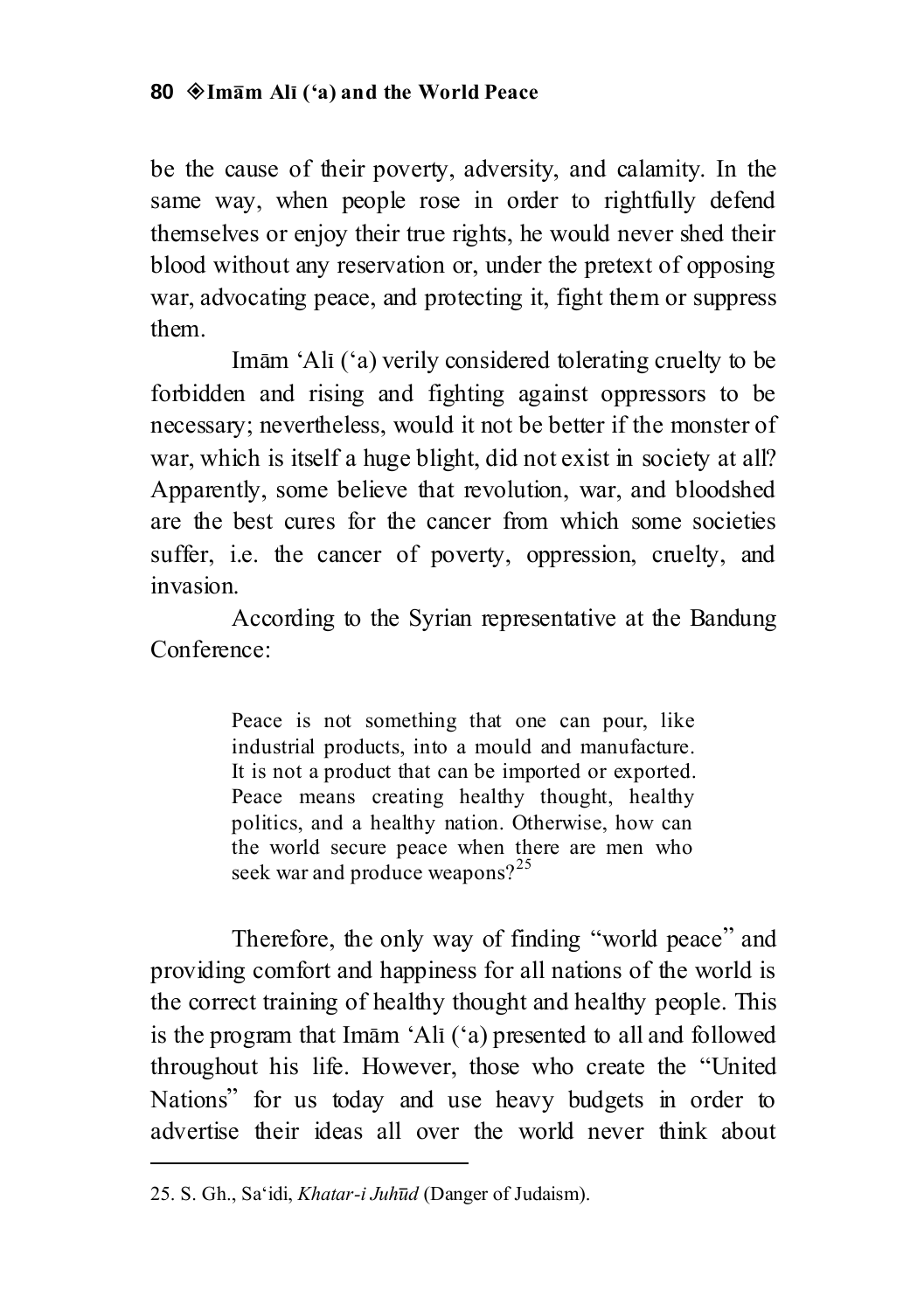creating healthy thought, healthy politics, and a healthy nation. Rather, they always create a mental war (the start of big wars). Apparently, they are only joking when they refer to their love of peace because as long as the people who control the government have no correct human training and, worse than that, as long as a number of beastly enemies of humanity are at the top of the powerful governments dominating the United Nations, the world will never see the face of peace.

What has been discussed so far presents a brief account of the endless ocean of Imàm 'Alí's virtues and the issue of 'World Peace in Imàm 'Alí's View', which was written in response to a request made by a respectable friend and publisher in a very short time. That is why a number of key issues such as the training of commanders and judges, respecting contracts and commitments, peace in societies, peace among societies, forgiveness and connivance in international policies, the truth of government in the view of Imàm 'Alí ('a), and the effects of all of these factors on general peace are yet left to be discussed in future because, to be covered, each requires an independent and extensive book. Finally, it is hoped that in future other people write more about the infinite virtues of Imàm 'Alí ('a) and open newer horizons in this regard before the eyes of man, who has lost his peace and happiness in the world of today.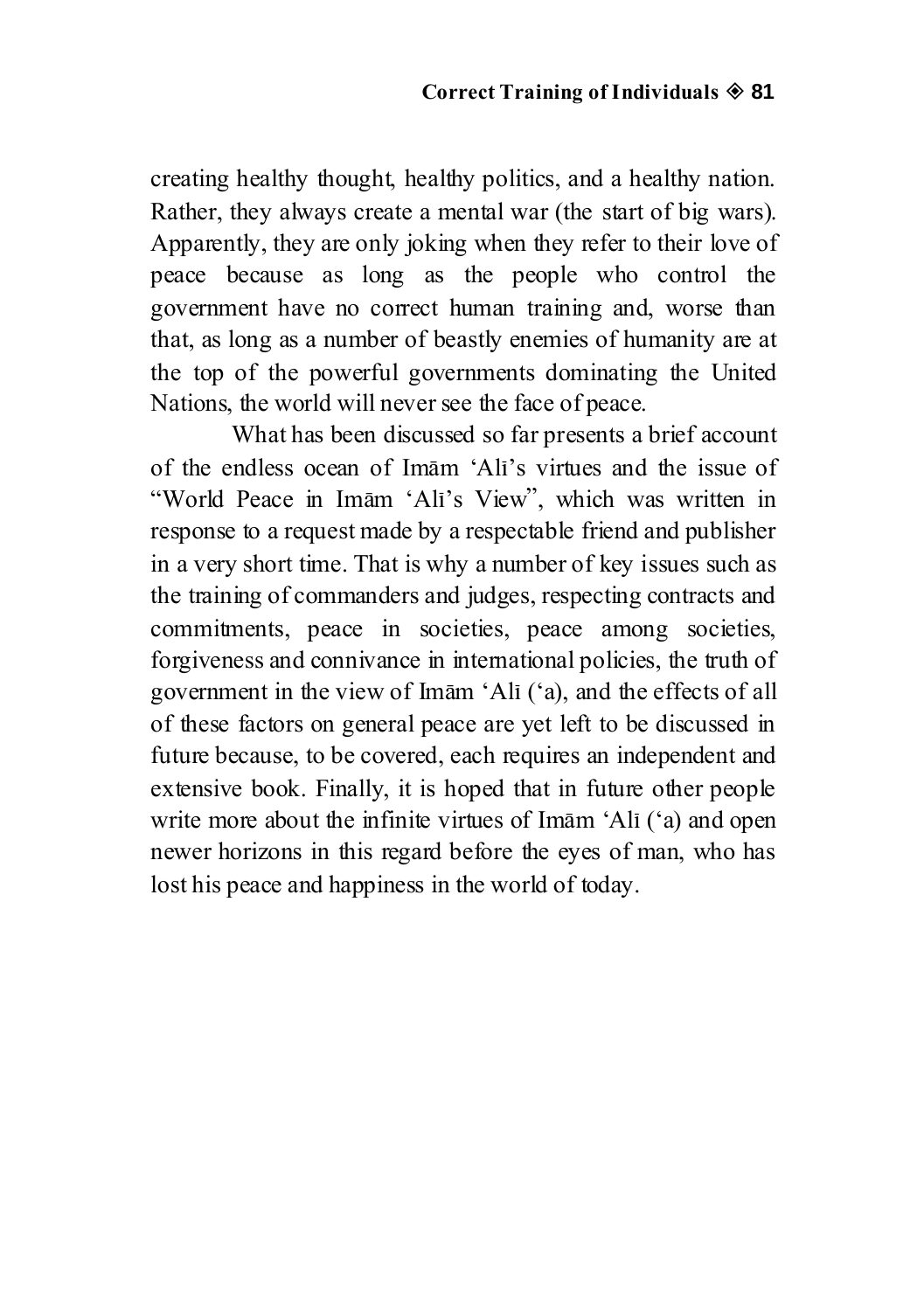# *Index*

# *A*

Abêdhar, 64 'Abdullàh ibn Abí Ràfi', 59 'Abdullàh ibn 'Umar, 46 'Abdullàh ibn Zubair, 46 Abūlhassan, 67 Abū Waqqāş, 45 Adam, 33, 35, 51 Afghanistan, 47 '*Alawí*, 55, 73, 77 Alexander, 24 Algeria, 26 allegiance, 45-47 St. Ambrose, 54 American Revolution, 60 'Amr, 14 'Amrū'ās, 42 'Aqíl, 59-60 Aristotle, 53 Ark of Salvation, 10-11 Asad, 31 *Ash'arite*, 37

St. Augustine, 54 Attila, 24 *Āzàdí wa shakhsyyat-i insàn* (Freedom and Human Character), 23, 37, 41

# *B*

Bandung, 79 Basrah, 52, 46 Bastille, 39 battle, 7, 13-15, 17, 31, 37, 40, 65, 71-73, 78 battlefield, 8 Becker, Carl L., 41 *Bellum justum*, 12 The Bible, 53 *Biåàr al-anwàr*, 45 Bismarck, 24 Blasphemy, 64, 68, 72 bloodshed, 11, 29, 46, 70-71, 73, 79 Bolshevik Revolution, 26 Burg, 49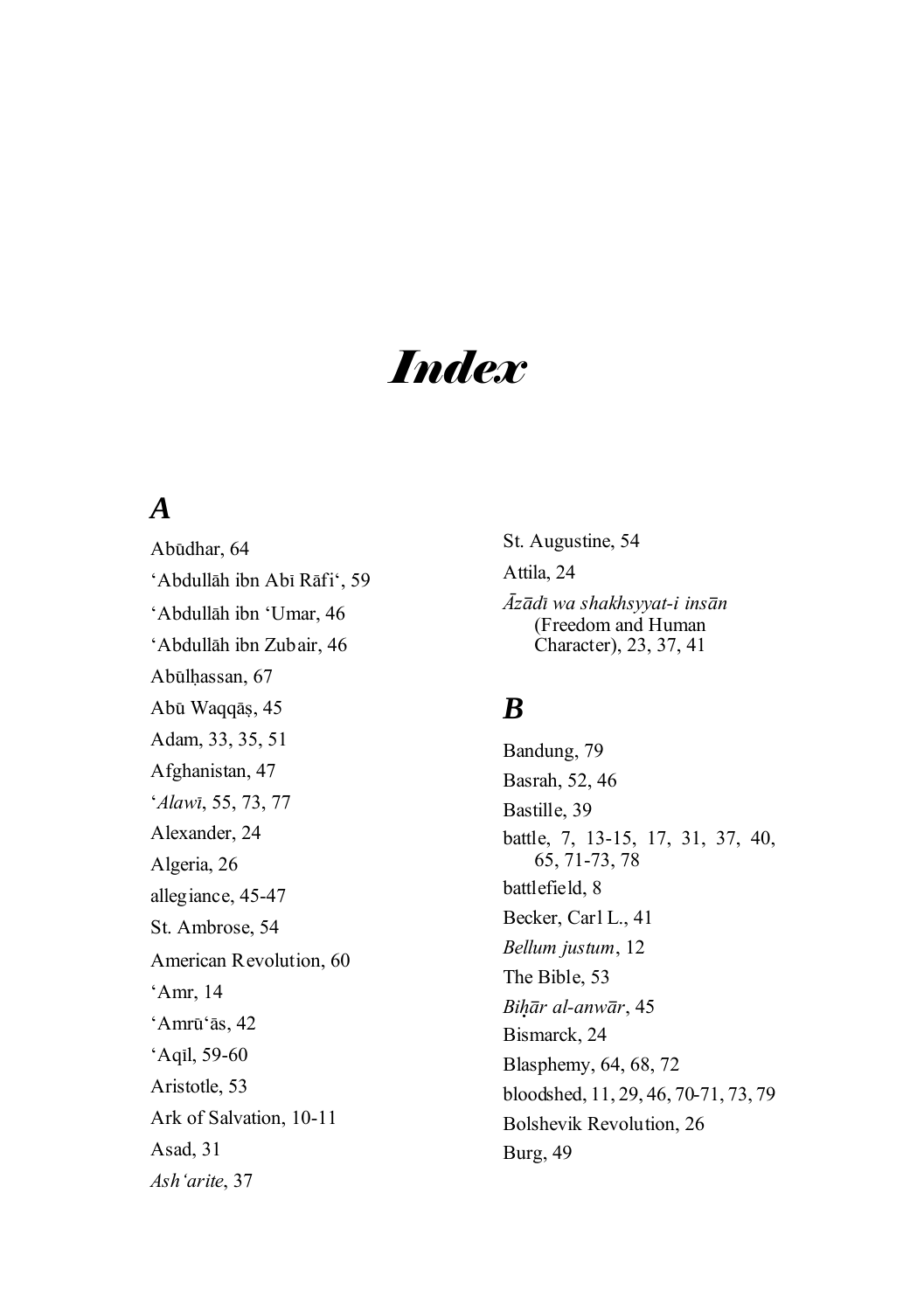#### $\mathcal{C}$

Caesars, 24 caliph, 17, 38-39, 46-47, 67 capitalism, 49 charity, 62 the Charter of the United Nations, 28 China<sub>51</sub> Christian, 13, 16, 53-54, 67 the Commander of the Faithful. 10, 17, 30, 38, 45, 47, 63, 67 Contemporary International Theory and the Behavior of States 16 corruption, 8-9, 12, 23, 26, 33-34, 51, 55, 62, 64, 76, 78 Count de Gobineau, 49 Cuba 51 Cumplovic, 49

#### D

the Declaration of Human Rights, 24, 27, 39, 51 democracy, 41, 48, 67 despotic, 6, 9 dignity, 24, 27-28, 35, 52 divine, 6, 9, 13-15, 17, 54, 76 divine law, 13, 62

#### $\boldsymbol{E}$

Egypt, 17, 38, 42, 63 equal, 10, 24-25, 27-28, 35, 50-54, 57-58, 60, 62 equality, 1, 24, 29, 33-35, 46-47, 50, 56-57, 59-61, 63, 65, 67 ethics, 6, 15 Eve, 35, 51

evil, 7-11, 13, 29, 38-39, 70

#### $\boldsymbol{F}$

Fascist, 51 Fātimah. 31 feudalism. 55 fitrī, 9, 11-12 France, 27, 39, 51 Frankel, 16 French National Assembly, 24 French Revolution, 26-27, 39, 60

#### $\mathcal{C}$

General Assembly, 27 Genghis, 24

#### $\boldsymbol{H}$

hadīth, 18 Hajjāj Thaqafi, 39, 46 Hanif, 52, 67 Hārūn, 38 Hasan Ibn Sahl, 38 Hereafter, 36, 58, 60, 64 Herodotus, 50 Hitler, 24 human rights, 24, 27-28, 39, 51, 56, 70, 77 Huquq-i bayn al-milal 'umumi (General International law), 54

### $\boldsymbol{I}$

Ibn 'Abbās, 39 Ibn Khaldūn, 21 Ibn Muljam, 39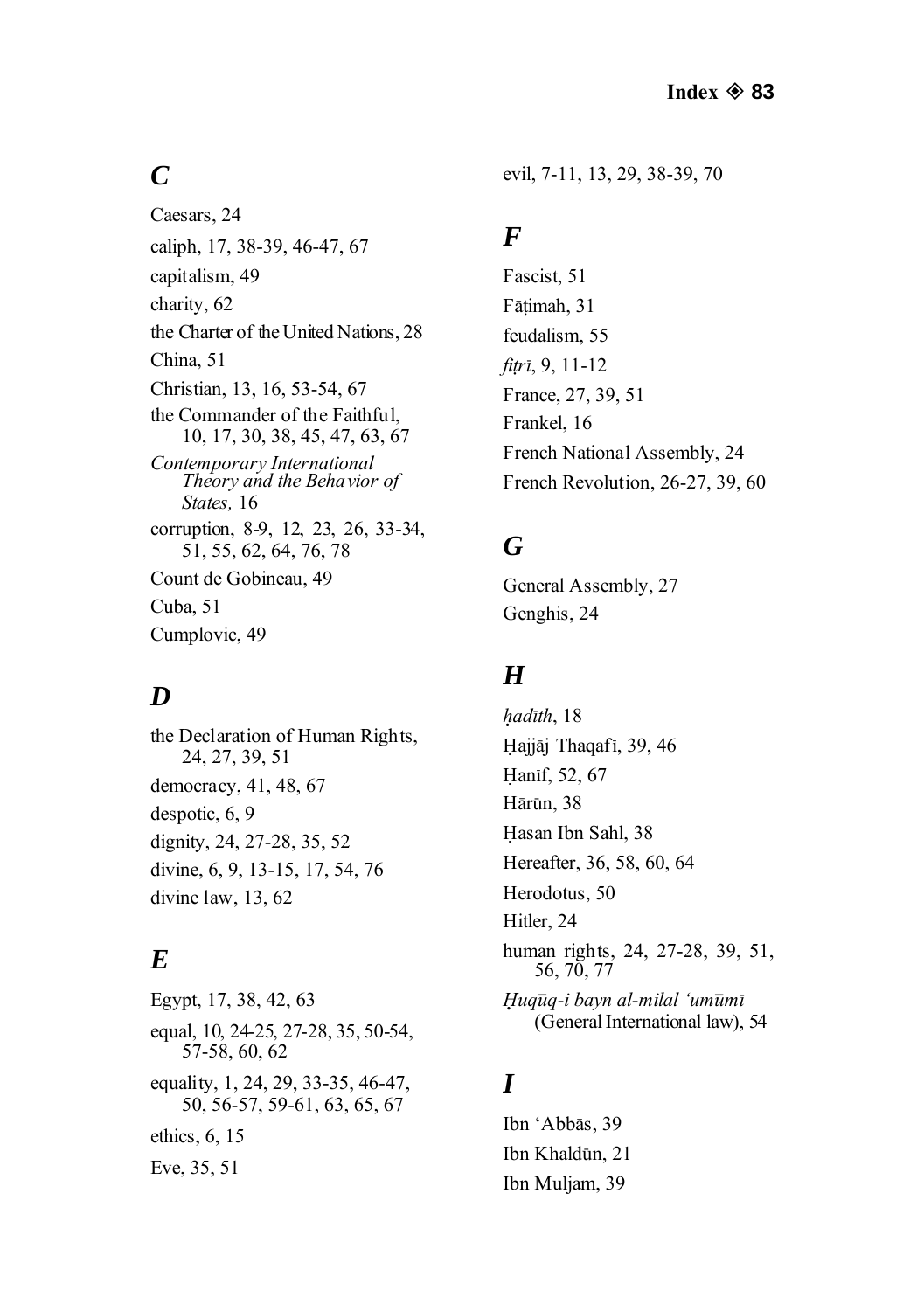Imām Hussein ('a), 32, 69 inequality, 25, 50-51, 65 injustice, 58 internationalism, 33 inzilām, 69, 70 Iran, 17, 47 Iraq, 17 Islam, 6, 9, 11, 13, 15-17, 29-30, 32-33, 35, 46, 55, 60, 66, 69-71 Islamic law, 37, 60, 62

# $\bm{I}$

Jamal, 70, 73 Jamalzadeh, 23, 37, 41 iihād, 15-16, 37 Jordach, George, 44 justice, 1, 9, 13, 16-17, 27-29, 33-34. 40, 49-51, 53-57, 63-67, 75

#### $\boldsymbol{K}$

Ka'ba, 31 Keynes, 49 Khandaq, 14 Khatar-i Juhūd (Danger of Judaism), 79

#### L

Lady Fātimah, 10 League of Nations, 28 Liberalism, 44 Locke, John. 23 Louis XVI, 27, 60

#### $\boldsymbol{M}$

Maine, Henry, 21

Mālik Ashtar, 38, 40, 53, 57, 60, 63, 66, 68, 72 Ma'mūn. 38 Marxist, 51 Mathnawī, 9 Medina, 14, 46 Montesquieu, 22, 41 Mu'āwiyah, 41-42, 45-47, 71-72 Muhammed (s), 32, 72

#### $\boldsymbol{N}$

Nahrawān, 70 Na'imah, Michael, 32 Napoleon, 24

#### $\Omega$

oppressor, 16, 24-25, 36-37, 39, 66, 70, 79

#### $\boldsymbol{p}$

Pacifism, 70 peace, 1, 3, 5, 7-11, 13, 16-24, 26-29, 33-34, 36, 54, 56, 64-66, 69-70, 72-73, 75, 78-80 peaceful, 6, 18, 34, 74, 78 People of the House, 10 perfect man, 31-32 Pharaoh, 11, 24, 63 philanthropism, 33, 36, 69 piety, 51-75, 77 Politics, 53 power, 8, 12-16, 19, 23-26, 40-41, 44, 47, 55, 58-60 primordial nature, 11, 13, 56 the Prophet, 10-11, 15, 32, 35, 46, 58-60, 64, 70-71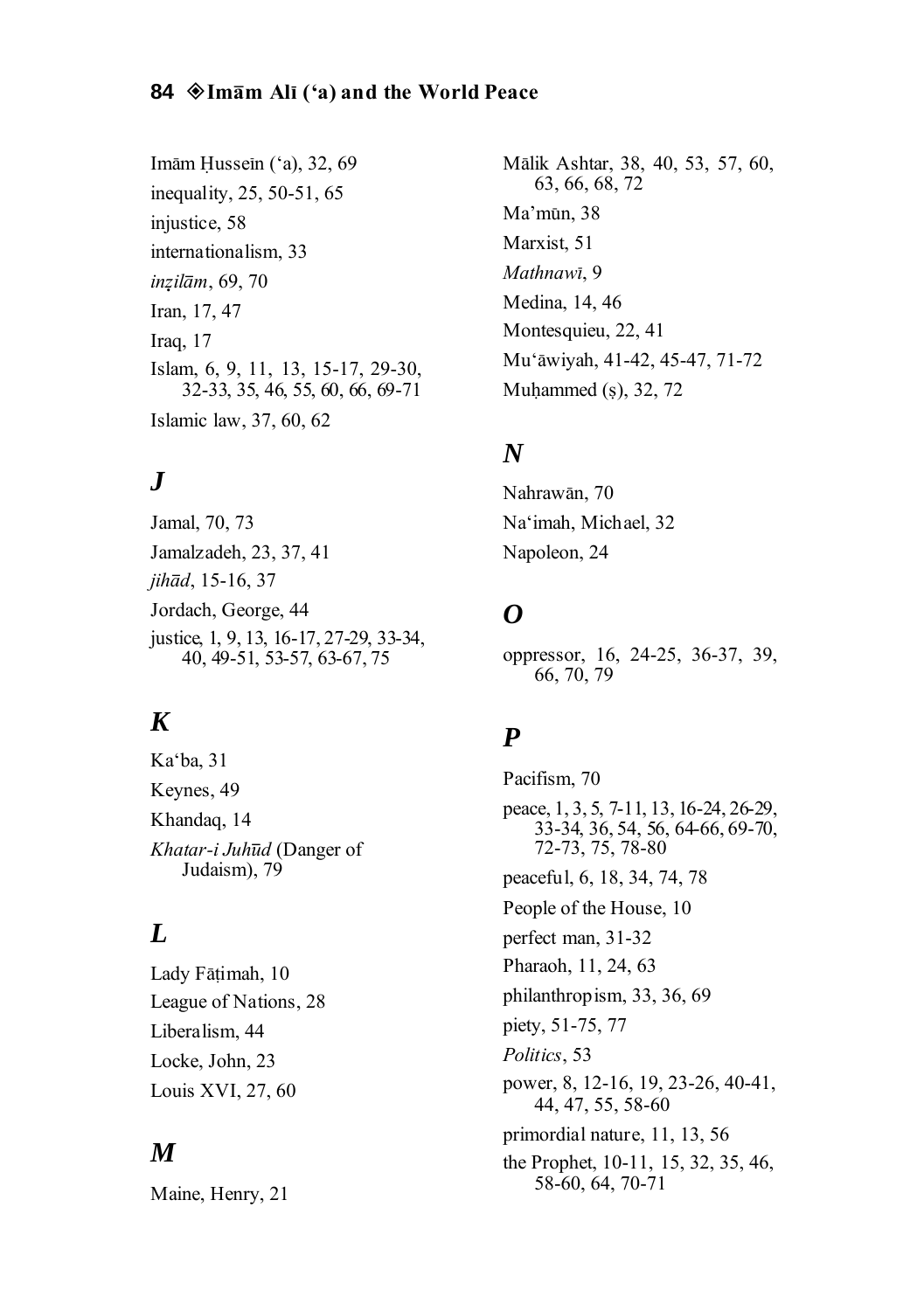proletarianism, 49 public opinion, 40-41

# *Q*

*al-Qaæaæ*, 36 the Qur'an, 6, 9-11, 15, 18 Quraysh, 14, 60

#### *R*

racism, 51 *al-Rà'í wa al-rài'yyah*, 21 Ratzel, 49 rebellion, 22, 26, 41, 49-51, 59-60, 65 Right of Veto, 66 Rousseau, 22, 41 Rêmí, 9 Russia, 26, 51

# *S*

Sa'd, 45 Safdari, 54 Sa'idi, 79 Sana'i, 23 Satan, 8-9, 14, 24 Saudi Arabia, 17 Security Council, 66 Shebli Shmayel, 32 *Shi'ism*, 73 Shurayh, 67 Æiffiyn, 40, 70, 72-73 sin, 37 sirdar, 14, 17 socialism, 50

Sorokin, 49 spirit, 3, 8, 10, 14, 17, 19, 21, 36-38, 41, 44, 47, 57, 71 Syria, 45-47, 72

#### *T*

Tawfíq al-Fakíkí, 21 Timur, 24 Treasury, 58-59, 63-64 Truman, 37 Tsars, 24 Turkey, 47 Turkistan, 47

# *U*

'Umar, 45, 55 United Nations, 28-29, 79-80 'Uthmàn, 52, 55, 58, 67

#### *V*

vicegerency, 58, 67 Vienna, 71 Voltaire, 41

#### *W*

warfare, 8 Westphalia, 71 wisdom, 13, 22, 52, 60 Woodworth, 49 world peace, 1, 3, 19, 33-34, 66, 78-80

#### *Z*